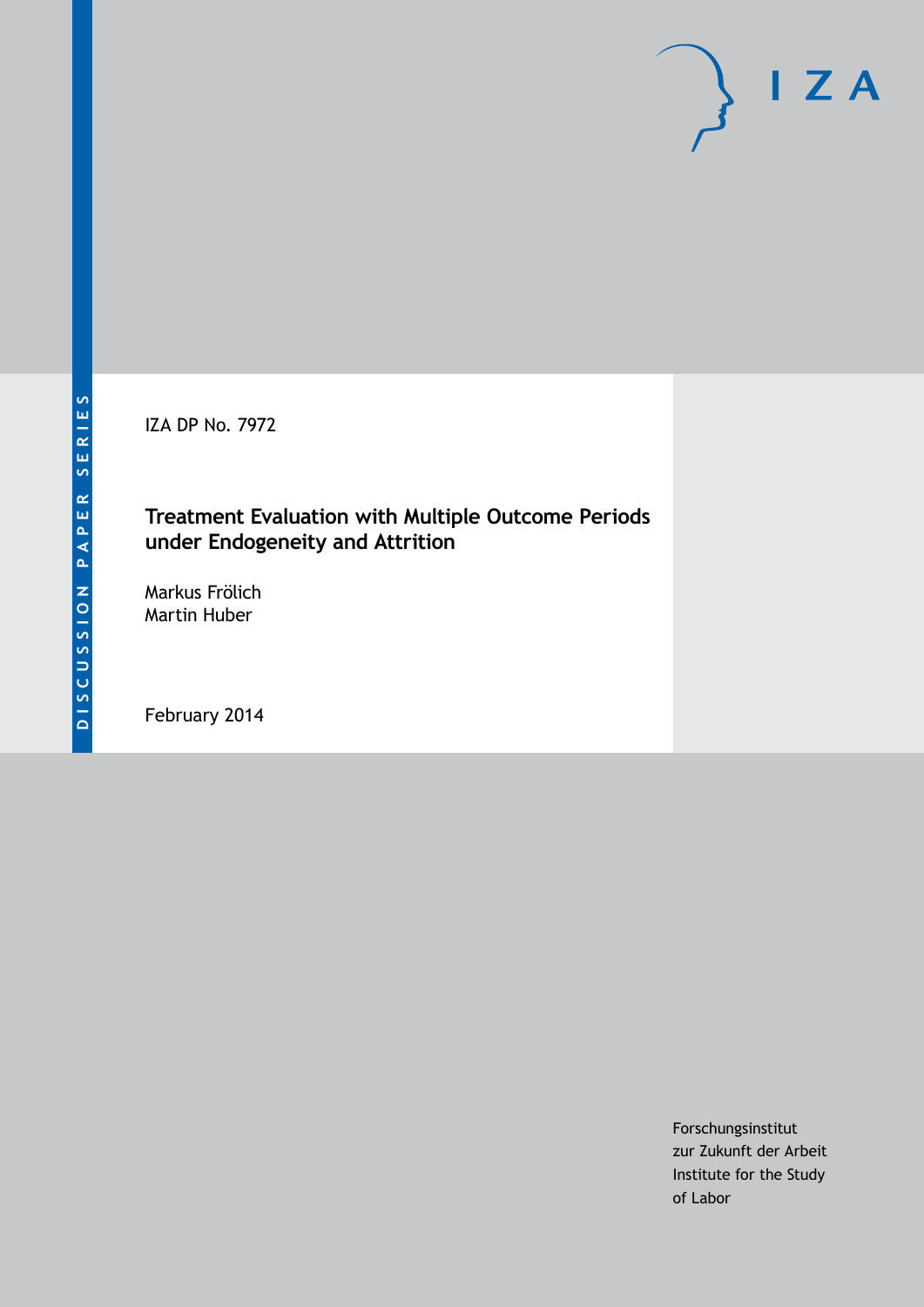# **Treatment Evaluation with Multiple Outcome Periods under Endogeneity and Attrition**

# **Markus Frölich**

*Universität Mannheim and IZA*

# **Martin Huber**

*Universität St.Gallen*

# Discussion Paper No. 7972 February 2014

IZA

P.O. Box 7240 53072 Bonn **Germany** 

Phone: +49-228-3894-0 Fax: +49-228-3894-180 E-mail: [iza@iza.org](mailto:iza@iza.org)

Any opinions expressed here are those of the author(s) and not those of IZA. Research published in this series may include views on policy, but the institute itself takes no institutional policy positions. The IZA research network is committed to the IZA Guiding Principles of Research Integrity.

The Institute for the Study of Labor (IZA) in Bonn is a local and virtual international research center and a place of communication between science, politics and business. IZA is an independent nonprofit organization supported by Deutsche Post Foundation. The center is associated with the University of Bonn and offers a stimulating research environment through its international network, workshops and conferences, data service, project support, research visits and doctoral program. IZA engages in (i) original and internationally competitive research in all fields of labor economics, (ii) development of policy concepts, and (iii) dissemination of research results and concepts to the interested public.

<span id="page-1-0"></span>IZA Discussion Papers often represent preliminary work and are circulated to encourage discussion. Citation of such a paper should account for its provisional character. A revised version may be available directly from the author.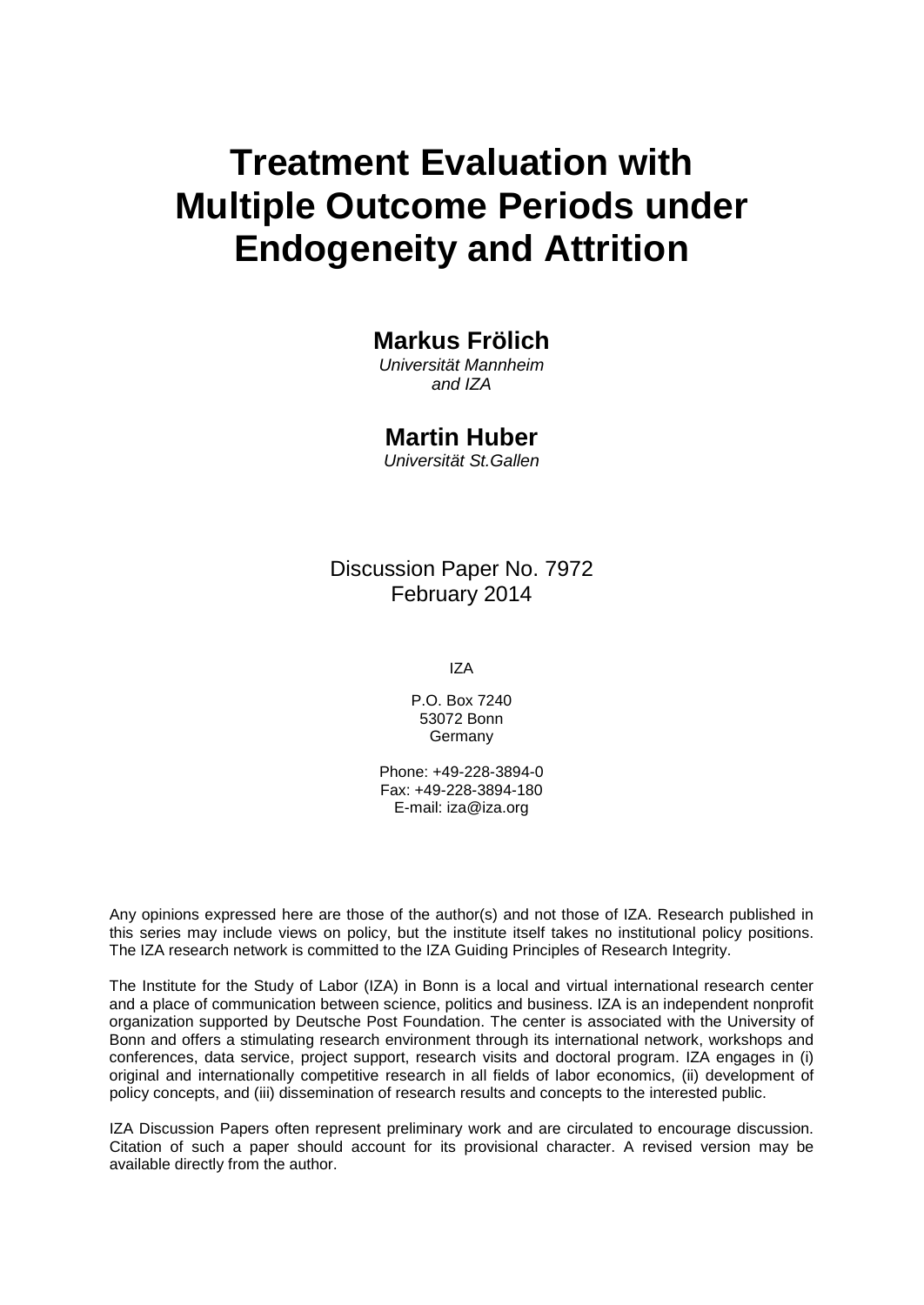IZA Discussion Paper No. 7972 February 2014

# **ABSTRACT**

# **Treatment Evaluation with Multiple Outcome Periods under Endogeneity and Attrition[\\*](#page-1-0)**

This paper develops a nonparametric methodology for treatment evaluation with multiple outcome periods under treatment endogeneity and missing outcomes. We use instrumental variables, pre-treatment characteristics, and short-term (or intermediate) outcomes to identify the average treatment effect on the outcomes of compliers (the subpopulation whose treatment reacts on the instrument) in multiple periods based on inverse probability weighting. Treatment selection and attrition may depend on both observed characteristics and the unobservable compliance type, which is possibly related to unobserved factors. We also provide a simulation study and apply our methods to the evaluation of a policy intervention targeting college achievement, where we find that controlling for attrition considerably affects the effect estimates.

JEL Classification: C14, C21, C23, C24, C26

Keywords: treatment effect, attrition, endogeneity, panel data, weighting

Corresponding author:

Markus Frölich Chair of Econometrics Universität Mannheim L7, 3-5 68131 Mannheim Germany E-mail: [froelich@uni-mannheim.de](mailto:froelich@uni-mannheim.de)

We have benefited from comments by Michael Lechner, Blaise Melly, Conny Wunsch, the editor and associate editor, and three anonymous referees. Frölich acknowledges financial support from the Research Center (SFB) 884 "Political Economy of Reforms" Project B5, funded by the German Research Foundation (DFG). Huber acknowledges financial support from the Swiss National Science Foundation grant PBSGP1\_138770.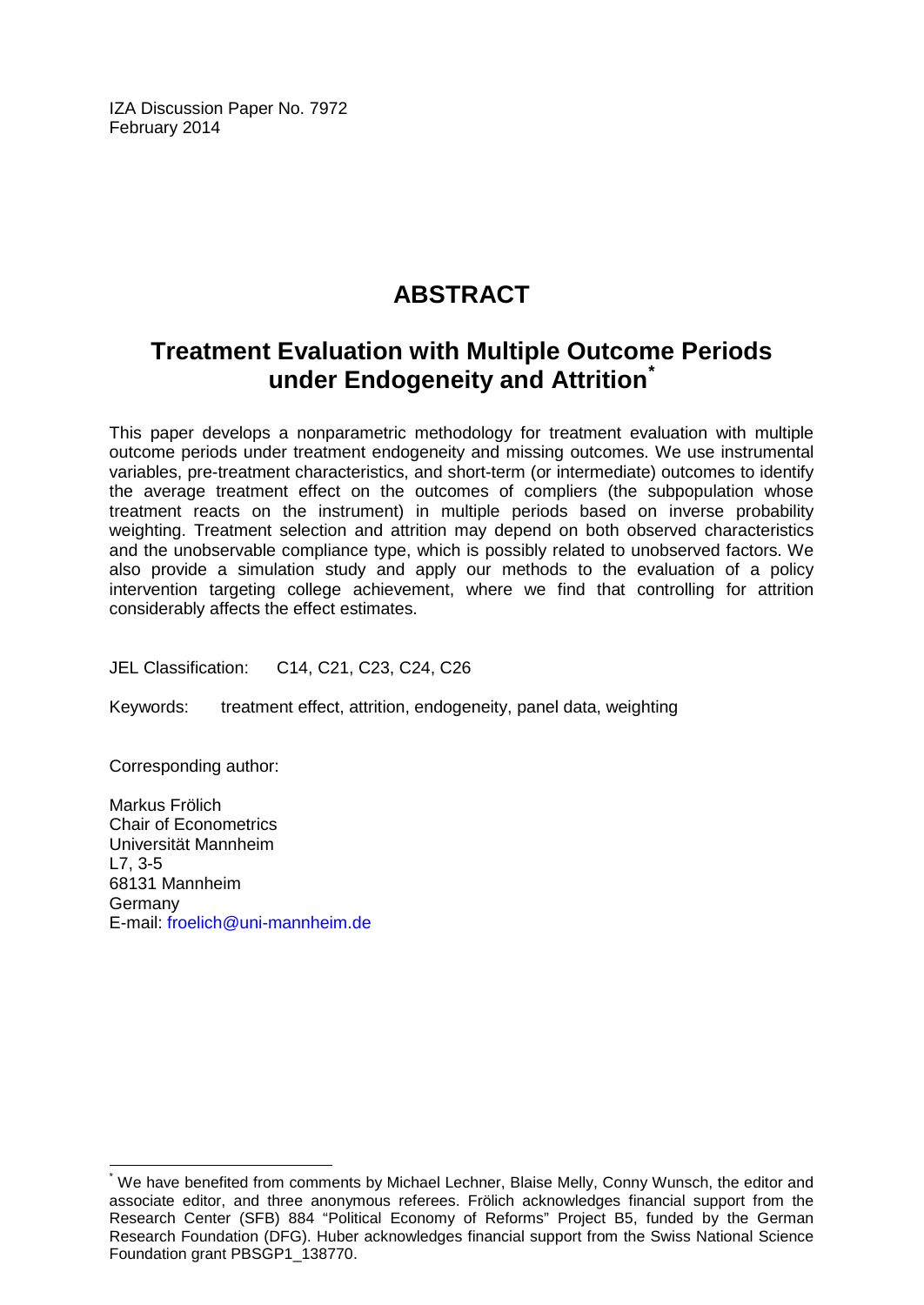### 1 Introduction

We develop a nonparametric methodology for evaluating the effect of an endogenous binary variable (referred to as treatment) in multiple outcomes periods where some outcomes are missing nonrandomly due to non-response and attrition (e.g. survey non-response or truncation by death). Our identification strategy exploits an instrument (to control for treatment endogeneity), baseline covariates, and short-term (or intermediate) post-treatment variables to tackle the dynamic nature of the attrition problem. This in principle allows us to estimate the treatment effects also in later periods where the attrition problem is typically particularly severe.

The proposed methods appear important in the light of two fundamental trends that are currently observed in applied research in social sciences: First, the increasing use of randomized experiments and second, a growing interest in medium to long-term treatment effects of interventions, in order to see whether effects are sustainable. Even randomized experiments, which are frequently regarded as the gold standard for causal inference, are often plagued by imperfections such as noncompliance with treatment assignment and outcome attrition due to loss to follow-up. The noncompliance issue can be solved if it can be plausibly assumed that random treatment assignment provides a credible instrument for (endogenous) treatment take-up. While this is common practice for the identification of complier average causal effects (CACE) (also known as local average treatment effects, LATE) in experiments, see Imbens and Angrist (1994) and Angrist, Imbens, and Rubin (1996), our approach also tackles the attrition problem. The latter appears particularly relevant when noting the increasing importance of long-term evaluations of policy interventions, as e.g. in the assessment of active labor market policies, e.g. Lechner, Miquel, and Wunsch (2011), or of educational interventions, e.g. Angrist, Bettinger, and Kremer (2006).

To see the contribution of this paper, it appears useful to review previously suggested approaches to correct for attrition. The very common missing at random (MAR) restriction assumes non-response or attrition to be conditionally ignorable (i.e., independent of the potential outcomes) given observed characteristics, see for instance Rubin (1976), Little and Rubin (1987), Robins, Rotnitzky, and Zhao (1994), Robins, Rotnitzky, and Zhao (1995), Carroll, Ruppert, and Stefanski (1995), Shah, Laird, and Schoenfeld (1997), Fitzgerald, Gottschalk, and Moffitt (1998), and Abowd, Crepon, and Kramarz (2001). Frangakis and Rubin (1999) suggest a relaxation of MAR in experiments which they call latent ignorability (LI). Non-response is assumed to be ignorable conditional on observed characteristics and the latent (compliance) type, characterizing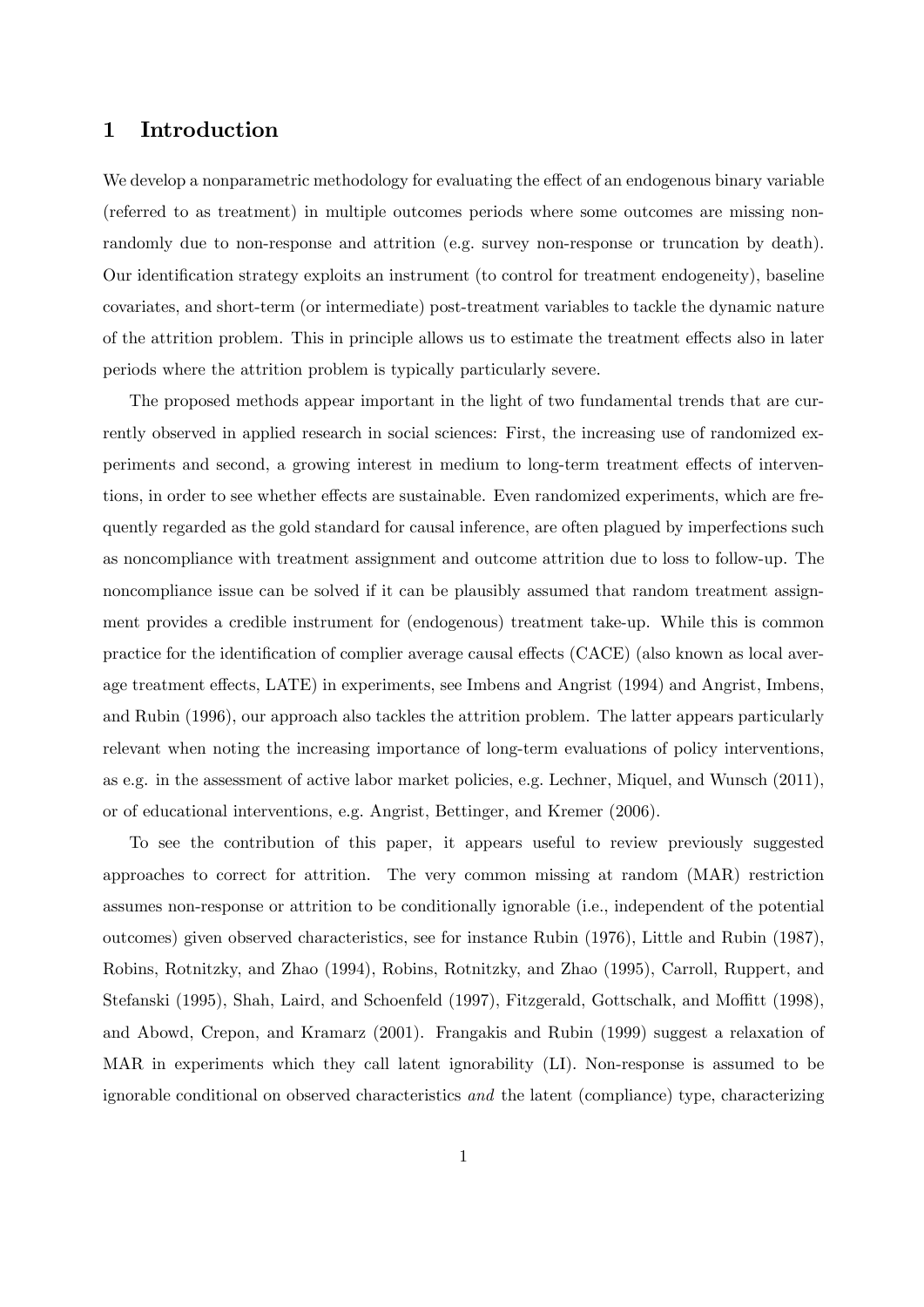how an individual's treatment state reacts on some instrument. See Barnard, Frangakis, Hill, and Rubin (2003), Frangakis, Brookmeyer, Varadhan, Safaeian, Vlahov, and Strathdee (2004), and Mealli, Imbens, Ferro, and Biggeri (2004) for related applications.

Approaches other than MAR and LI, permitting attrition to be related to unobservables in a general way, are referred to as non-ignorable non-response models. The earlier work, e.g. Heckman (1976), Hausman and Wise (1979), Bollinger and David (2001), and Chen, Wong, Dominik, and Steiner (2000), focussed on fully parameterized maximum likelihood estimation with identification often achieved only via functional form restrictions, see Little (1995) for an intuitive example. Instrumental variables for non-response and attrition offer an additional source of identification, see DiNardo, McCrary, and Sanbonmatsu (2006) for an application in an experimental context. In particular, such models allow for non-parametric identification and more flexible estimation, including the series regression approach of Das, Newey, and Vella (2003) and inverse probability weighting based on instruments for attrition as outlined in Huber (2012, 2013). While the standard framework consists of just one follow-up period, panel data sample selection models as suggested by Kyriazidou (1997, 2001) can be used to consider multiple periods as in this paper. In addition to dynamic attrition, Semykina and Wooldridge (2006) even allow for endogenous regressors, given that sufficiently many instruments to control for attrition and endogeneity are available.

An alternative to the assumptions discussed so far are methods that do not require a fully specified model for attrition, however, at the cost of sacrificing point identification. E.g., building on the partial identification literature (Robins, 1989, Manski, 1989, 1990), Zhang and Rubin (2003), Zhang, Rubin, and Mealli (2008), Imai (2008), and Lee (2009), among others, bound treatment effects in the presence of non-response under comparably mild restrictions. Another approach is multiple imputation of missing values, which goes back to Rubin (1977, 1978). Based on Bayesian techniques, multiple attrition models are used to impute multiple sets of plausible values for the missing data in order to obtain a probability interval for the parameter of interest. Finally, Rotnitzky, Robins, and Scharfstein (1998), Scharfstein, Rotnitzky, and Robins (1999), and Xie and Qian (2012) (who even allow for non-monotone non-response), among others, propose sensitivity checks for violations of MAR related to unobservables by varying the nuisance term causing non-ignorable attrition over a relevant range to examine the robustness of the results. By not considering arguably implausible attrition mechanisms, this approach likely yields more informative results than Manski-style bounds analysis and therefore provides a middle ground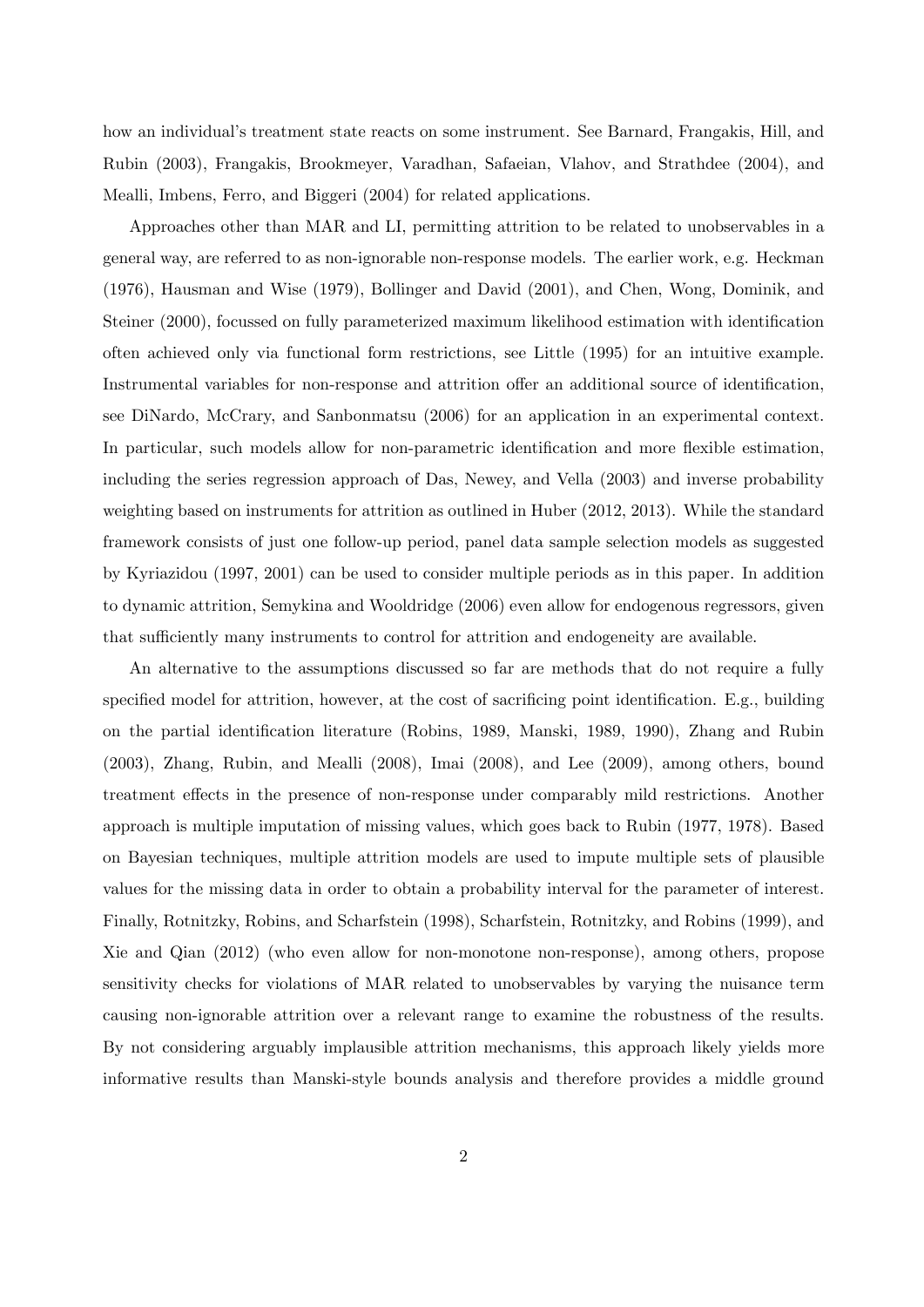between the latter and point identification.

In this paper, we propose a new nonparametric approach for point identification of the average causal effect on the compliers (those who are responsive to the instrument). We rely on pre-treatment covariates and (endogenous) post-treatment variables to control for attrition in a panel data framework as well as a single instrument (e.g., random assignment in an experiment) to tackle treatment endogeneity. (We only require a single instrument, which is important because instrumental variables are often hard to find in applications.) Our method for the evaluation of binary treatments provides three improvements compared to standard MAR. Firstly, we do not control for pre-treatment covariates only. That would ignore information about the intermediate variables, which presumably are important predictors of non-response in many empirical contexts. Secondly, we allow for treatment endogeneity which has rarely been considered under MAR. Exceptions are Yau and Little (2001) and Ding and Lehrer (2010), who, however, rely on considerably stronger functional form assumptions and in the latter case, on a difference-in-difference strategy rather than an instrument. Thirdly, in our main identification theorem, we develop a panel data extension of LI by permitting that attrition does not only depend on observables but also on the latent types.

It is also interesting to compare our framework to the literature on dynamic treatment regimes, e.g. Robins, Greenland, and Hu (1999), Murphy, van der Laan, and Robins (2001), and Lok, Gill, van der Vaart, and Robins (2004). If one were to consider attrition as a dynamic treatment regime, those methods could be adjusted to our situation. However, they are all based on a type of dynamic ignorability condition, which would correspond to a MAR assumption in our context. In contrast, we also allow for selection on the latent types and make use of an instrumental variable to overcome the endogeneity problems.

Our framework is also more general than the original LI assumption of Frangakis and Rubin (1999). Firstly, we permit two-sided noncompliance (i.e. the existence of never takers, who are never treated irrespective of the instrument, and of always takers, who are always treated) and extend LI to conditional LI given observables. Secondly, we consider multiple periods under comparably weak assumptions, whereas the literature conventionally imposes more structure and assesses only one outcome period, see for instance Peng, Little, and Raghunathan (2004). Note, however, that the identification problem considered in this paper is distinct from non-ignorable non-response and panel data sample selection models. I.e., we assume that conditional on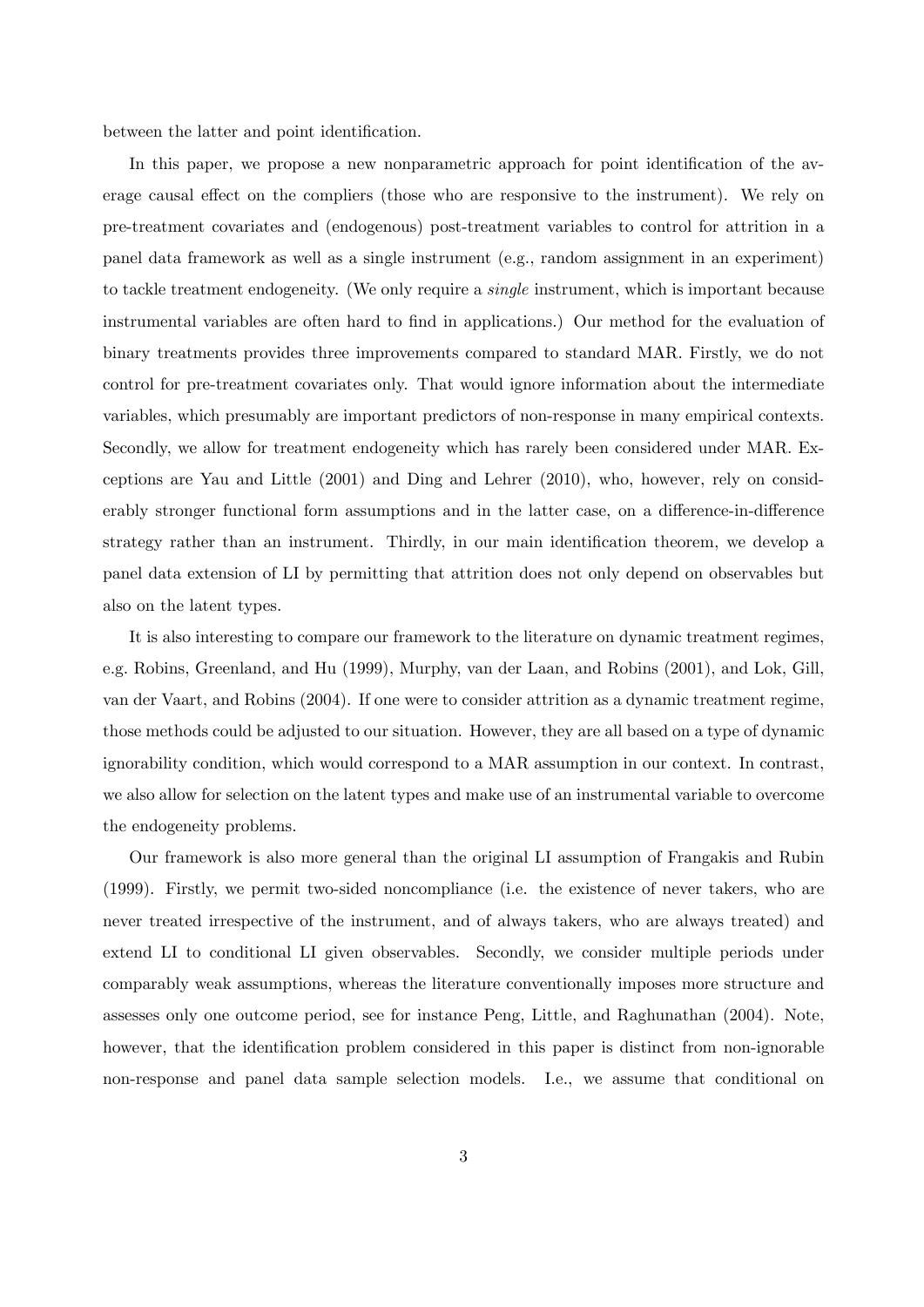observed characteristics and the latent type, there are no further unobservables that are jointly related to attrition and the potential outcomes. Therefore, we do not require any additional instruments for non-response, which are typically hard to find in applications, see the discussion in Fitzgerald, Gottschalk, and Moffitt (1998). All in all, the methods proposed in this paper use less severe functional form and/or identifying assumptions than many non-response models invoked in recent empirical applications, see the examples in Preisser, Galecki, Lohman, and Wagenknecht (2000), Mattei and Mealli (2007), Shepherd, Redman, and Ankerst (2008), Zhang, Rubin, and Mealli (2009), Frumento, Mealli, Pacini, and Rubin (2012), and Wang, Rotnitzky, Lin, Millikan, and Thall (2012).

The remainder of this paper is organized as follows. Section [2](#page-6-0) introduces a treatment effect model with endogeneity and multiple outcome periods and shows nonparametric identification under two distinct forms of attrition. For the ease of exposition, only two outcome periods are considered in the main text. A simulation study is provided in Section [3.](#page-15-0) Section [4](#page-21-0) presents an application to a policy intervention aiming to increase college achievement previously analyzed by Angrist, Lang, and Oreopoulos (2009). Section [5](#page-30-0) concludes. The (separate) online appendix presents identiÖcation in the more general case with several outcome periods along with the identification proofs, discusses the implications of our identifying assumptions in a parametric benchmark model, provides nonparametric and  $\sqrt{n}$ -consistent estimators based on kernel regression along with the proofs of their asymptotic properties, and includes an extended range of simulation studies.

### <span id="page-6-0"></span>2 Model and identification

Suppose we are interested in estimating the treatment effect of a binary variable  $D \in \{0,1\}$  on an outcome  $Y_t$ , where the subscript t denotes the period  $(t = 1, 2, 3, ...)$  after the start of the treatment. All variables observed *prior to* the treatment are indexed by period zero and are denoted as  $X_0$ . The *potential* outcomes  $Y_t^1$  and  $Y_t^0$  are the outcomes that would have been realized if D had been set to 1 or 0, respectively, by external intervention. (To avoid confusion between subscripts and superscripts we sometimes write  $Y_{t=1}^0$  instead of  $Y_1^0$  when referring to a specific time period.) In our nonparametric identiÖcation framework, two major issues have to be dealt with: endogenous treatment selection and missing outcome data due to attrition or non-response. The indicator variable  $R_t$  will denote whether in time period t outcome data is observed  $(R_t = 1)$  or missing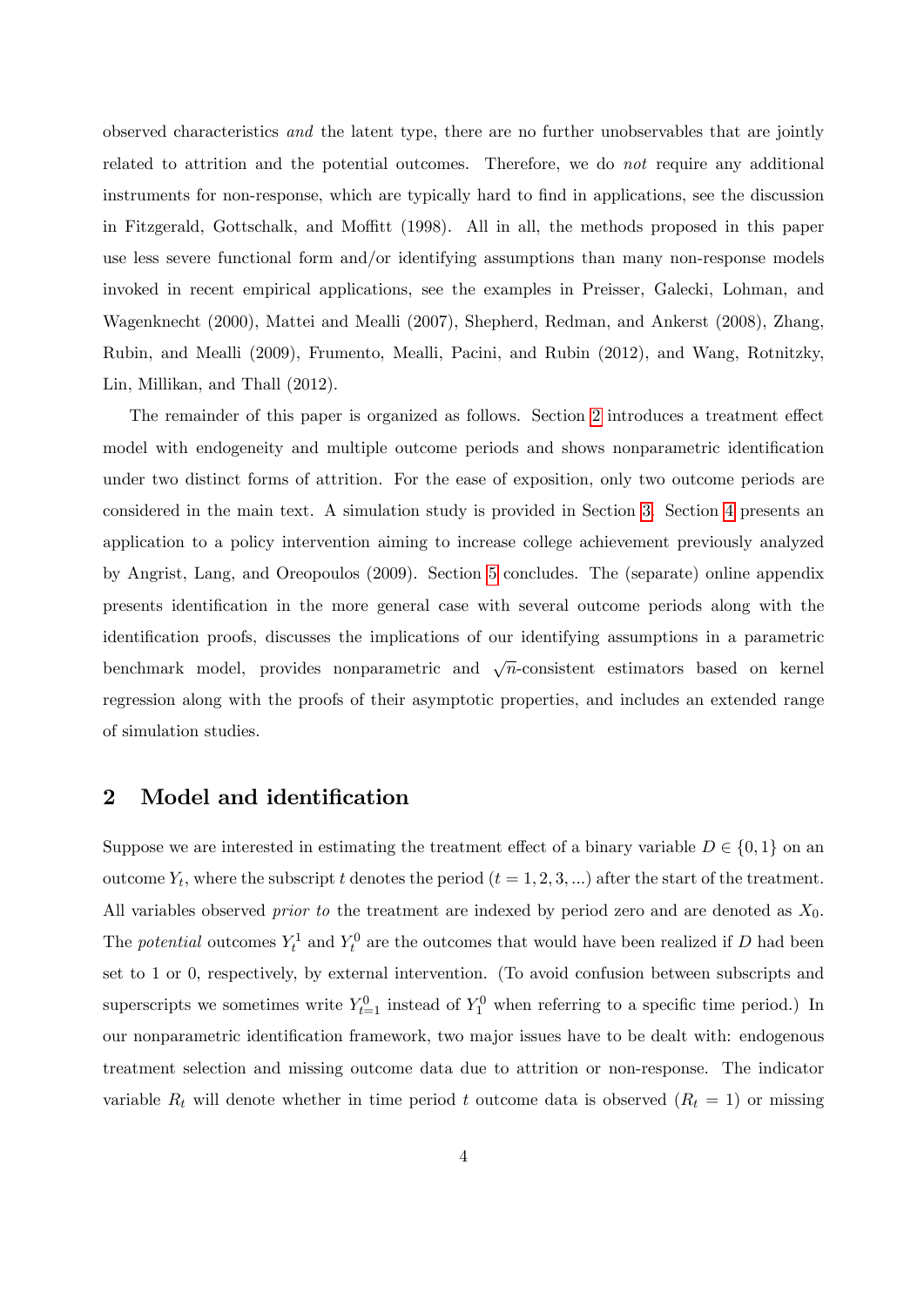$(R_t = 0)$ . We assume that information on the treatment D and baseline covariates  $X_0$  is available for all individuals, but that individuals may not respond or drop out at follow-up data collection. In most applications, non-response increases at later follow-up periods.

#### 2.1 Treatment endogeneity without attrition

Consider first the case without missing data. Imbens and Angrist (1994) and Angrist, Imbens, and Rubin (1996) have shown that in the presence of an instrumental variable (denoted by  $Z$ ) satisfying particular assumptions, treatment effects are nonparametrically identified for a subset of the population, the so-called compliers. Adhering to their terminology, let  $D_i^z$  denote the *potential* treatment status of some individual  $i$  if  $Z_i$  were hypothetically set to z. For ease of exposition we will focus on a binary Z, which often occurs in experiments, even though the framework could be extended easily to non-binary discrete instruments, see e.g. Frölich  $(2007)$ . The two binary potential treatment states  $D_i^0$  and  $D_i^1$  partition the population into four different types of individuals according to treatment behavior: the always takers  $(a)$  who are treated irrespective of the instrument  $(D_i^1 = 1, D_i^0 = 1)$ , the never takers  $(n)$  who are never treated  $(D_i^1 = 0, D_i^0 = 0)$ , the compliers (c) who only attend treatment if the instrument takes the value one  $(D_i^1 = 1, D_i^0 = 0)$ , and the defiers (*d*) who only attend treatment if the instrument takes the value zero  $(D_i^1 = 0, D_i^0 =$ 1). As shortcut notation we will henceforth use  $\mathcal{T}_i$  for 'type' with  $\mathcal{T}_i \in \{a, n, c, d\}$ . Note that the type of any individual is only partially observed, i.e. latent, because the observed D and Z do not uniquely determine  $\mathcal T$ , as discussed in the appendix.

Abadie (2003) shows the nonparametric identification of the CACE (or LATE)

$$
E[Y_t^1 - Y_t^0 | \mathcal{T} = c],
$$

i.e. the effect for the compliers, under conditions implying conditional validity of the instrument given observed baseline characteristics, which we denote by  $X_0$ :

$$
\{Y_t^d, \mathcal{T}\}\perp \!\!\! \perp Z|X_0 \quad \text{for } d \in \{0, 1\},
$$
  
 
$$
\Pr(\mathcal{T} = d|X_0) = 0 \quad \Pr(\mathcal{T} = c|X_0) > 0.
$$

The first line assumes independence between the instrument and the type and potential outcomes, conditional on  $X_0$ . (Note that ' $\perp$ ' denotes statistical independence). It thus assumes random assignment of Z and an exclusion restriction with respect to the potential outcomes for given values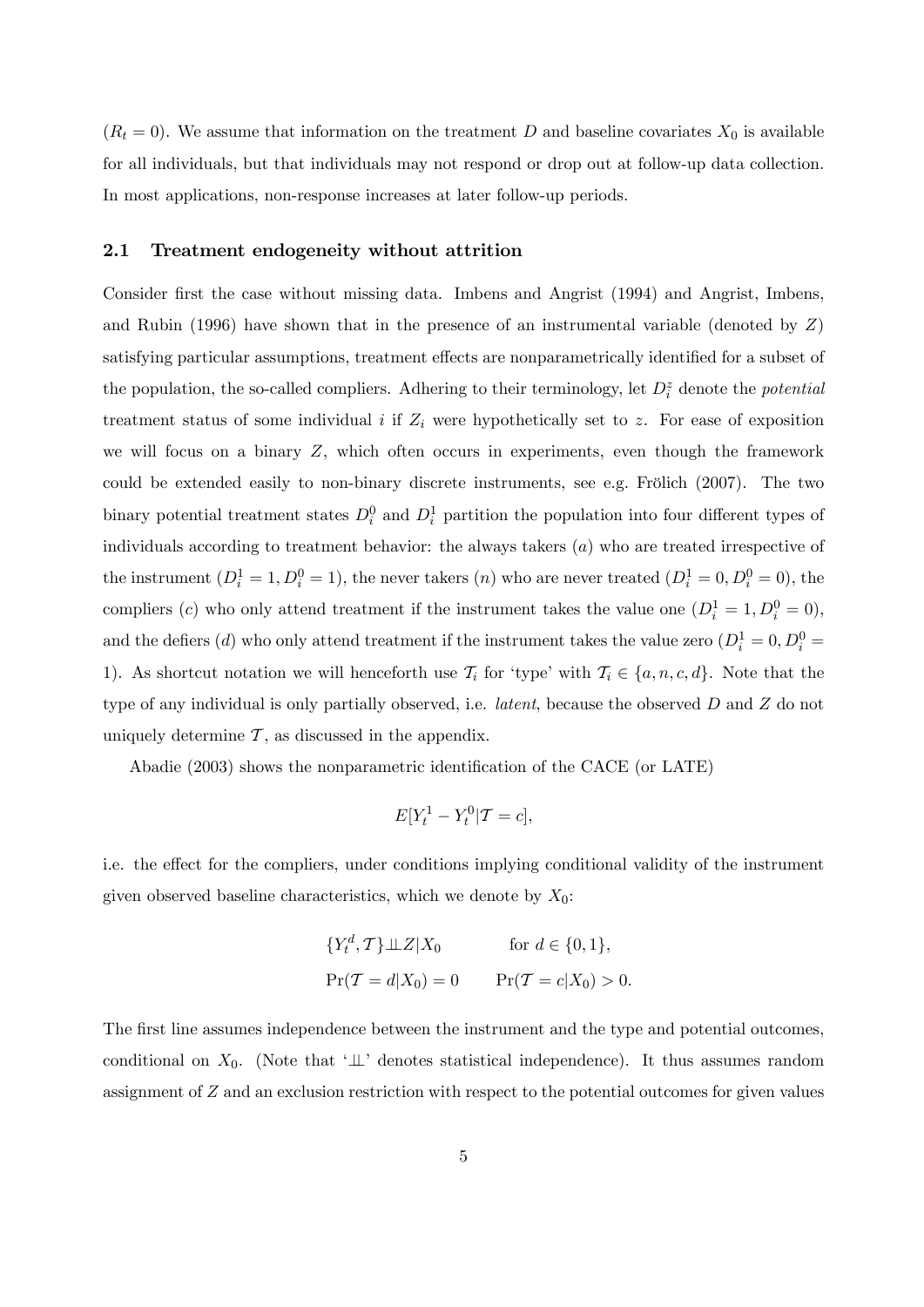of the baseline covariates  $X_0$ . The second line states that the treatment is (weakly) monotonic in the instrument conditional on  $X_0$  so that defiers are ruled out and compliers do exist.

In the subsequent sections, we extend the CACE framework to allow for missing values in the outcome variables  $Y_t$ . We focus on the case of attrition (i.e. missingness as an absorbing state), which is the most frequent concern in empirical applications, particularly in impact evaluation. However, our approach does also permit intermittent missingness, implying that intermediate outcomes are missing while later ones are observed, but in this case does not exploit the information from later waves. With this respect, it is interesting to note that several contributions considering parametric missing data models distinguish explicitly between attrition and intermittent missingness, see for instance Xie and Qian (2012). In those approaches, however, one either has to additionally model the re-entry process after non-response or specify attrition and intermittent missingness as two separate processes. Under additional assumptions, also our nonparametric approach could use information from the re-entrants in order to permit more precise estimates (given that re-entry occurs sufficiently often), but the identification expressions and estimators would become less tractable. Since we aim at imposing as few restrictions as possible and do not make use of additional instruments (other than for treatment), which are often not available in applications, we therefore only model the non-response process and ignore any information after the first nonresponse. Hence, we do permit that individuals have missing data in only one or several waves and then re-enter the panel after periods of non-observability, but we do not exploit this information.

In the following, we denote by  $X_t$  the observed characteristics for any  $t > 0$ , i.e. after treatment. Note that  $X_t$  usually also contains the outcome  $Y_t$ . In contrast to  $X_0$ , these variables  $X_t$ may possibly already be causally affected by the treatment, and we refer to them as (endogenous) post-treatment characteristics. (Note that whereas  $X_0$  is permitted to be endogenous in the sense of Frölich (2008), i.e. that  $X_0$  may be correlated with baseline unobservables,  $X_0$  is not permitted to be causally influenced by treatment  $D$ , e.g. due to anticipation.) Furthermore, define  $\mathbf{X}_t =$  $\{X_1, ..., X_t\}$  to be the history of the characteristics up to time t, where we do not include  $X_0$  here in order to make the distinction between pre-treatment and endogenous post-treatment variables explicit. Accordingly,  $X_t^d$  and  $\underline{X}$  $d_t$  denote the *potential* values of the characteristics and of their history, respectively, at time  $t$ , if the treatment had been set to  $d$  by external intervention. Furthermore, let  $R_t$  be the response indicator in period t. I.e.,  $X_t$  and  $Y_t$  are only observed if  $R_t = 1$ . Our setup permits that  $R_1$  is zero for some individuals, such that outcome data is completely miss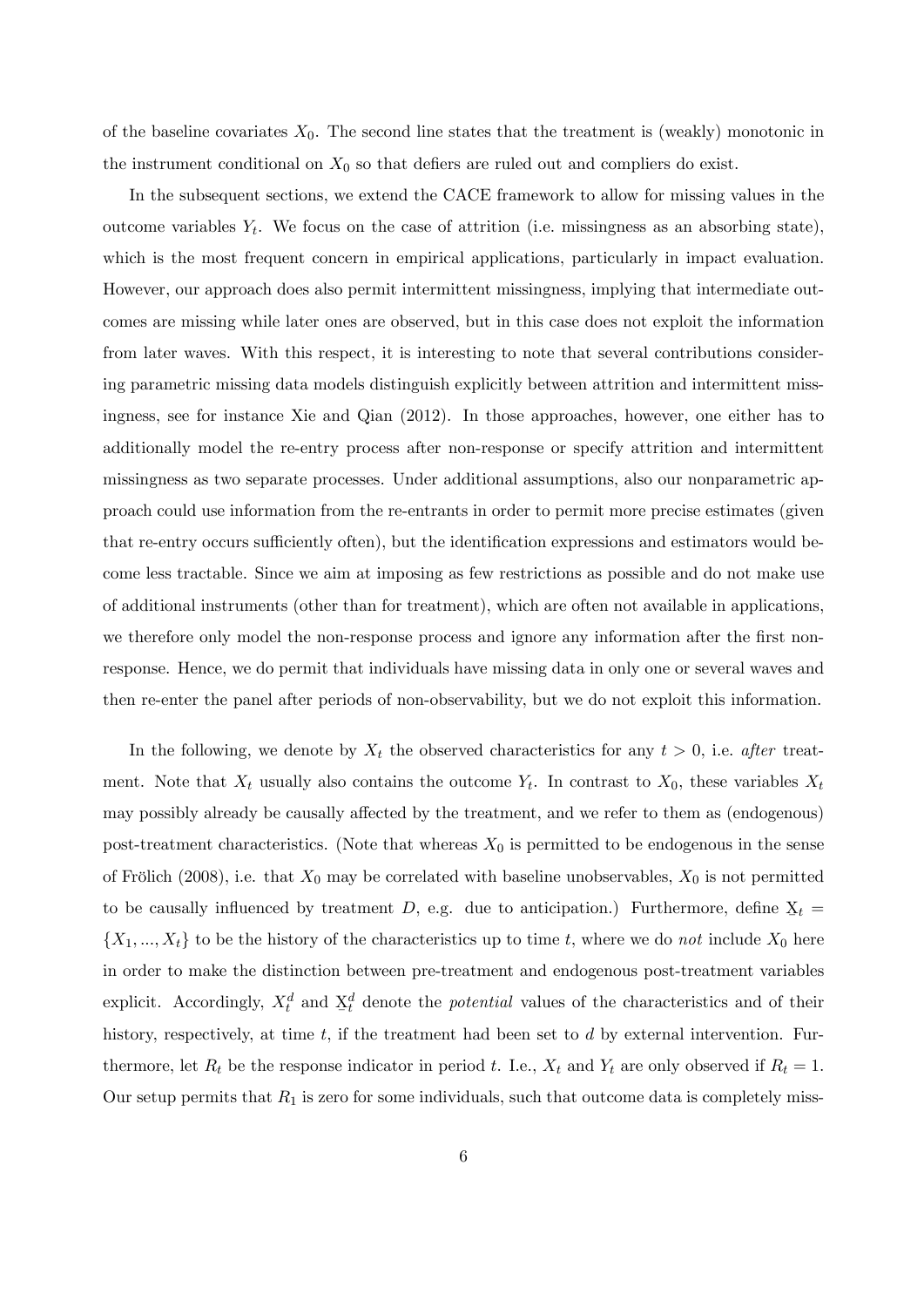ing for those subjects. The history of response indicators over the post-treatment periods up to t is denoted by  $B_t = \{R_1, ..., R_t\}$ . The *potential* values of response and the response history are denoted by  $R_t^d$  and R  $_t^d$ , respectively.

The occurrence of attrition and non-response may have many reasons. In the simplest and least realistic case, it is only triggered by random events happening after treatment, such that outcomes are missing completely at random (MCAR), see e.g. Rubin (1976) and Heitjan and Basu (1996). However, it is more likely that attrition depends also on observed and/or unobserved characteristics of the individuals. In particular, attrition may depend on  $Y_{t-1}$ , which is an endogenous variable that has been causally affected by the treatment. In addition, attrition could also be directly causally affected by the treatment itself, e.g. due to side effects or adverse events of a drug treatment in a medical intervention. Finally, attrition could also be caused directly by the instrumental variable Z.

Our identification strategy requires us to restrict the missing data process in two ways: First, we assume that non-response in time t is not simultaneously related to the outcome variable in time t. This implies that while any variables measured in the past may trigger non-response today, current and future values of the outcome variable are not permitted to do so. Non-response is thus considered to be predetermined. Second, we need to impose some restrictions on the relationship between the instrument and non-response. In the following two subsections, we will discuss two different identification assumptions. The first approach permits non-response to depend on unobservables, but requires it to be ignorable given the observed characteristics and the latent types (conditional LI). The second approach assumes that non-response is missing at random (MAR) given the observed pre- and post-treatment characteristics. While the first setup appears to be more general in most applications than the second one, they are not strictly nested. I.e. while the first approach is less restrictive with respect to the non-response process, the second one imposes weaker (albeit only mildly weaker) assumptions on the instrument.

Our analysis covers four cases. First, it includes randomized experiments with full compliance. Then, the exclusion restriction is valid with  $X_0$  being the empty set (i.e. not controlling for any covariates) and using D as its own instrument, i.e. defining  $Z_i \equiv D_i$ . Second, under random assignment but imperfect compliance, we may use the randomization  $Z$  as an instrumental variable for the actual treatment receipt  $D$ . If the randomization probability is the same for everyone,  $X_0$ may again be the empty set. Third, the framework also includes observational studies, where the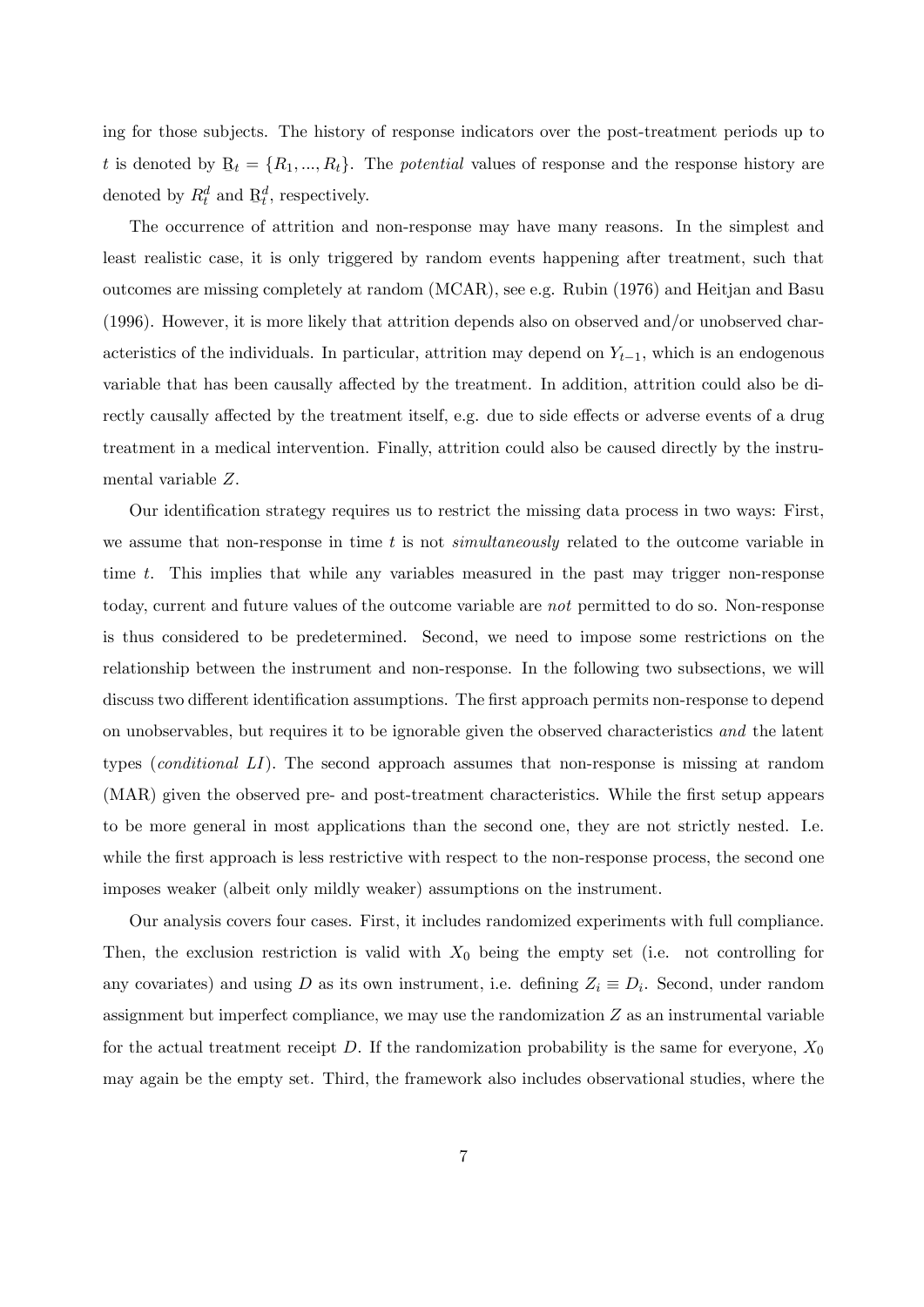instrumental variable assumption is often plausible only after conditioning on some variables  $X_0$ , see Abadie (2003), Tan (2006), and Frölich (2007). Finally, when controlling for some  $X_0$  and using D as its own instrument, i.e. defining  $Z_i \equiv D_i$ , we impose what is referred to in the literature as the selection on observables, unconfoundedness, ignorable assignment, or conditional independence assumption, see for instance Rosenbaum and Rubin (1983), Lechner (1999), and Imbens (2004). Hence, although we focus on instrument-based identification, our identification results are also directly applicable to the selection on observables framework with missing outcome data.

#### <span id="page-10-0"></span>2.2 Non-response under conditional latent ignorability

This section presents the identifying assumptions for the case of conditional latent ignorability. We permit that the response process at time  $R_t$  is related to all observed variables in the past and that it is a function of the latent type  $\mathcal T$ . Hence, the response process is supposed to be predetermined, which means that past values of the outcomes and further observed characteristics may affect the response behavior today. However, conditional on these past values, the instrument and conditional on the latent type, current and future outcomes must be independent of nonresponse in period  $t$ . This is, for instance, different to Xie and Qian  $(2012)$ , who permit response and contemporaneous outcomes to be related and propose various sensitivity checks. Assumption 1 formalizes predetermined non-response under conditional LI. As already mentioned,  $\Sigma_{t-1}$  may contain both intermediate outcomes  $Y_{t-1}$  as well as other observed characteristics.

#### Assumption 1: Predetermined non-response

$$
Y_{t+s} \perp \!\!\!\perp R_t | X_0, \underline{X}_{t-1}, \underline{R}_{t-1}, Z, T, \qquad \text{for } s \ge 0.
$$
 (1)

The plausibility of predetermined non-response (not related to contemporaneous outcomes) needs to be judged in the light of the application at hand. Some statistical support that this may be an empirically relevant case comes from Hirano, Imbens, Ridder, and Rubin (2001), who provide conditions implied by non-response related to (i) past information and (ii) contemporaneous outcomes that can be tested if a refreshment sample is available. Applying their test to a Dutch household survey, they reject attrition related to contemporaneous outcomes, but do not reject predetermined non-response at any conventional level. Our assumption may for instance appear plausible in the context of educational outcomes, where  $Y_t$  denotes a measure of cognitive skills (e.g. test scores or grades) at the end of some academic year t and  $R_t$  is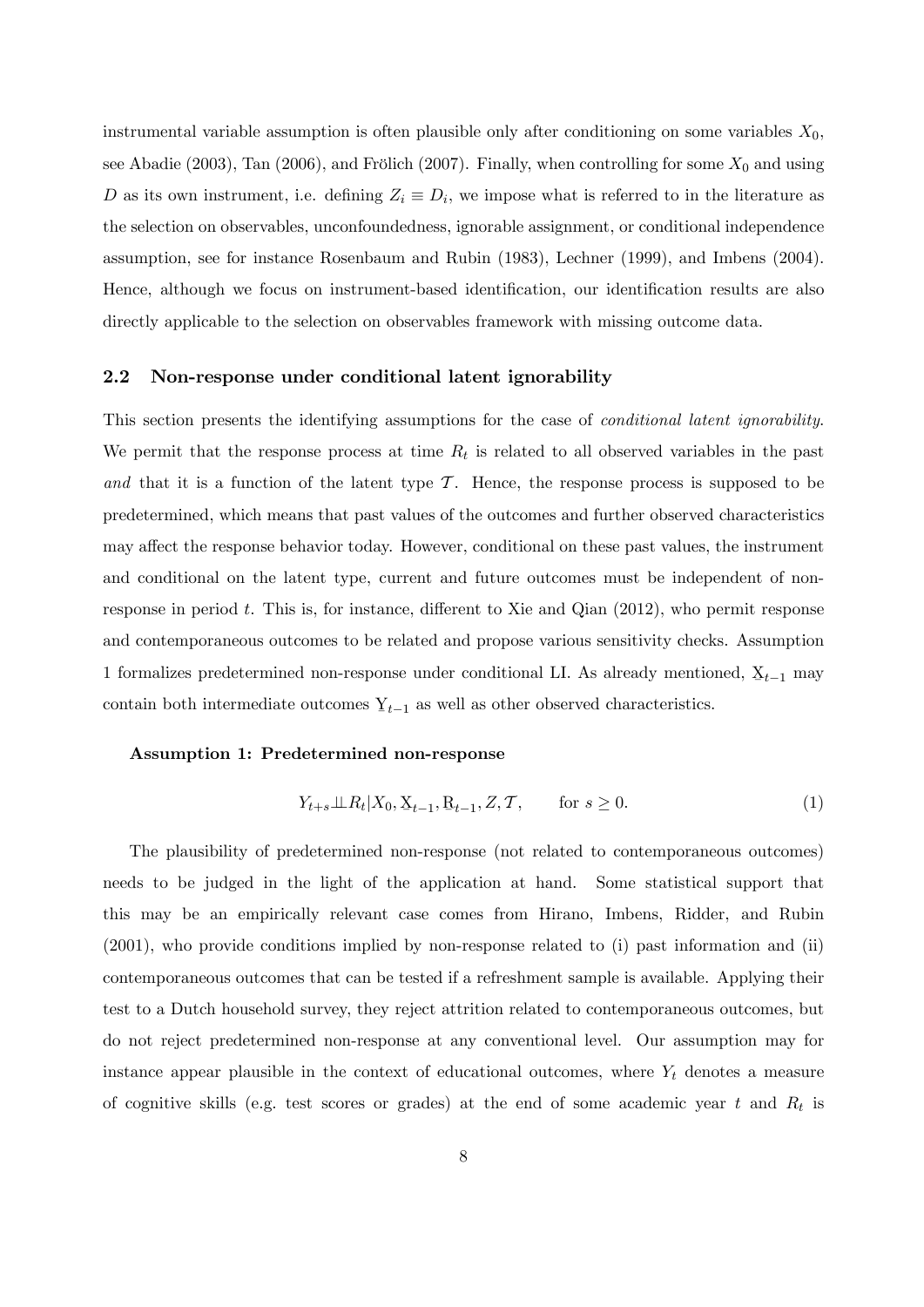an indicator for (not) having dropped out of school. Predetermined non-response is (closely) satisfied if individuals decide to remain in or leave education (mainly) based on their academic performance in the previous academic year,  $Y_{t-1}$ , so that the drop-out decision  $R_t$  is taken shortly after that, e.g. during or at the end of summer vacation.

In addition to Assumption 1, we invoke exclusion, monotonicity, and common support restrictions, as stated in Assumptions 2 and 3. The latter are similar to Abadie (2003), apart from that we have to strengthen the instrumental exclusion restriction for the always and never takers.

Assumption 2: Exclusion restriction: For  $d \in \{0, 1\}$ 

$$
(Y_t, \underline{X}_{t-1}, \underline{R}_{t-1}) \perp Z | X_0, \mathcal{T} \in \{a, n\}
$$
  

$$
Y_t^d \perp Z | X_0, \mathcal{T} = c
$$
  

$$
\mathcal{T} \perp Z | X_0.
$$

Assumption 2 requires that conditional on the observed baseline characteristics, the instrumental variable  $Z$  affects neither the histories of characteristics (possibly including intermediate potential outcomes) nor of responses of the always and never takers up to one period prior to the outcome period considered. In the two outcome periods case for instance, only  $X_1, R_1$  are restricted in this way, but not  $R_2$ . Furthermore, note that for the always takers, the exclusion restriction only refers to the potential outcome under treatment, because  $(Y_t, \underline{X}_{t-1}, \underline{R}_{t-1}) = (Y_t^1, \underline{X}_{t-1})$  $\frac{1}{t-1}, \underline{R}$  $^{1}_{t-1})$ for  $\mathcal{T} = a$ , while  $(Y_t^0, \underline{X})$  $_{t-1}^{0}, \mathbf{R}$  $_{t-1}^{0}$ ) is not restricted. An analogous statement holds for the never takers.

Assuming that  $Z$  does not affect the response behavior of always and never takers may appear reasonable in double-blind randomized medical trials, where individuals are not even aware of their treatment assignment. In non-blinded trials, this assumption seems generally less innocuous. Consider e.g. a non-blinded randomized drug-trial, where a never taker does not take the new drug irrespective of being assigned to treatment or control. Under assignment to treatment she actively decides to not comply with the protocol, whereas she would comply when being assigned to the control group. It is conceivable that the decision to not comply might affect response behavior. In other cases it may however be less of a problem. E.g. assume the randomization of a school voucher (for tuition fees) where the outcome of interest is some test score in the final grade and non-response is characterized by dropping out from school. Here, it appears more reasonable that mere voucher assignment does not affect the drop out decision of never takers, who would not use the school voucher anyway.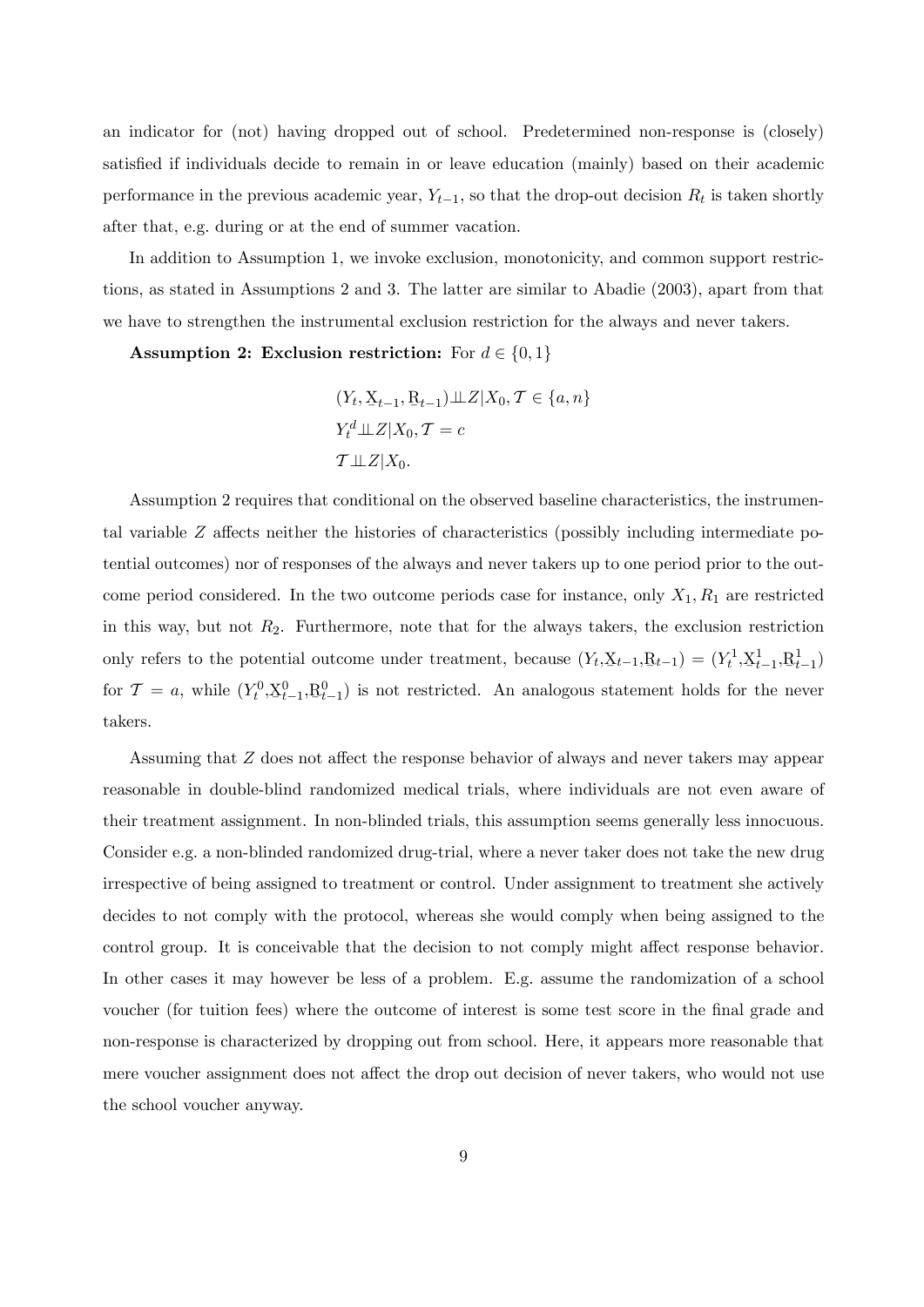The stronger exclusion restriction is only required for the always and never takers, not for the compliers. Concerning the latter, only the standard exclusion restriction  $Y_t^d \perp Z | X_0, \mathcal{T} = c$  is imposed (see second line of Assumption 2) such that non-response may be arbitrarily related to and thus, affected by the instrument. This may happen either directly, e.g. when  $Z$  is treatment assignment and the notification of having been assigned to the treatment or control group itself changes the response behavior, or indirectly via treatment choice, e.g. due to the side effects or adverse events of a drug treatment which influences attrition.

Assumption 3: Monotonicity and support restrictions

| Existence of compliers: $Pr(T = c) > 0$ |                             |
|-----------------------------------------|-----------------------------|
| Monotonicity:                           | $Pr(\mathcal{T} = d) = 0$   |
| Common support:                         | $0 < \Pr(Z = 1   X_0) < 1.$ |

Assumption 3 invokes weak monotonicity, i.e. the existence of compliers and the non-existence of defiers (or vice versa). For nonparametric identification, common support in the baseline characteristics  $X_0$  across the populations receiving and not receiving the instrument must also hold. This is e.g. satisfied in randomized experiments, where  $Pr(Z = 1|X_0)$  is often a constant.

Theorem 1 shows the identification of the mean potential outcomes of the compliers. For ease of exposition, only two outcome periods are considered here, i.e.  $t \in \{1, 2\}$ , while the general result for more than two periods is provided in the online appendix. For a concise exposition of the results, we define the following conditional probabilities:

$$
\pi = \Pr(Z = 1 | X_0)
$$
  
\n
$$
P_t = \Pr(Z = 1 | X_0, X_t, R_t = 1, D = 1)
$$
  
\n
$$
P'_t = \Pr(Z = 1 | X_0, X_t, R_{t+1} = 1, D = 1)
$$
  
\n
$$
\Xi_t = \Pr(R_{t+1} = 1 | X_0, X_t, R_t = 1, D = 1)
$$
  
\n
$$
\Xi_{t, Z=z} = \Pr(R_{t+1} = 1 | X_0, X_t, R_t = 1, D = 1, Z = z).
$$

Identification is based on a weighting representation in which four conditional probabilities enter multiplicatively: The probability that  $Z$  takes the value one, conditional on three different sets of regressors, and a time-varying conditional response probability. For identification,  $\Xi_t$  has to be larger than zero, i.e. for each value of the covariates  $(X_0, \mathbf{X}_t)$ , the probability of attrition must not be one. Then, the treatment effect on the compliers is identified as  $E[Y_t^1 | T = c] - E[Y_t^0 | T = c]$ .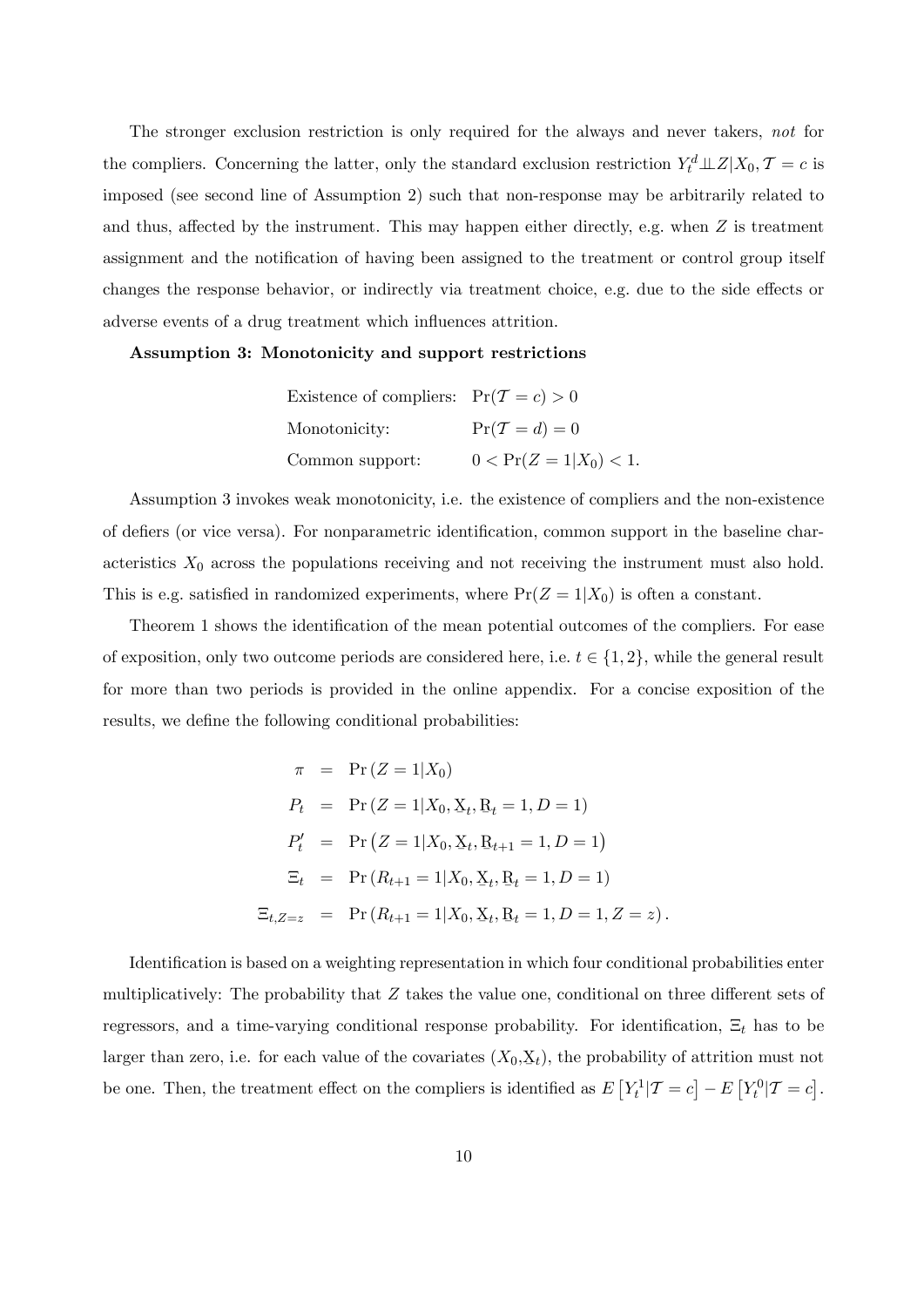The intuition underlying Theorem 1 is as follows. By the independence of Z and T given  $X_0$ stated in Assumption 2, the proportions of compliers, always takers, and never takers in groups defined by  $D$  and  $Z$  are identified. By Assumption 1, the first period potential outcomes are independent of first period response conditional on  $X_0$ , Z, and  $\mathcal T$ , and in the second period, independence of  $Y_2$  and  $R_2$  holds by additionally conditioning on  $X_1$  and  $R_1$ . Together with the exclusion restrictions on the compliers' potential outcomes as well as the potential outcomes and pre-period responses (only relevant for the second period) of always and never takers postulated in Assumption 2, this ultimately allows isolating the mean potential outcomes of compliers in the mixed groups with  $(Z = 1, D = 1)$  and  $(Z = 0, D = 0)$ , so that the CACE is identified. Finally, it is worth noting that if there was no attrition, the CACE based on the expressions in Theorem 1 would simplify to equation  $(11)$  in Frölich  $(2007)$ , which provides a representation of the CACE based on inverse probability weighting in the absence of the missing outcomes problem.

**Theorem 1** Under Assumptions 1, 2 and 3, the potential outcomes in periods  $t \in \{1,2\}$  are identified as

<span id="page-13-0"></span>
$$
E\left[Y_{t=1}^1|\mathcal{T}=c\right] = E\left[Y_{t=1}R_{t=1}\frac{D}{\pi}\frac{Z-\pi}{1-\pi}\frac{1}{\Xi_0}\frac{P_0-\pi}{P_0'-\pi}\right] \times \frac{1}{E\left[\frac{D}{\pi}\frac{Z-\pi}{1-\pi}\right]}
$$

$$
E\left[Y_{t=2}^1|\mathcal{T}=c\right] = E\left[Y_{t=2}R_{t=1}R_{t=2}\frac{D}{\pi}\frac{Z-\pi}{1-\pi}\frac{1}{\Xi_0\Xi_1}\frac{P_0-\pi}{P_0'-\pi}\frac{P_1-\pi}{P_1'-\pi}\right] \times \frac{1}{E\left[\frac{D}{\pi}\frac{Z-\pi}{1-\pi}\right]}.
$$
(2)

An equivalent expression for  $E[Y_t^0 | T = c]$  is obtained by replacing D with  $1 - D$  and  $D = 1$  with  $D = 0$  everywhere.

#### <span id="page-13-1"></span>2.3 Non-response under the missing at random assumption

In this section we consider an alternative identification approach, where the response process is assumed to be ignorable conditional on observed characteristics, which corresponds to a type of MAR assumption. I.e., we do no longer permit that the unobserved type  $\mathcal T$  is related to response behavior. This implies that only unobservables that are not related to the potential outcomes are allowed to affect attrition. Again, past values of  $Y$  may trigger non-response in the current period, but neither present nor future values of Y. As stated in Assumption 1', response behavior might depend on all past values of  $X$ , which itself could be endogenous, i.e. causally affected by the treatment.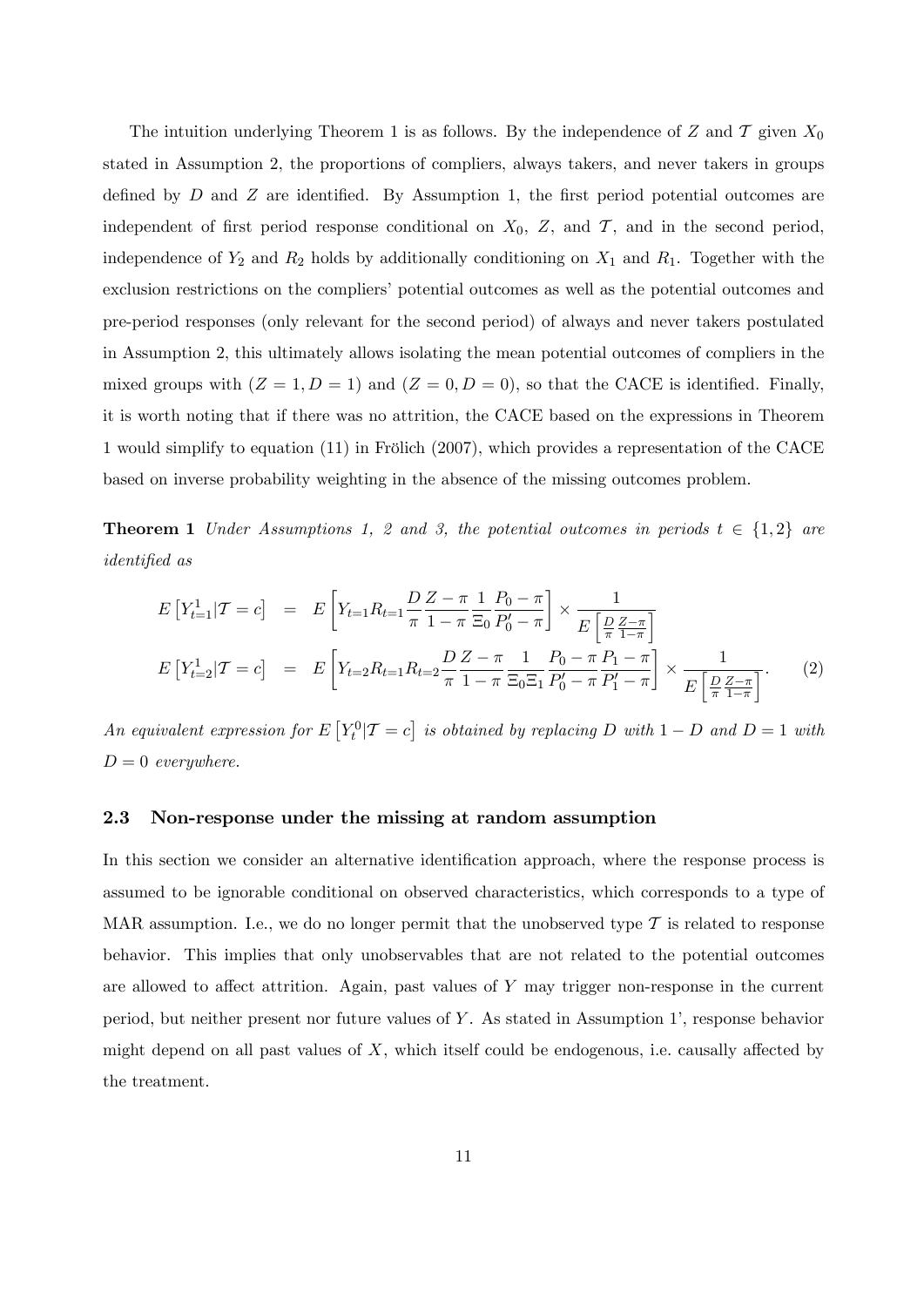#### Assumption 1: Predetermined non-response

$$
Y_{t+s} \perp \!\!\!\perp R_t | X_0, \underline{X}_{t-1}, \underline{R}_{t-1}, Z, D \qquad \text{for } s \ge 0.
$$
 (3)

The key difference between Assumption 1 and Assumption 1 is that the latter permits the response behavior to depend on the latent type  $\mathcal T$ , while the former does not. Still, Assumption 1<sup>*i*</sup> allows response to be a function of the received treatment, which is a relevant scenario e.g. if the treatment leads to dissatisfaction and reduces the willingness to provide outcome data. On the other hand, one can think of many frameworks where it is not the treatment receipt alone that determines response behavior but rather the unobserved type  $\mathcal T$  of an individual, as permitted in Assumption 1. Consider e.g. an educational intervention as analyzed in Angrist, Lang, and Oreopoulos (2009) where college students are randomly provided with services and/or Önancial incentives to obtain better grades. In this context, never takers who do not comply when offered a treatment might have a higher probability to drop out due to a lower commitment to this particular college or to higher education in general. Assumption 1' therefore appears to be more restrictive than Assumption 1 in many empirical applications.

On the other hand, since we need no longer condition on the latent type, the restrictions on the instrument can be relaxed somewhat. The following Assumption 2' is thus a little weaker than Assumption 2 because exclusion restrictions of the instrument on the response behavior do not have to be imposed for any type. This may be of practical relevance in randomized trials e.g. if those always takers who were not randomized into the treatment  $(Z = 0)$  are less inclined to respond than those with  $Z = 1$  due to their discontent about having to organize the treatment receipt through alternative means. In this case, Assumption 2 is violated while Assumption 2' may still hold.

#### Assumption 2: Exclusion restriction: For  $d \in \{0, 1\}$

$$
(Y_t^d, \mathcal{T}) \perp \!\!\! \perp Z | X_0.
$$

Theorem 2 gives the identification results for the compliers under MAR for the case of two outcome periods, while the general result for more outcome periods is provided in the appendix.

**Theorem 2** Under Assumptions 1', 2' and 3, the potential outcomes in periods  $t \in \{1,2\}$  are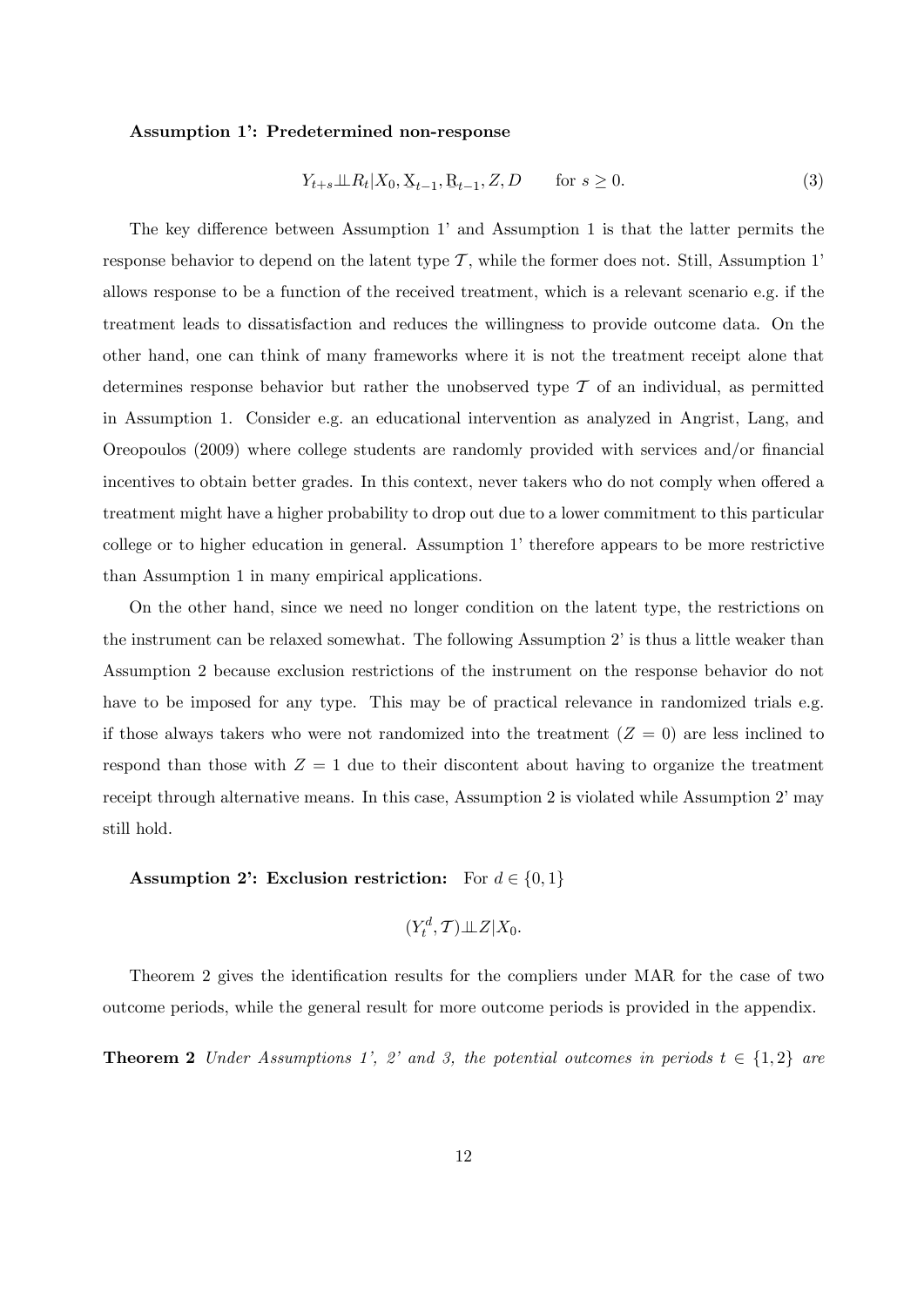identified as

<span id="page-15-1"></span>
$$
E\left[Y_{t=1}^1|\mathcal{T}=c\right] = E\left[\frac{Y_{t=1}R_{t=1}DZ}{\pi\Xi_{0,Z=1}} - \frac{Y_{t=1}R_{t=1}D(1-Z)}{(1-\pi)\Xi_{0,Z=0}}\right] \times \frac{1}{E\left[\frac{D}{\pi}\frac{Z-\pi}{1-\pi}\right]},
$$
  
\n
$$
E\left[Y_{t=2}^1|\mathcal{T}=c\right] = E\left[\frac{Y_{t=2}R_{t=1}R_{t=2}DZ}{\pi\Xi_{0,Z=1}\Xi_{1,Z=1}} - \frac{Y_{t=2}R_{t=1}R_{t=2}D(1-Z)}{(1-\pi)\Xi_{0,Z=0}\Xi_{1,Z=0}}\right] \times \frac{1}{E\left[\frac{D}{\pi}\frac{Z-\pi}{1-\pi}\right]}.
$$
 (4)

The expression for  $E[Y_t^0 | T = c]$  is obtained by replacing D with  $1 - D$  and  $D = 1$  with  $D = 0$ everywhere.

Note that the assumptions underlying Theorems 1 and 2 are partly testable. Consider first the case that attrition is zero in some outcome period (e.g. zero attrition in the first follow-up period). Our setup then collapses to the standard LATE assumptions, for which tests have been proposed by Huber and Mellace (2013) and Kitagawa (2013). Similar tests could be derived for the case with attrition. By straightforward modifications of Theorems 1 and 2 the distribution functions of the potential outcomes among compliers are identified and therefore, also the density functions. As in Kitagawa (2013), a testable implication is that the estimated potential outcome densities of compliers must not be signiÖcantly negative at any point in the outcome support, because this would indicate the failure of our identifying assumptions. As a further possibility to validate the MAR assumptions underlying Theorem 2, one may consider the approach of Hirano, Imbens, Ridder, and Rubin (2001) for testing MAR models in the presence of a refreshment sample. We leave the detailed derivations and analyses of such tests for future research.

### <span id="page-15-0"></span>3 Finite sample properties

To illustrate the behavior of the proposed estimators in finite samples we examine a small simulation study in this section. We consider the following data generating process (DGP) with, for the sake of simplicity, parsimonious specifications of the instrument, treatment, covariate, response, and outcome equations that nevertheless give an idea about which forms of attrition can be controlled for based on our identification results: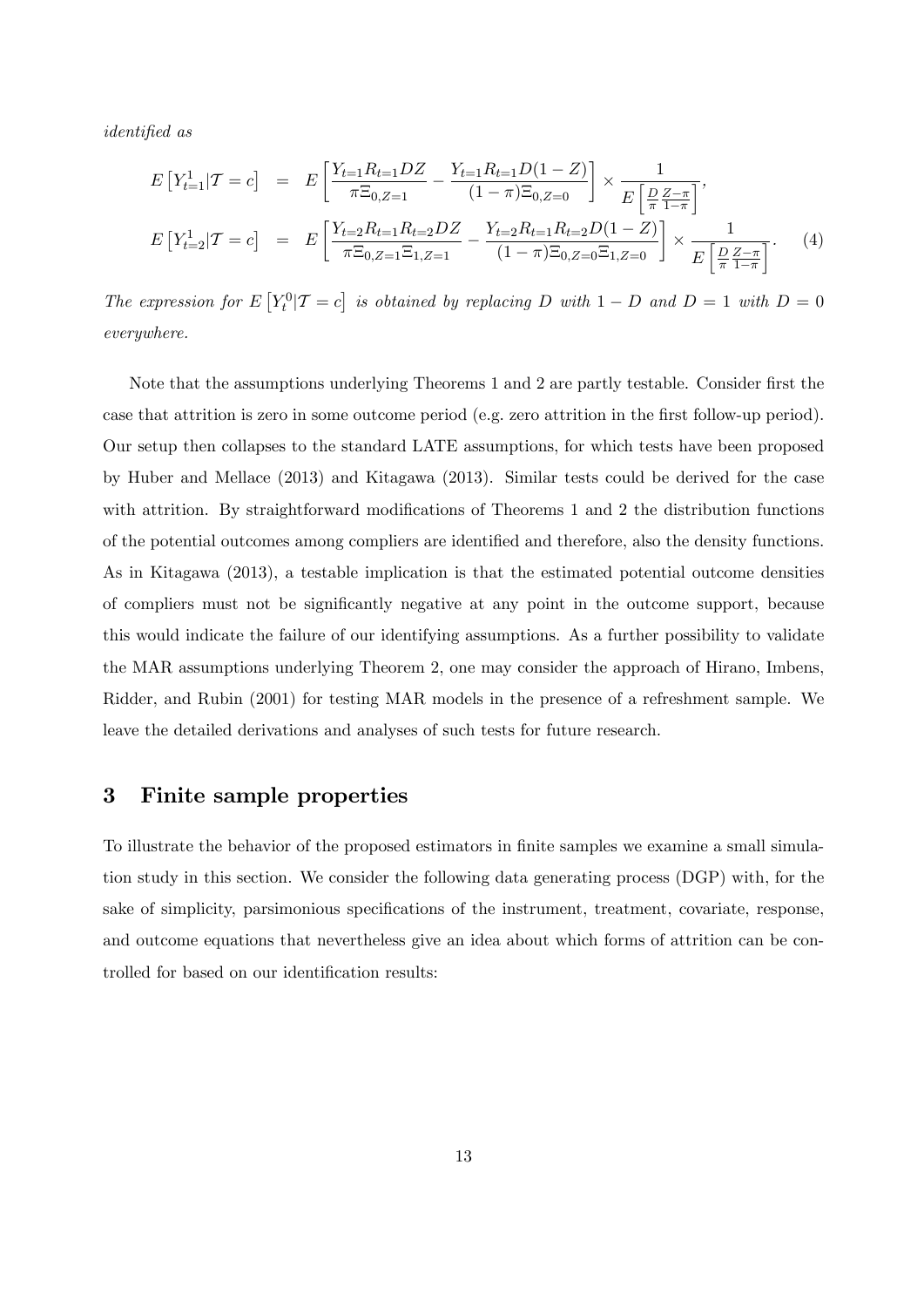$$
X_0 \sim \text{uniform}(0,1), \quad Z = I\{0.25X_0 + W > 0\}, \quad D = I\{\alpha Z - 0.25X_0 + U_0 > 0.5\},
$$
  
\n
$$
Y_1 = 0.5X_0 + 0.5D + \kappa DU_0 + U_1,
$$
  
\n
$$
X_1 = 0.5Y_1 + 0.5Q,
$$
  
\n
$$
R_1 = I\{0.25X_0 + 0.25D + \beta Z + \gamma I\{0.5 - \alpha < U_0 - 0.25X_0 \le 0.5\} + \delta Y_1 + V > 0\},
$$
  
\n
$$
Y_2 = 0.5X_0 + X_1 + D + \kappa DU_0 + U_2,
$$
  
\n
$$
R_2 = R_1I\{0.25X_0 + 0.25X_1 + 0.25D + \beta Z + \gamma I\{0.5 - \alpha < U_0 - 0.25X_0 \le 0.5\} - \delta Y_2 + \epsilon > 0\},
$$
  
\neach of Q, V, W,  $\epsilon \sim N(0, 1)$ , independent of each other,  
\n
$$
\begin{pmatrix} U_0 \end{pmatrix}
$$
  $\begin{pmatrix} 1 & 0.5 & 0.5 \end{pmatrix}$ 

and 
$$
\begin{pmatrix} U_0 \\ U_1 \\ U_2 \end{pmatrix} \sim N(\mu, \sigma)
$$
, where  $\mu = \begin{pmatrix} 0 \\ 0 \\ 0 \end{pmatrix}$  and  $\sigma = \begin{pmatrix} 1 & 0.5 & 0.5 \\ 0.5 & 1 & 0.5 \\ 0.5 & 0.5 & 1 \end{pmatrix}$ .

 $\alpha, \beta, \gamma, \delta, \kappa$  are parameters of the DGP that will be varied later.  $I\{\cdot\}$  denotes the indicator function which is one if its argument is true and zero otherwise.  $Q, V, W, \epsilon$  are random nuisance variables that are standard normal with zero correlation.  $U_0$ ,  $U_1$ ,  $U_2$  are unobserved terms in the treatment and outcome equations in various periods. Correlation among these variables causes the endogeneity problem we have to deal with: Endogeneity is caused by the fact that  $U_0$  affects the treatment D and is also associated with the outcomes  $Y_1$ ,  $Y_2$  through its correlation with  $U_1$  and  $U_2$ . The response indicators  $R_1, R_2$  are equal to one if the outcome is observed in the respective period. Attrition is modeled as an absorbing state, i.e.,  $R_2$  is necessarily zero if  $R_1 = 0$ .  $X_0$ ,  $X_1$  are observed covariates. The uniformly distributed  $X_0$  confounds the instrument because of its impact on Z and  $Y_1$  and  $Y_2$ . Therefore, the instrument is only conditionally valid given  $X_0$ . The latter also affects response in both periods, thus causing attrition bias if not controlled for. Similarly,  $X_1$  jointly influences  $R_2$  and  $Y_2$ , creating further bias in the second period. Note that  $X_1$  is a function of  $Y_1$ , which incorporates the idea that previous outcomes or functions thereof might be used to model attrition in the current period.

Our set up contains several tuning parameters:  $\alpha$ ,  $\beta$ ,  $\gamma$ ,  $\delta$ ,  $\kappa$ . In the treatment equation,  $\alpha$ determines the strength of the instrument and thus the share of compliers. The compliers are those individuals with values of  $U_0$  and  $X_0$  such that  $0.5 - \alpha < U_0 - 0.25X_0 \leq 0.5$ . The larger  $\alpha$ , the more individuals react to a change in the instrument by switching their treatment status. We consider two values of  $\alpha$ :  $\alpha$ =0.68 and  $\alpha$ =1.35, resulting in complier shares of roughly 25% and 50% under effect homogeneity, respectively.  $\beta$  in the response equations gauges the effect of the instrument on  $R_1$  and  $R_2$ . If  $\beta \neq 0$ , the exclusion restriction of Z on response as postulated in Assumption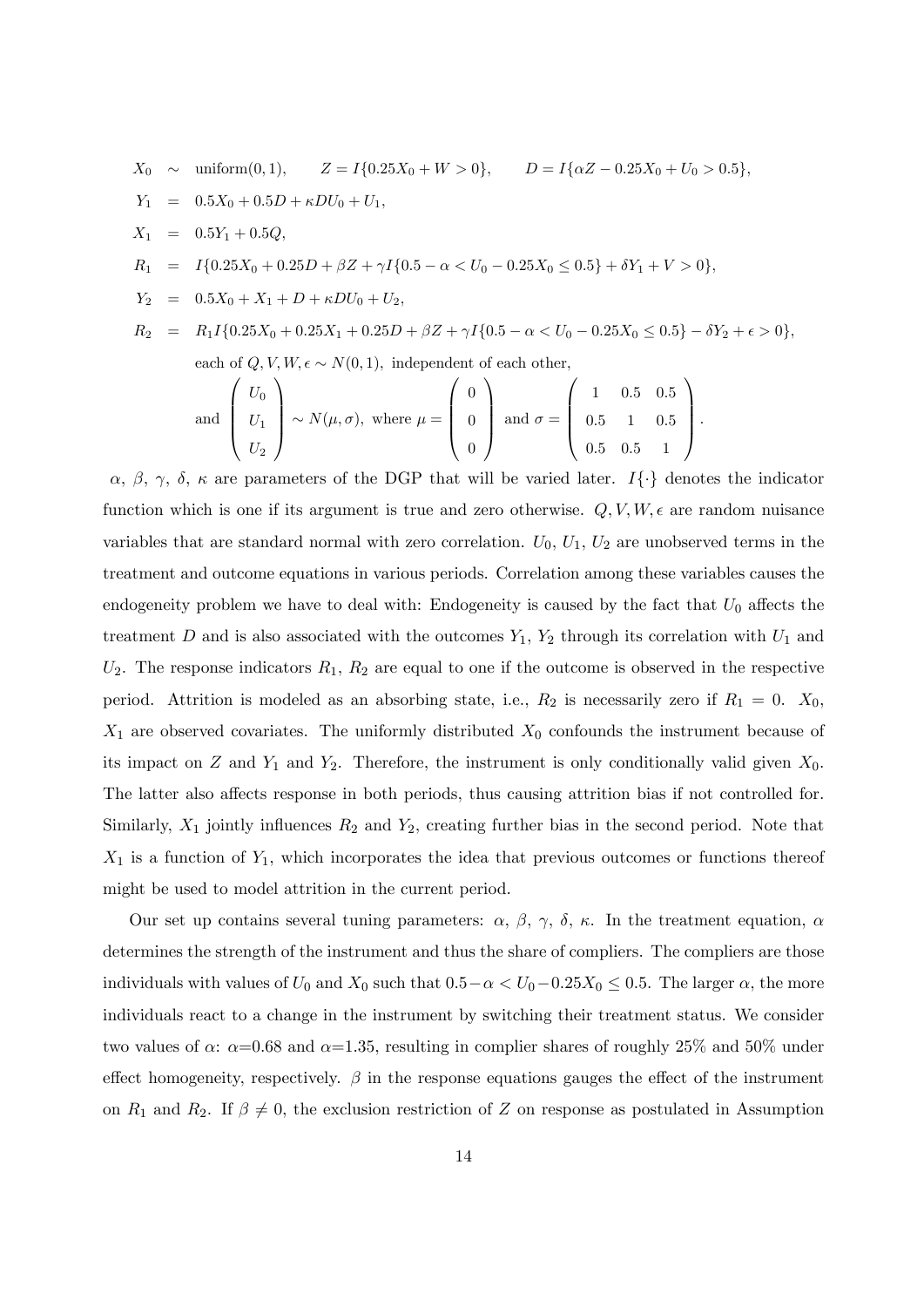2 is violated and estimators based on Theorem 1 are inconsistent.  $\gamma$  defines the extent to which the compliers' response behavior differs from the remainder of the population (i.e., the never and always takers). To see this, remember that  $I\{0.5 - \alpha < U_0 - 0.25X_0 \leq 0.5\}$  is an indicator for being a complier. For  $\gamma \neq 0$ , Assumption 1' is violated because response then depends on the latent types. In this case, estimators based on Theorem 2 are inconsistent.  $\delta$  determines whether response is related to the outcomes of the current period, as for instance considered in Xie and Qian (2012). I.e., if  $\delta \neq 0$ , then  $R_t$  depends on  $Y_t$  such that neither Assumption 1 nor Assumption 1' are satisfied. Hence, estimators based on Theorems 1 or 2 are all inconsistent. Finally,  $\kappa$ determines whether the treatment effects are homogeneous or heterogeneous as a function of the unobservables  $U_0$ . For  $\kappa = 0$ , the treatment effects are homogeneous, i.e. identical for everyone. In this case, the treatment effect is 0.5 for everyone in the first period and 1.25 in the second period. (The effect of 1.25 consists of the direct effect of D on  $Y_2$ , which is 1.00, and the indirect effect of  $0.5 \cdot 0.5 = 0.25$  running through  $X_1$ .) For  $\kappa \neq 0$ , the treatment effects differ depending on the values of  $U_0$ . Therefore, the CACE differs from the average effect in the total population because of different distributions of  $U_0$ .

We simulate the DGP 1000 times with a sample size of 5000 observations, which is representative for many recently conducted field experiments in social sciences, see for instance Angrist, Bettinger, and Kremer (2006) and Bertrand and Mullainathan (2004). (The separate online appendix also examines other sample sizes.) We investigate the performance of the following estimators: (i) naive estimation based on mean differences in observed treated and non-treated outcomes that ignores both treatment endogeneity and attrition, (ii) CACE estimation based on equation (11) in Tan  $(2006)$  or equation  $(12)$  in Frölich  $(2007)$  that controls for endogeneity, but ignores attrition (denoted by  $\hat{\omega}$ ), (iii) CACE estimation using expression [\(2\)](#page-13-0) of Theorem 1 (denoted by  $\hat{\theta}$ ), and (iv) CACE estimation using expression [\(4\)](#page-15-1) of Theorem 2 (denoted by  $\hat{\phi}$ ). The propensity scores in  $\hat{\omega}, \hat{\theta}$ , and  $\hat{\phi}$  are estimated by local constant kernel regression (with Gaussian kernel). The bandwidths were chosen according to the nearest-neighbor-based default smoothing parameter in the R-package 'locfit', which was 0.7. (The results were similar when using a different kernel function such as the Epanechnikov kernel and/or when using other bandwidth values such as 0.6 and 0.8. However, values smaller than 0.6 considerably increased the variance of  $\hat{\theta}$ , whereas the estimates and standard errors were fairly robust for larger bandwidth values, e.g. 1.0 or larger.)

We also consider trimmed versions of  $\hat{\theta}$  and  $\hat{\phi}$  in order to prevent denominators from being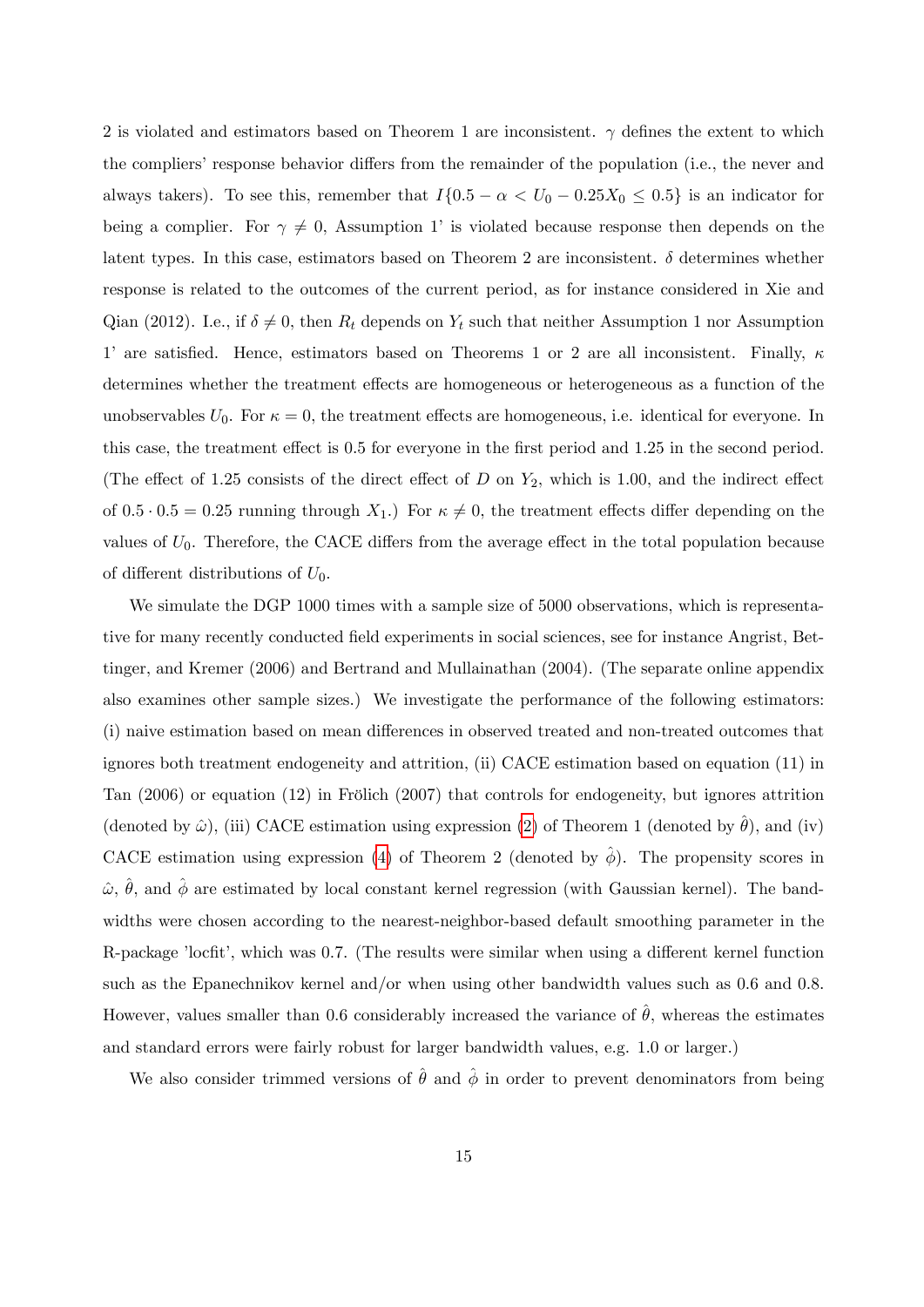|                                    | Homogeneous effects                                    |               |      |         |                                                          |                       |                                                          |                                                        |      |         |               |          |  |
|------------------------------------|--------------------------------------------------------|---------------|------|---------|----------------------------------------------------------|-----------------------|----------------------------------------------------------|--------------------------------------------------------|------|---------|---------------|----------|--|
|                                    | $\alpha=0.68, \beta=0, \gamma=0.5, \delta=0, \kappa=0$ |               |      |         |                                                          |                       |                                                          | $\alpha=1.35, \beta=0, \gamma=0.5, \delta=0, \kappa=0$ |      |         |               |          |  |
|                                    | time period 1                                          |               |      |         | time period 2                                            |                       | time period 1                                            |                                                        |      |         | time period 2 |          |  |
|                                    | bias                                                   | stddev        | rmse | bias    | stddev<br>bias<br>rmse                                   |                       |                                                          | stddev                                                 | rmse | bias    | stddev        | rmse     |  |
| naive                              | 0.70                                                   | 0.03          | 0.70 | 0.92    | 0.06                                                     | 0.92                  | 0.56                                                     | 0.03                                                   | 0.56 | 0.69    | 0.06          | 0.69     |  |
| $\hat{\omega}$                     | 0.05                                                   | 0.11          | 0.13 | 0.12    | 0.16                                                     | 0.20                  | $\rm 0.03$                                               | $0.06\,$                                               | 0.07 | 0.07    | 0.08          | 0.11     |  |
| $\hat{\theta}$                     | 0.01                                                   | 0.12          | 0.12 | $-0.03$ | 0.17                                                     | 0.17                  | 0.01                                                     | 0.06                                                   | 0.06 | $-0.01$ | 0.09          | 0.09     |  |
| $\hat{\theta}_{\text{trim}}(0.15)$ | 0.01                                                   | 0.12          | 0.12 | $-0.03$ | 0.17                                                     | 0.17                  | 0.01                                                     | 0.06                                                   | 0.06 | $-0.01$ | 0.09          | 0.09     |  |
| $\hat{\theta}_{\text{trim}}(0.01)$ | 0.01                                                   | 0.12          | 0.12 | $-0.03$ | 0.17                                                     | 0.17                  | 0.01                                                     | 0.06                                                   | 0.06 | $-0.01$ | 0.09          | 0.09     |  |
| $\hat{\phi}$                       | $-0.14$                                                | 0.14          | 0.20 | $-0.41$ | 0.23                                                     | 0.47                  | $-0.09$                                                  | 0.07                                                   | 0.12 | $-0.25$ | 0.11          | 0.27     |  |
| $\hat{\phi}_{\text{trim}}(0.15)$   | $-0.14$                                                | 0.14          | 0.20 | $-0.41$ | 0.23                                                     | 0.47                  | $-0.09$                                                  | 0.07                                                   | 0.12 | $-0.25$ | 0.11          | 0.27     |  |
| $\hat{\phi}_{\text{trim}}(0.01)$   | $-0.14$                                                | 0.14          | 0.20 | $-0.41$ | 0.23                                                     | 0.47                  | $-0.09$                                                  | 0.07                                                   | 0.12 | $-0.25$ | 0.11          | 0.27     |  |
| MAR G-comp.                        | 0.71                                                   | 0.03          | 0.71 | 0.94    | 0.06                                                     | 0.94                  | 0.56                                                     | $\rm 0.03$                                             | 0.56 | 0.70    | 0.06          | 0.70     |  |
| Heckman                            | 0.36                                                   | 1.59          | 1.63 | 0.03    | 1.61                                                     | 1.61                  | 0.33                                                     | $3.30\,$                                               | 3.32 | $-0.22$ | 2.63          | $2.64\,$ |  |
| true CACE                          |                                                        | 0.50          |      | 1.25    |                                                          |                       | 0.50                                                     |                                                        |      | 1.25    |               |          |  |
| mean response                      |                                                        | 0.63          |      |         | 0.41                                                     |                       |                                                          | 0.69                                                   |      | 0.49    |               |          |  |
|                                    |                                                        |               |      |         |                                                          | Heterogeneous effects |                                                          |                                                        |      |         |               |          |  |
|                                    |                                                        |               |      |         | $\alpha=0.68, \beta=0, \gamma=0.5, \delta=0, \kappa=0.5$ |                       | $\alpha=1.35, \beta=0, \gamma=0.5, \delta=0, \kappa=0.5$ |                                                        |      |         |               |          |  |
|                                    |                                                        | time period 1 |      |         | time period 2                                            |                       | time period 1<br>time period 2                           |                                                        |      |         |               |          |  |
|                                    | bias                                                   | stddev        | rmse | bias    | stddev                                                   | rmse                  | bias                                                     | stddev                                                 | rmse | bias    | stddev        | rmse     |  |
| naive                              | 0.99                                                   | 0.04          | 0.99 | 1.34    | 0.06                                                     | 1.34                  | 0.83                                                     | 0.04                                                   | 0.83 | 1.10    | 0.06          | 1.10     |  |
| $\hat{\omega}$                     | 0.05                                                   | 0.13          | 0.14 | 0.12    | 0.18                                                     | 0.22                  | 0.03                                                     | 0.07                                                   | 0.08 | 0.08    | 0.10          | 0.13     |  |
| Ô                                  | $0.01\,$                                               | 0.13          | 0.13 | $-0.03$ | 0.20                                                     | 0.20                  | 0.01                                                     | 0.07                                                   | 0.07 | $-0.01$ | 0.10          | 0.10     |  |
| $\hat{\theta}_{\text{trim}}(0.15)$ | 0.01                                                   | 0.13          | 0.13 | $-0.03$ | 0.20                                                     | 0.20                  | 0.01                                                     | 0.07                                                   | 0.07 | $-0.01$ | 0.10          | 0.10     |  |
| $\hat{\theta}_{\text{trim}}(0.01)$ | 0.01                                                   | 0.13          | 0.13 | $-0.03$ | 0.20                                                     | 0.20                  | 0.01                                                     | 0.07                                                   | 0.07 | $-0.01$ | 0.10          | 0.10     |  |
| $\hat{\phi}$                       | $-0.20$                                                | 0.16          | 0.25 | $-0.52$ | 0.26                                                     | 0.58                  | $-0.14$                                                  | 0.08                                                   | 0.16 | $-0.35$ | 0.13          | 0.37     |  |
| $\hat{\phi}_{\text{trim}}(0.15)$   | $-0.20$                                                | $0.16\,$      | 0.25 | $-0.52$ | 0.26                                                     | 0.58                  | $-0.14$                                                  | 0.08                                                   | 0.16 | $-0.35$ | 0.13          | 0.37     |  |
| $\hat{\phi}_{\text{trim}}(0.01)$   | $-0.20$                                                | 0.16          | 0.25 | $-0.52$ | 0.26                                                     | 0.58                  | $-0.14$                                                  | 0.08                                                   | 0.16 | $-0.35$ | 0.13          | 0.37     |  |
| MAR G-comp.                        | 1.00                                                   | 0.04          | 1.00 | 1.36    | 0.06                                                     | 1.37                  | 0.84                                                     | 0.04                                                   | 0.84 | 1.10    | 0.06          | 1.10     |  |

<span id="page-18-0"></span>

Note: Results are based on 1000 simulations and 5000 observations.

true CACE 0.64 1.45 0.48 1.22 mean response  $\begin{array}{|l|c|c|c|c|c|c|c|} \hline 0.63 & 0.43 & 0.69 & 0.50 \ \hline \end{array}$ 

Heckman 0.63 2.27 2.36 0.25 2.07 2.09 0.41 5.04 5.06 -0.18 2.85 2.86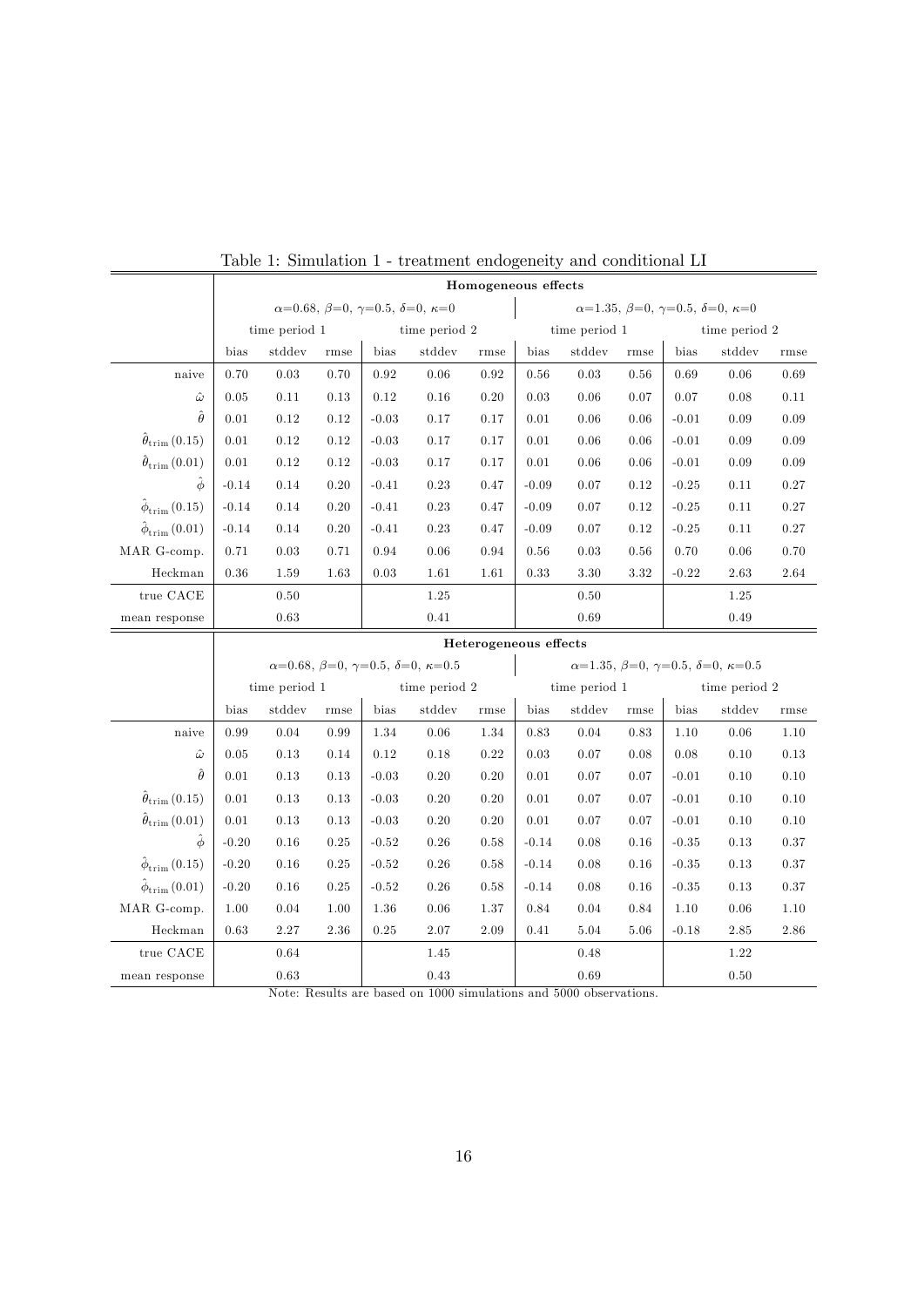close to zero, which may imply arbitrarily large weights for some observations. Propensity score trimming is discussed e.g. in Frölich (2004), Heckman, Ichimura, and Todd (1997), Dehejia and Wahba (1999), Busso, DiNardo, and McCrary (2009), and Crump, Hotz, Imbens, and Mitnik (2009). Yet, a trimming rule that is optimal in the sense that it minimizes the mean square error of the estimator does not appear to be available in the literature. Here, we follow Huber, Lechner, and Wunsch  $(2013)$  and discard observations whose relative weights within subgroups defined by Z and D exceed a particular threshold. As trimming thresholds we consider relative weights of 15 and 1%, resulting in the trimmed estimators  $\hat{\theta}_{\text{trim}}(0.15)$ ,  $\hat{\phi}_{\text{trim}}(0.15)$ ,  $\hat{\theta}_{\text{trim}}(0.01)$ ,  $\hat{\phi}_{\text{trim}}(0.01)$ . The appendix provides additional results for further trimming levels (10, 5, and 2%).

We also consider an estimator that controls for attrition under the assumption of MAR but ignores treatment endogeneity due to  $U_0$ ,  $U_1$ ,  $U_2$ , while controlling for confounding related to  $X_0$ . To be specific, we use the MLE-based G-computation procedure of Robins (1986), in which the outcomes and response processes are modeled parametrically by linear and logit specifications, respectively. The appendix also provides the results for estimation based on targeted MLE, see van der Laan and Rubin (2006), inverse probability weighting (see e.g. Horvitz and Thompson (1952) and Hirano, Imbens, and Ridder (2003)), and augmented IPW (AIPW) (as in Robins, Rotnitzky, and Zhao (1995) and Scharfstein, Rotnitzky, and Robins (1999)) which yield very similar results. Finally, parametric Heckman (1976) MLE estimation of sample selection models assuming jointly normally distributed unobserved terms in the response and the outcome equations is also considered. The latter estimator controls for  $X_0$ ,  $D$ , and  $Z$  in the estimation of response and can therefore account for attrition related to unobservables if  $R_1$  and  $R_2$  are functions of Z and if Z does not have a direct effect on the outcomes conditional on  $X_0$  and D. However, it does not allow for treatment endogeneity related to  $U_0$ ,  $U_1$ ,  $U_2$  and additionally presumes treatment effects to be homogeneous.

Table [1](#page-18-0) provides the bias, standard deviation and root mean squared error (rmse) of the various estimators in periods 1 and 2 under treatment endogeneity and conditional LI with  $\gamma = 0.5$ , and  $\beta$ ,  $\delta$  equal to zero.  $\hat{\theta}$ , which is consistent in this scenario, performs very well in terms of bias and rmse irrespective of the period, share of compliers and effect homogeneity or heterogeneity. In contrast, the naive approach, the MAR-based G-computation procedure not controlling for treatment endogeneity, and the Heckman estimator are severely biased in any specification. Also  $\phi$  (and its trimmed versions) and  $\hat{\omega}$  are prone to non-negligible bias, even though the latter performs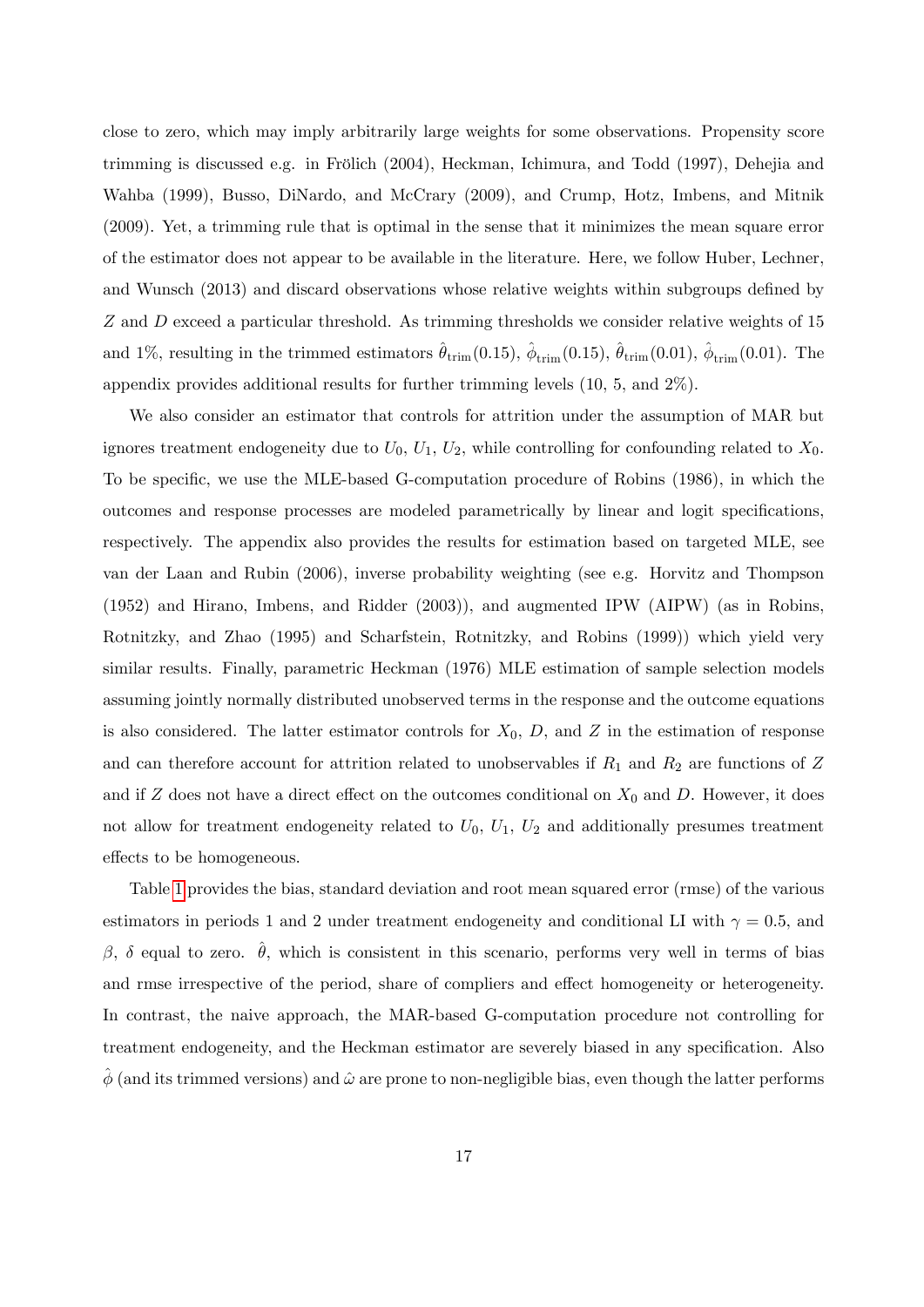|                                    | Homogeneous effects                                    |               |          |                                                                  |                |         |                                                                |               |                       |         |                                                          |      |  |  |
|------------------------------------|--------------------------------------------------------|---------------|----------|------------------------------------------------------------------|----------------|---------|----------------------------------------------------------------|---------------|-----------------------|---------|----------------------------------------------------------|------|--|--|
|                                    | $\alpha=0.68, \beta=0.5, \gamma=0, \delta=0, \kappa=0$ |               |          |                                                                  |                |         | $\alpha=1.35, \ \beta=0.5, \ \gamma=0, \ \delta=0, \ \kappa=0$ |               |                       |         |                                                          |      |  |  |
|                                    |                                                        | time period 1 |          |                                                                  | time period 2  |         |                                                                | time period 1 |                       |         | time period 2                                            |      |  |  |
|                                    | bias                                                   | stddev        | rmse     | bias                                                             | stddev<br>rmse |         | bias                                                           | stddev        | rmse                  | bias    | stddev                                                   | rmse |  |  |
| naive                              | 0.75                                                   | 0.03          | 0.75     | 1.08                                                             | 0.06           | 1.09    | 0.64                                                           | 0.03          | 0.64                  | 0.93    | 0.06                                                     | 0.93 |  |  |
| $\hat{\omega}$                     | $0.21\,$                                               | $0.09\,$      | $0.23\,$ | $0.47\,$                                                         | $0.12\,$       | 0.48    | 0.12                                                           | $0.05\,$      | 0.13                  | 0.28    | 0.07                                                     | 0.29 |  |  |
| $\hat{\theta}$                     | $-0.37$                                                | 41.34         | 41.34    | 307.31                                                           | 9507.59        | 9512.56 | $-0.05$                                                        | 0.08          | 0.10                  | $-0.40$ | 4.80                                                     | 4.82 |  |  |
| $\hat{\theta}_{\text{trim}}(0.15)$ | $-0.93$                                                | 5.08          | 5.17     | 1.76                                                             | 32.97          | 33.02   | $-0.05$                                                        | 0.08          | 0.10                  | $-0.49$ | 0.64                                                     | 0.81 |  |  |
| $\hat{\theta}_{\text{trim}}(0.01)$ | $-0.86$                                                | 4.30          | 4.38     | 2.10                                                             | 41.21          | 41.26   | $-0.05$                                                        | 0.08          | 0.10                  | $-0.43$ | 0.84                                                     | 0.95 |  |  |
| $\hat{\phi}$                       | 0.02                                                   | 0.14          | 0.14     | $-0.09$                                                          | 0.23           | 0.25    | $0.01\,$                                                       | 0.07          | 0.07                  | $-0.05$ | 0.12                                                     | 0.13 |  |  |
| $\hat{\phi}_{\text{trim}}(0.15)$   | 0.02                                                   | 0.14          | 0.14     | $-0.09$                                                          | 0.23           | 0.25    | 0.01                                                           | 0.07          | 0.07                  | $-0.05$ | 0.12                                                     | 0.13 |  |  |
| $\hat{\phi}_{\text{trim}}(0.01)$   | $0.02\,$                                               | 0.14          | 0.14     | $-0.09$                                                          | 0.23           | 0.25    | 0.01                                                           | 0.07          | 0.07                  | $-0.05$ | 0.12                                                     | 0.13 |  |  |
| MAR G-comp.                        | 0.76                                                   | 0.03          | 0.77     | 1.11                                                             | $0.05\,$       | 1.11    | 0.65                                                           | 0.03          | 0.65                  | 0.95    | 0.06                                                     | 0.95 |  |  |
| Heckman                            | 0.86                                                   | 0.04          | 0.86     | 1.30                                                             | 0.06           | 1.30    | 0.83                                                           | 0.04          | 0.83                  | 1.26    | 0.09                                                     | 1.26 |  |  |
| true $\mathrm{CACE}$               |                                                        | 0.50          |          |                                                                  | 1.25           |         |                                                                | 0.50          |                       |         | 1.25                                                     |      |  |  |
| mean response                      |                                                        | 0.68          |          |                                                                  | 0.49           |         |                                                                | 0.69          |                       | 0.51    |                                                          |      |  |  |
|                                    |                                                        |               |          |                                                                  |                |         |                                                                |               | Heterogeneous effects |         |                                                          |      |  |  |
|                                    |                                                        |               |          |                                                                  |                |         |                                                                |               |                       |         |                                                          |      |  |  |
|                                    |                                                        |               |          | $\alpha=0.68, \ \beta=0.5, \ \gamma=0, \ \delta=0, \ \kappa=0.5$ |                |         |                                                                |               |                       |         | $\alpha=1.35, \beta=0.5, \gamma=0, \delta=0, \kappa=0.5$ |      |  |  |
|                                    |                                                        | time period 1 |          |                                                                  | time period 2  |         |                                                                | time period 1 |                       |         | time period 2                                            |      |  |  |
|                                    | bias                                                   | stddev        | rmse     | bias                                                             | stddev         | rmse    | bias                                                           | stddev        | rmse                  | bias    | stddev                                                   | rmse |  |  |
| naive                              | 1.05                                                   | 0.04          | 1.05     | 1.54                                                             | 0.06           | 1.54    | 0.94                                                           | 0.04          | 0.94                  | 1.39    | 0.06                                                     | 1.39 |  |  |
| $\hat{\omega}$                     | $0.29\,$                                               | 0.10          | $0.31\,$ | 0.65                                                             | 0.13           | 0.67    | 0.18                                                           | 0.06          | 0.19                  | 0.43    | 0.09                                                     | 0.44 |  |  |
| $\ddot{\theta}$                    | $-0.28$                                                | 41.34         | 41.34    | 307.47                                                           | 9507.59        | 9512.56 | $0.01\,$                                                       | 0.09          | 0.09                  | $-0.27$ | 4.80                                                     | 4.81 |  |  |
| $\hat{\theta}_{\text{trim}}(0.15)$ | $-0.85$                                                | 5.08          | 5.15     | 1.92                                                             | 32.97          | 33.03   | $0.01\,$                                                       | 0.09          | 0.09                  | $-0.36$ | 0.65                                                     | 0.74 |  |  |
| $\hat{\theta}_{\text{trim}}(0.01)$ | $-0.77$                                                | 4.23          | 4.37     | 2.26                                                             | 41.21          | 41.27   | $0.01\,$                                                       | 0.09          | 0.09                  | $-0.30$ | 0.84                                                     | 0.89 |  |  |
| $\hat{\phi}$                       | $0.02\,$                                               | $0.15\,$      | 0.15     | $-0.08$                                                          | 0.25           | 0.26    | $0.01\,$                                                       | 0.08          | 0.08                  | $-0.04$ | 0.13                                                     | 0.14 |  |  |
| $\hat{\phi}_{\text{trim}}(0.15)$   | $0.02\,$                                               | 0.15          | 0.15     | $-0.08$                                                          | $0.25\,$       | 0.26    | 0.01                                                           | 0.08          | 0.08                  | $-0.04$ | 0.13                                                     | 0.14 |  |  |
| $\hat{\phi}_{\text{trim}}(0.01)$   | $0.02\,$                                               | $0.15\,$      | 0.15     | $-0.08$                                                          | $0.25\,$       | 0.26    | $0.01\,$                                                       | 0.08          | 0.08                  | $-0.04$ | 0.13                                                     | 0.14 |  |  |
| MAR G-comp.                        | 1.07                                                   | 0.04          | 1.07     | 1.57                                                             | 0.06           | 1.58    | 0.95                                                           | 0.04          | 0.95                  | 1.41    | 0.06                                                     | 1.41 |  |  |
| Heckman                            | 1.21                                                   | 0.04          | 1.21     | 1.88                                                             | 0.07           | 1.88    | 1.19                                                           | 0.04          | 1.19                  | 2.02    | 0.44                                                     | 2.06 |  |  |
| true CACE                          |                                                        | 0.64          |          |                                                                  | 1.45           |         |                                                                | 0.48          |                       |         | 1.22                                                     |      |  |  |

# <span id="page-20-0"></span>Table 2: Simulation  $2$  - treatment endogeneity and MAR (with the instrument affecting response)

Note: Results are based on 1000 simulations and 5000 observations.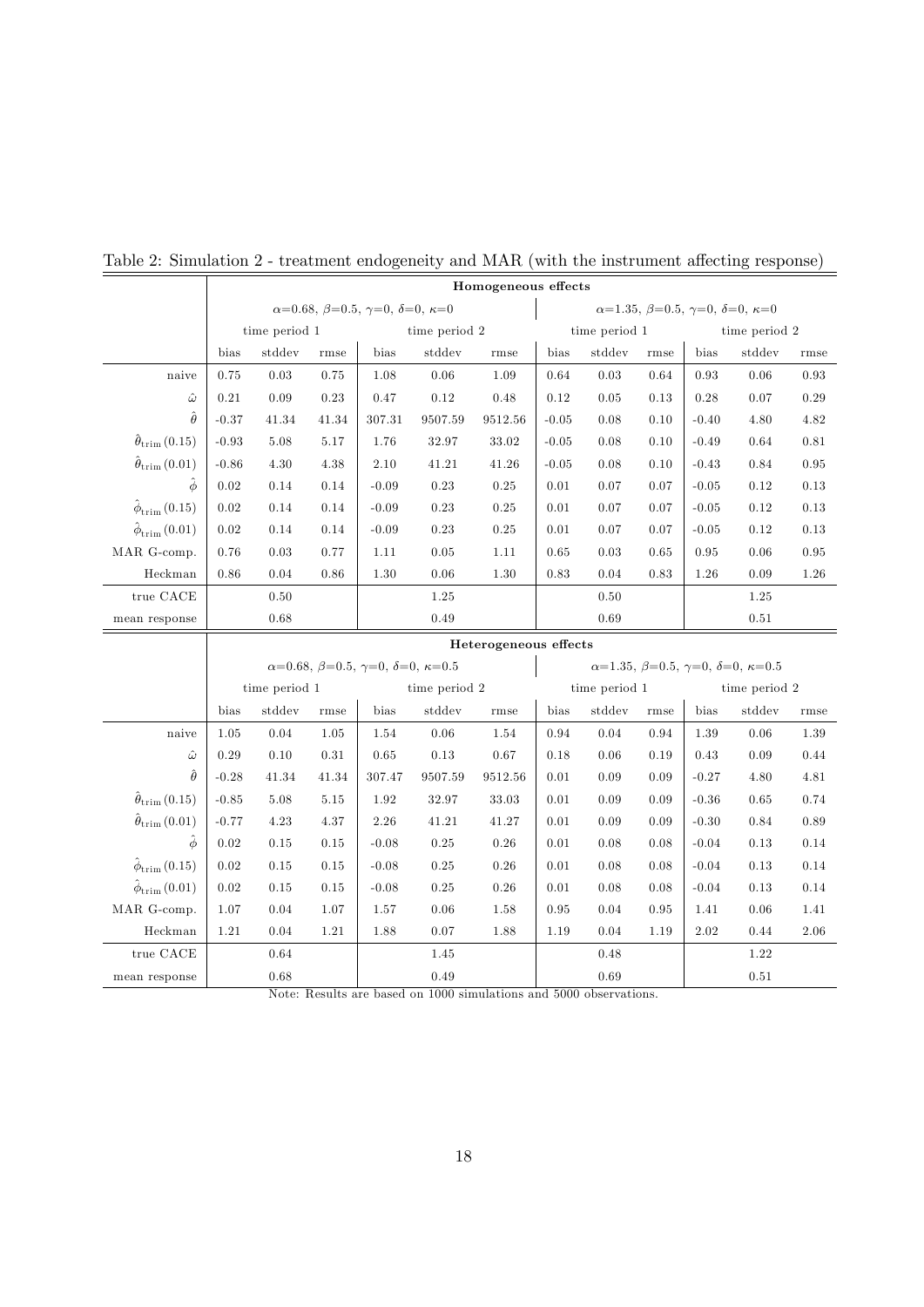comparably well in the first time period. Note that trimming does neither affect  $\hat{\theta}$ , nor  $\hat{\phi}$ , implying that large relative weights do not occur.

In the second simulation (Table [2\)](#page-20-0),  $\gamma = 0$  such that the assumptions underlying  $\hat{\phi}$  hold. At the same time  $\beta = 0.5$ , implying a direct effect of the instrument on the response process and a violation of Assumption 2 required for the consistency of  $\hat{\theta}$ . Hence, estimators based on Theorem 2 are consistent, whereas the assumptions for Theorem 1 are not met. As expected,  $\hat{\phi}$  now dominates any other estimator with respect to bias and low rmse and is unchanged by trimming. The naive approach,  $\ddot{\theta}$ , G-computation, the Heckman estimator, and (to a lesser extent)  $\hat{\omega}$  are substantially biased in most cases.  $\hat{\theta}$  performs particularly poorly under the smaller complier share  $(\alpha = 0.68)$  due to a large increase of the variance. Yet, already moderate trimming using the 15% threshold  $(\hat{\theta}_{\text{trim}}(0.15))$  reduces the variance (and the rmse) considerably, even though it remains at comparably high levels. More trimming further decreases the rmse in the first period, but increases it in the second one. In the latter case, the rmse is relatively stable for 15% and 10%, but grows more strongly for 2% and 1%.

In the third simulation (Table [3\)](#page-22-0) we consider a scenario where all estimators are inconsistent:  $\gamma$  is set to zero, while  $\beta = 0.5$  and  $\delta = 0.25$ , implying that the instrument directly affects nonresponse, which in addition is also related to the outcomes of the current period.  $\hat{\theta}$  and  $\hat{\phi}$  are biased because they ignore attrition related to contemporaneous outcomes, while G-computation ignores both treatment endogeneity and attrition related to contemporaneous outcomes, and the Heckman estimator does not account for treatment endogeneity. Trimming again reduces the variance of  $\theta$ in several cases, but smaller threshold values tend to increase the rmse relative to larger thresholds when  $\alpha$ =0.68. All in all, no method performs convincingly in this last set-up considered.

## <span id="page-21-0"></span>4 Application to a policy intervention in college

In this section, we apply our methods to data from the Student Achievement and Retention Project assessed in Angrist, Lang, and Oreopoulos (2009), a randomized program providing academic services and Önancial incentives to Örst year students at a Canadian campus which aimed at improving the academic performance. To this end, all students who entered in September 2005 and had a high school grade point average (GPA) lower than the upper quartile were randomly assigned either to one of three different treatments provided in the first year, namely academic support services, financial incentives, or both, or otherwise to a control group. The services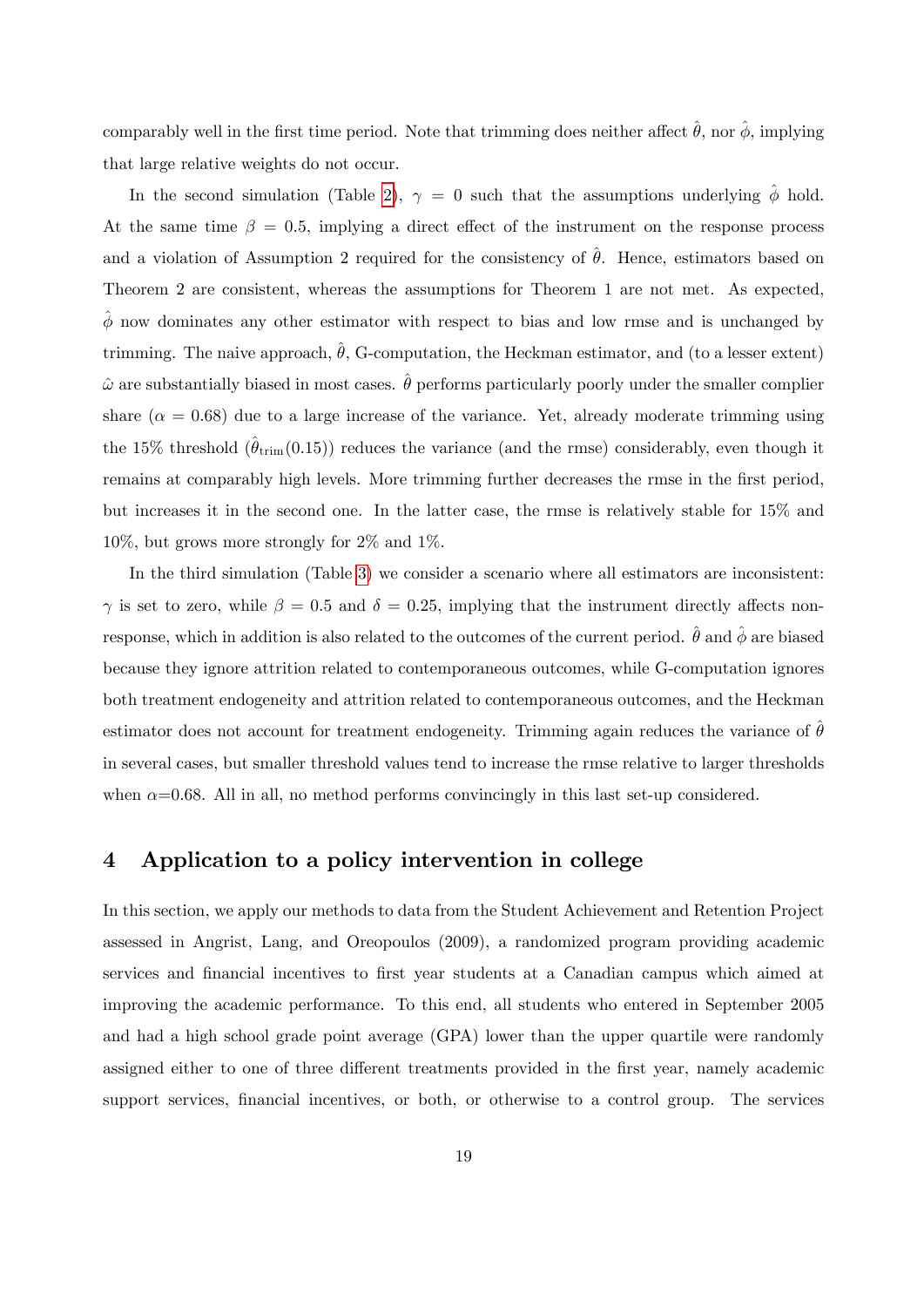|                                    | Homogeneous effects |               |      |               |                                                                               |                                                           |                                                                     |        |      |               |          |          |
|------------------------------------|---------------------|---------------|------|---------------|-------------------------------------------------------------------------------|-----------------------------------------------------------|---------------------------------------------------------------------|--------|------|---------------|----------|----------|
|                                    |                     |               |      |               | $\alpha=0.68, \ \beta=0.5, \ \gamma=0, \ \delta=0.25, \ \kappa=0$             | $\alpha=1.35, \beta=0.5, \gamma=0, \delta=0.25, \kappa=0$ |                                                                     |        |      |               |          |          |
|                                    |                     | time period 1 |      | time period 2 |                                                                               | time period 1                                             |                                                                     |        |      | time period 2 |          |          |
|                                    | bias                | stddev        | rmse | bias          | stddev                                                                        | rmse                                                      | bias                                                                | stddev | rmse | bias          | stddev   | rmse     |
| naive                              | 0.68                | 0.03          | 0.68 | 0.85          | 0.05                                                                          | 0.85                                                      | 0.57                                                                | 0.03   | 0.57 | 0.67          | 0.06     | 0.67     |
| $\hat{\omega}$                     | $0.10\,$            | 0.10          | 0.13 | $0.36\,$      | $0.11\,$                                                                      | 0.37                                                      | 0.05                                                                | 0.05   | 0.07 | 0.19          | 0.07     | $0.20\,$ |
| $\hat{\theta}$                     | $-1.55$             | 5.09          | 5.32 | 1.48          | 572.82                                                                        | 572.82                                                    | $-0.19$                                                             | 0.08   | 0.21 | $-0.68$       | 0.47     | 0.83     |
| $\hat{\theta}_{\text{trim}}(0.15)$ | $-1.18$             | 4.65          | 4.80 | $-1.21$       | 20.30                                                                         | 20.34                                                     | $-0.19$                                                             | 0.08   | 0.21 | $-0.67$       | 0.24     | 0.71     |
| $\hat{\theta}_{\text{trim}}(0.01)$ | $-1.21$             | 4.90          | 5.05 | $-0.45$       | 24.37                                                                         | 24.37                                                     | $-0.19$                                                             | 0.08   | 0.21 | $-0.65$       | 0.20     | 0.69     |
| $\hat{\phi}$                       | $-0.23$             | 0.14          | 0.27 | $-0.59$       | 0.22                                                                          | 0.63                                                      | $-0.13$                                                             | 0.07   | 0.15 | $-0.36$       | 0.11     | 0.37     |
| $\hat{\phi}_{\text{trim}}(0.15)$   | $-0.23$             | 0.14          | 0.27 | $-0.59$       | 0.22                                                                          | 0.63                                                      | $-0.13$                                                             | 0.07   | 0.15 | $-0.36$       | 0.11     | 0.37     |
| $\hat{\phi}_{\text{trim}}(0.01)$   | $-0.23$             | 0.14          | 0.27 | $-0.59$       | 0.22                                                                          | 0.63                                                      | $-0.13$                                                             | 0.07   | 0.15 | $-0.36$       | 0.11     | 0.37     |
| MAR G-comp.                        | 0.70                | 0.03          | 0.70 | 0.89          | 0.05                                                                          | 0.89                                                      | 0.58                                                                | 0.03   | 0.58 | 0.70          | 0.05     | 0.70     |
| Heckman                            | 0.87                | 0.04          | 0.88 | 1.23          | 0.09                                                                          | 1.23                                                      | 0.84                                                                | 0.07   | 0.84 | 2.11          | 1.02     | 2.34     |
| true $\rm CACE$                    |                     | 0.50          |      |               | 1.25                                                                          |                                                           |                                                                     | 0.50   |      |               | 1.25     |          |
| mean response                      |                     | 0.71          |      |               | 0.55                                                                          |                                                           |                                                                     | 0.72   |      |               | 0.57     |          |
|                                    |                     |               |      |               |                                                                               | Heterogeneous effects                                     |                                                                     |        |      |               |          |          |
|                                    |                     |               |      |               | $\alpha = 0.68, \ \beta = 0.5, \ \gamma = 0, \ \delta = 0.25, \ \kappa = 0.5$ |                                                           | $\alpha=1.35, \ \beta=0.5, \ \gamma=0, \ \delta=0.25, \ \kappa=0.5$ |        |      |               |          |          |
|                                    |                     | time period 1 |      |               | time period 2                                                                 |                                                           | time period 1<br>time period 2                                      |        |      |               |          |          |
|                                    | bias                | stddev        |      |               |                                                                               |                                                           |                                                                     |        |      |               |          |          |
| naive                              |                     |               | rmse | bias          | stddev                                                                        | rmse                                                      | bias                                                                | stddev | rmse | bias          | stddev   | rmse     |
|                                    | 1.00                | 0.03          | 1.00 | 1.33          | 0.06                                                                          | 1.33                                                      | 0.89                                                                | 0.04   | 0.89 | 1.18          | 0.06     | 1.18     |
| $\hat{\omega}$                     | 0.13                | 0.11          | 0.17 | $0.43\,$      | $0.14\,$                                                                      | 0.45                                                      | 0.09                                                                | 0.06   | 0.11 | 0.28          | 0.09     | 0.29     |
| $\hat{\theta}$                     | $-1.51$             | 5.09          | 5.31 | 1.55          | 572.82                                                                        | 572.82                                                    | $-0.15$                                                             | 0.09   | 0.18 | $-0.60$       | 0.47     | 0.76     |
| $\hat{\theta}_{\text{trim}}(0.15)$ | $-1.14$             | 4.65          | 4.79 | $-1.13$       | 20.30                                                                         | 20.33                                                     | $-0.15$                                                             | 0.09   | 0.18 | $-0.59$       | 0.25     | 0.64     |
| $\hat{\theta}_{\text{trim}}(0.01)$ | $-1.16$             | 4.90          | 5.04 | $-0.38$       | 24.37                                                                         | 24.37                                                     | $-0.15$                                                             | 0.09   | 0.18 | $-0.57$       | 0.21     | 0.61     |
| $\hat{\phi}$                       | $-0.22$             | 0.15          | 0.27 | $-0.56$       | 0.24                                                                          | 0.61                                                      | $-0.11$                                                             | 0.08   | 0.13 | $-0.29$       | 0.12     | 0.31     |
| $\hat{\phi}_{\text{trim}}(0.15)$   | $-0.22$             | 0.15          | 0.27 | $-0.56$       | $0.24\,$                                                                      | $\rm 0.61$                                                | $-0.11$                                                             | 0.08   | 0.13 | $-0.29$       | $0.12\,$ | $0.31\,$ |
| $\hat{\phi}_{\text{trim}}(0.01)$   | $-0.22$             | 0.15          | 0.27 | $-0.56$       | 0.24                                                                          | 0.61                                                      | $-0.11$                                                             | 0.08   | 0.13 | $-0.29$       | 0.12     | $0.31\,$ |
| MAR G-comp.                        | 1.02                | 0.03          | 1.02 | 1.37          | 0.06                                                                          | 1.37                                                      | 0.90                                                                | 0.04   | 0.90 | 1.21          | 0.06     | 1.21     |
| Heckman                            | 1.30                | 0.04          | 1.30 | 1.95          | 0.27                                                                          | 1.97                                                      | 1.67                                                                | 0.57   | 1.77 | 2.65          | 1.27     | 2.94     |
| true $\rm CACE$                    |                     | 0.64          |      |               | 1.45                                                                          |                                                           |                                                                     | 0.48   |      |               | 1.22     |          |

<span id="page-22-0"></span>Table 3: Simulation 3 - treatment endogeneity and selection on current outcomes

Note: Results are based on 1000 simulations and 5000 observations.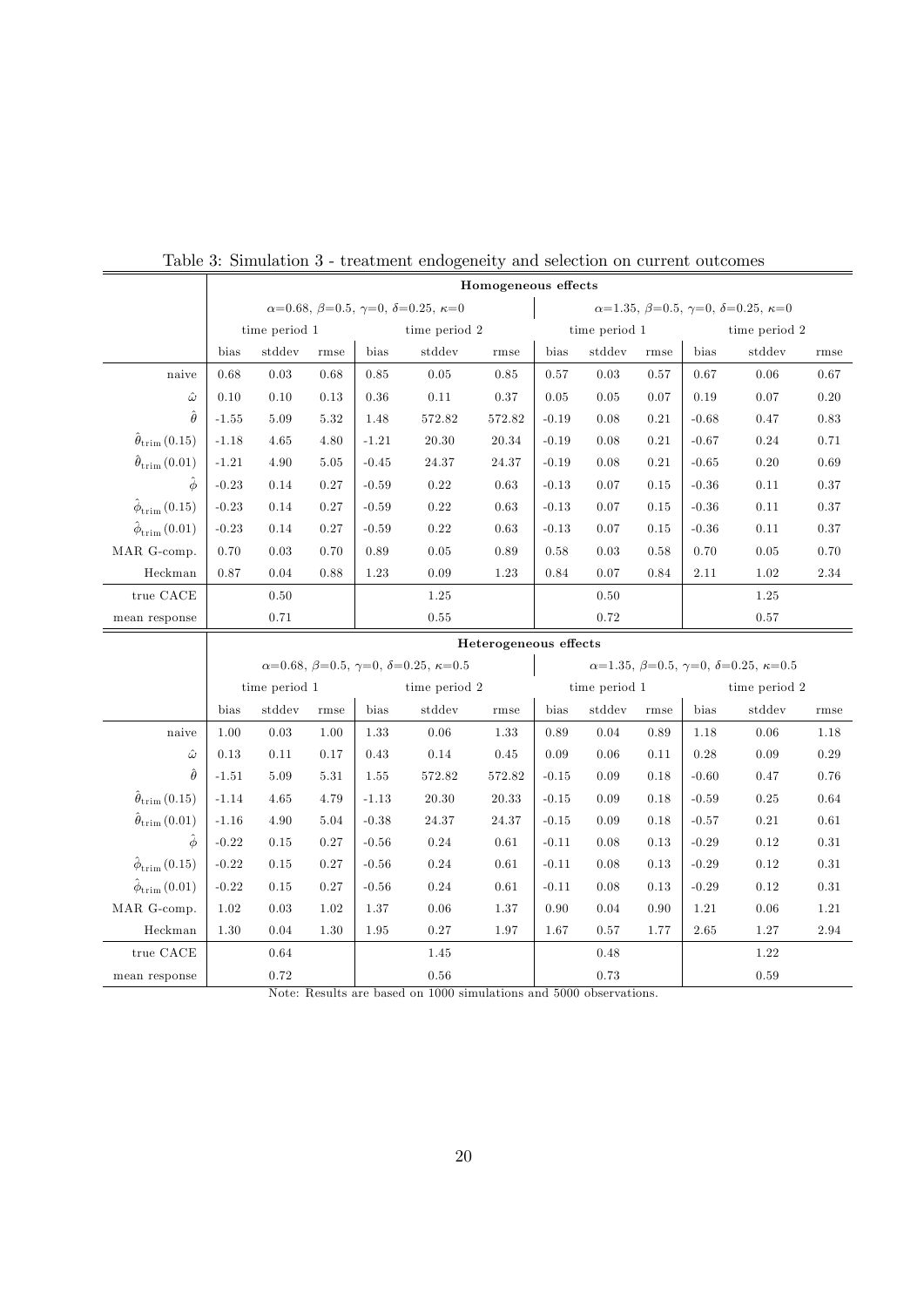contained both access to peer advisors, i.e., trained upper-class students supposed to provide academic support, and class-specific sessions targeted at improving study habits without focusing on specific course content. The financial incentives consisted of cash payments between 1,000 and 5,000 dollars that were conditional on attaining particular GPA targets in college, where the targets were a function of the high school GPA.

While the intervention appeared to be generally ineffective for males, Angrist, Lang, and Oreopoulos (2009) found positive effects of the combined treatment (academic support and financial incentives) on the college performance of females in the first and second year. For this reason, we will only focus on the subsample of 948 female students in the subsequent discussion. As the number of observations assigned to a particular treatment arm is rather low, we aggregate the academic services and financial incentives to a binary treatment that takes the value one if any form of intervention took place and zero otherwise in order to avoid small sample problems. For the same reason, we use (parametric) probit regressions (rather than nonparametric methods) to estimate the conditional probabilities involved in the identification results, which entails semiparametric estimators of the CACE. Inference is based on the bootstrap.

Albeit treatment assignment was random, identification may be flawed by both endogeneity and attrition. The endogeneity issue stems from the fact that only 274 (or 73%) of the 374 students who were offered any treatment actually signed up for it, which gives rise to potential selection bias into treatment. Furthermore, GPA scores, one of the outcomes measuring college success, are not observed for all students. Whereas they are missing for only 56 students (or  $6\%$ ) in the first year, non-response amounts to a non-negligible 169 (or  $18\%$ ) in the second year. If attrition is selective so that e.g. the probability to drop out decreased in both the treatment state and unobserved ability, the treatment effect is biased due to positive selection into observed GPA scores. Angrist, Lang, and Oreopoulos (2009) use instrumental variable estimation to control for endogeneity, where the random assignment indicator serves as instrument. They, however, do not correct for attrition in the GPA outcomes, but merely base their analysis on all those observations without missing GPAs, see the note underneath Table 6 in their paper. Here, we apply the methods outlined in Sections [2.2](#page-10-0) and [2.3](#page-13-1) to control for both endogeneity and attrition.

We are interested in the effect of having signed up for any of the three treatments  $(D = 1)$  vs. no treatment  $(D = 0)$  on the GPA scores at the end of the first and second year. We estimate the CACE based on Theorem 1 to allow attrition to be related to the latent types, as compliers with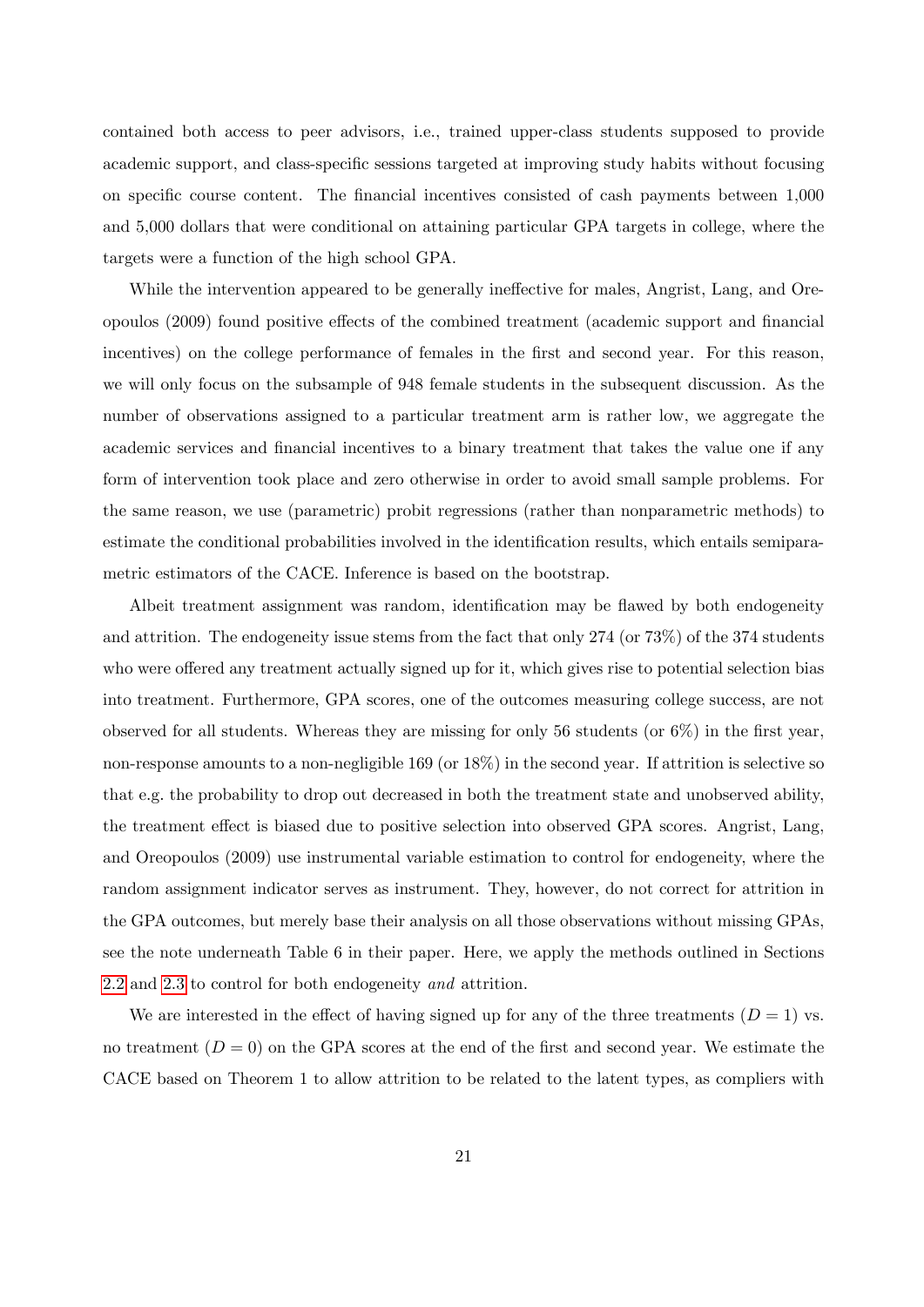the treatment assignment may be more motivated to stay in college than the never takers, whose reluctance to take the treatment even when offered may be associated with a higher inclination to drop out of college. This motivates our higher confidence in Assumption 1 rather than the stronger Assumption 1' (which does not permit LI conditional on observables). At the same time, it seems likely that mere assignment does not affect the drop out decision of never takers, who would not take advantage of the treatment anyway. We therefore suspect Assumption 2 to be satisfied, albeit somewhat stronger than Assumption 2. Nevertheless, we also consider estimation based on Theorem 2 imposing MAR given the observed variables and the treatment, which allows checking the sensitivity of the results to the presumed form of attrition. If one obtains similar results under both methods, this may imply that (the respective stronger assumption of) both sets of assumptions are satisfied, i.e. Assumption 1' and Assumption 2. We use both untrimmed and trimmed versions of the respective estimators. As in the simulations, trimming discards observations whose relative weights in subgroups defined by  $Z$  and  $D$  exceed a certain threshold, which is set to  $10\%$  in the application.

The data set contains a range of pre-treatment variables measuring performance and ambition as well as socioeconomic characteristics that allow us to model the response process in the first year. E.g., we observe the GPA score in high school, the fall grade of the first year, and the attempted maths and science courses, which are most likely correlated with both GPA scores in later periods and the probability to drop out. Indeed, the empirical relevance of academic performance in high school and in the Örst semester of college as a predictor for attrition is well documented in the literature on higher education, see e.g. Leppel (2002), Herzog (2005), and Tinto  $(1997)$ . Furthermore, the data includes self-assessed measures of effort and ambition, e.g., whether the student wants to Önish in four years, or strives for a higher degree than a BA. Learning habits are reflected by the information on how often a student leaves studying until the last minute. The data also comprises important characteristics reflecting the socioeconomic background, such as age, parents' education, and indicators for living at home and English mother tongue. Finally, it contains dummies for whether the student is at the Örst choice college and whether she completed the base line survey which may be correlated with the likelihood to be observed in later periods.

Table [4](#page-25-0) gives the results of a probit regression of first year response on the baseline covariates  $X_0$  and the treatment indicator D in order to estimate  $\Xi_0 = \Pr(R_1 = 1 | X_0, D = 1)$ . The main specification (1) contains all regressors, and is used for the estimation of the CACE. Specification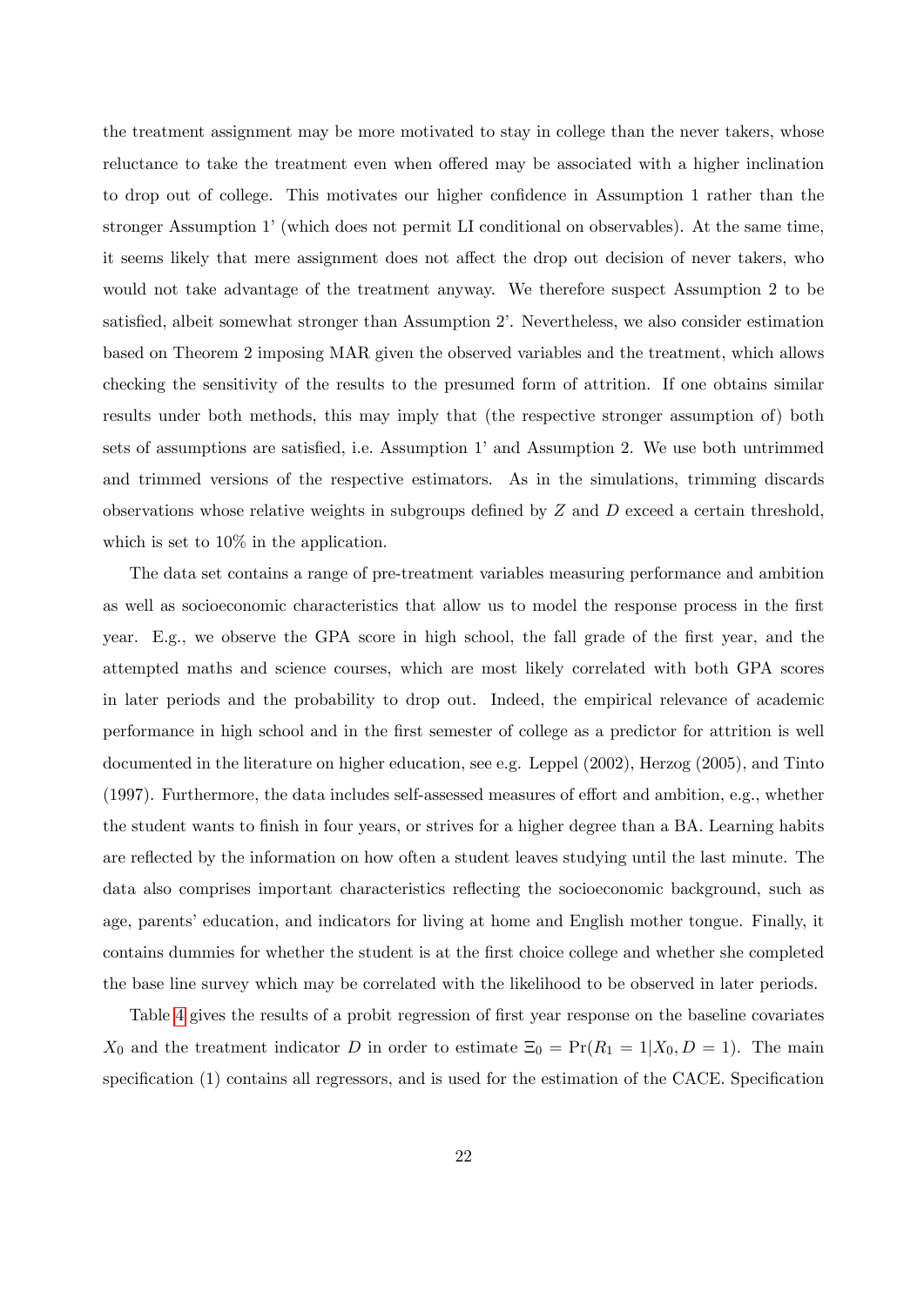|                                    |          | Coefficients |         | Marginal effects |          |         |  |
|------------------------------------|----------|--------------|---------|------------------|----------|---------|--|
|                                    | (1)      | (2)          | (3)     | (1)              | (2)      | (3)     |  |
| Constant                           | 5.495    | 6.196        | 1.445   |                  |          |         |  |
|                                    | (2.896)  | (2.721)      | (0.072) |                  |          |         |  |
| Treatment $D$                      | 0.335    | 0.529        | 0.571   | 0.003            | 0.004    | 0.052   |  |
|                                    | (0.265)  | (0.262)      | (0.184) | (0.002)          | (0.003)  | (0.013) |  |
| High school GPA $< 75.2$           | $-0.574$ | $-0.503$     |         | $-0.008$         | $-0.007$ |         |  |
|                                    | (0.312)  | (0.300)      |         | (0.008)          | (0.007)  |         |  |
| High school GPA                    | $-0.078$ | $-0.076$     |         | $-0.001$         | $-0.001$ |         |  |
|                                    | (0.036)  | (0.034)      |         | (0.001)          | (0.001)  |         |  |
| Fall grade                         | 0.028    | 0.029        |         | 0.000            | 0.000    |         |  |
|                                    | (0.003)  | (0.003)      |         | (0.000)          | (0.000)  |         |  |
| Attempted math/science credits     | 0.878    | 0.970        |         | 0.008            | 0.009    |         |  |
|                                    | (0.239)  | (0.247)      |         | (0.004)          | (0.005)  |         |  |
| Wants more than B.A.               | 0.235    |              |         | 0.002            |          |         |  |
|                                    | (0.223)  |              |         | (0.003)          |          |         |  |
| Last minute learning (usual/often) | $-0.054$ |              |         | $-0.000$         |          |         |  |
|                                    | (0.244)  |              |         | (0.002)          |          |         |  |
| Age $< 20$                         | 0.311    |              |         | 0.004            |          |         |  |
|                                    | (0.396)  |              |         | (0.008)          |          |         |  |
| Father has college degree          | $-0.129$ |              |         | $-0.001$         |          |         |  |
|                                    | (0.230)  |              |         | (0.002)          |          |         |  |
| At first choice college            | 0.208    |              |         | 0.002            |          |         |  |
|                                    | (0.258)  |              |         | (0.002)          |          |         |  |
| Completed baseline survey          | 0.778    |              |         | 0.018            |          |         |  |
|                                    | (0.269)  |              |         | (0.016)          |          |         |  |
| Pseudo $\mathbf{R}^2$              | 0.494    | 0.452        | 0.027   | 0.494            | 0.452    | 0.027   |  |
|                                    |          |              |         |                  |          |         |  |

<span id="page-25-0"></span>Table 4: Probit coefficients and marginal effects of the model for  $1<sup>st</sup>$  year response

Note:  $(1)-(3)$  give the probit coefficients and marginal effects, respectively, when estimating  $\Xi_0 = \Pr(R_1 = 1|X_0, D = 1)$ under different specifications: (1) is the main specification with all regressors, (2) contains a subset of regressors, (3) contains only  $D$  and a constant. The marginal effects are evaluated at the means of all other regressors. Standard errors are given in

brackets. The sample size is 948.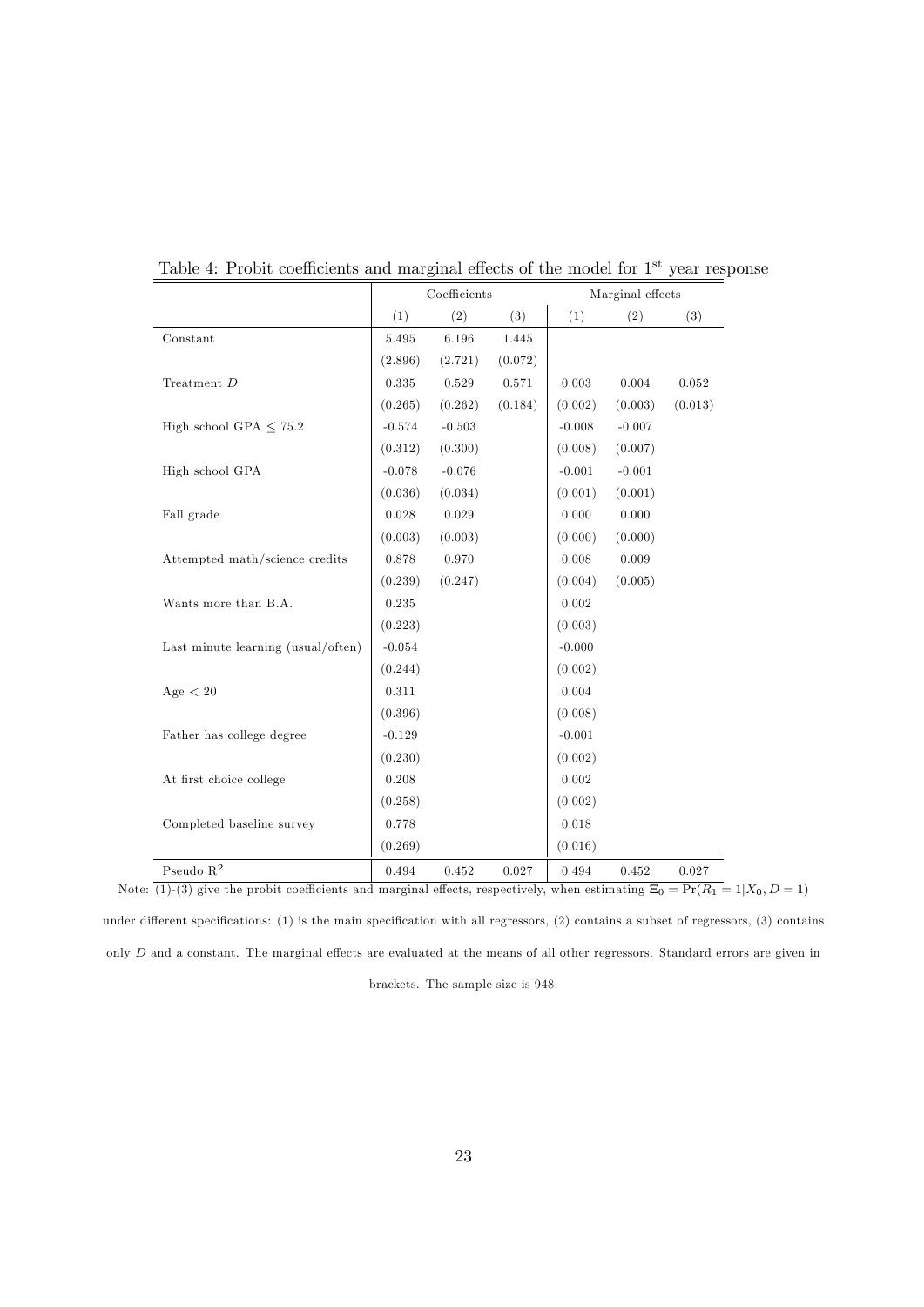(2) presents a more parsimonious model consisting of D and pre-treatment outcomes (high school GPA, fall grade, attempted math/science credits). Finally, specification (3) only contains  $D$  and a constant as regressors. Comparing the results for the different specifications, we find that the pre-treatment outcomes and the dummy for survey completed clearly have the highest predictive power, whereas socioeconomic variables are less important.

For modeling response in the second period, we use in addition to the covariates  $X_0$  of specification (1) three intermediate outcomes  $(X_1)$  at the end of the first year: the GPA as well as the number of credits earned in the first year and an indicator for good standing, all of which are highly correlated with response in the second year.

Table [5](#page-26-0) provides descriptive statistics (means and standard deviations) of the variables used in our analysis for all females, as well as for subsamples with  $D = 1$  and  $D = 0$ . The variables measured after the first or second year are only observed if  $R_1 = 1$  and  $R_2 = 1$ , respectively. Note that treated females have on average higher pre-treatment outcomes (high school GPA and fall grade) and higher aspirations (wanting more than a B.A.) than the non-treated. This points to selectivity and motivates the use of random treatment assignment  $Z$  as an instrument for actual treatment take-up D.

|                                                        |       | total sample $(948 \text{ obs.})$ |       | $D = 1$ (274 obs.) |       | $D = 0$ (674 obs.) |
|--------------------------------------------------------|-------|-----------------------------------|-------|--------------------|-------|--------------------|
| Regressor                                              | mean  | std. dev                          | mean  | std. dev           | mean  | std. dev           |
| High school GPA (multi-valued)                         | 78.88 | 4.29                              | 79.10 | 4.30               | 78.80 | 4.28               |
| Fall grade (multi-valued)                              | 53.69 | 25.71                             | 58.55 | 23.04              | 51.71 | 26.48              |
| Attempted math/science credits (multi-valued)          | 1.00  | 1.16                              | 1.05  | 1.19               | 0.97  | 1.15               |
| Wants more than B.A. (binary)                          | 0.52  | 0.50                              | 0.58  | 0.49               | 0.49  | 0.50               |
| Last minute learning (binary)                          | 0.28  | 0.45                              | 0.30  | 0.46               | 0.28  | 0.45               |
| At first choice college (binary)                       | 0.24  | 0.43                              | 0.26  | 0.44               | 0.23  | 0.42               |
| $Age < 20$ (binary)                                    | 0.97  | 0.17                              | 0.99  | 0.12               | 0.97  | 0.18               |
| Father has college degree (binary)                     | 0.37  | 0.48                              | 0.40  | 0.49               | 0.36  | 0.48               |
| Completed baseline survey (binary)                     | 0.90  | 0.30                              | 0.95  | 0.23               | 0.89  | 0.32               |
| First year response $R_1$ (binary)                     | 0.94  | 0.24                              | 0.98  | 0.15               | 0.93  | 0.26               |
| First year GPA $Y_1$ (multi-valued)                    | 1.76  | 0.90                              | 1.81  | 0.88               | 1.74  | 0.91               |
| First year good standing for $R_1 = 1$ (binary)        | 0.48  | 0.50                              | 0.54  | 0.50               | 0.46  | 0.50               |
| First year credits earned for $R_1 = 1$ (multi-valued) | 2.36  | 0.93                              | 2.47  | 0.94               | 2.32  | 0.92               |
| Second year response $R_2$ (binary)                    | 0.82  | 0.38                              | 0.83  | 0.37               | 0.82  | 0.39               |
| Second year GPA $Y_2$ for $R_2 = 1$ (multi-valued)     | 2.07  | 0.87                              | 2.19  | 0.86               | 2.01  | 0.87               |

<span id="page-26-0"></span>Table 5: Descriptive statistics

Note: Descriptive statistics for baseline covariates  $X_0$ , response indicators  $R_1$  and  $R_2$  and outcomes  $Y_1$  and  $Y_2$ , if observed.

Table [6](#page-29-0) presents the estimated treatment effects of the intervention on the GPA one and two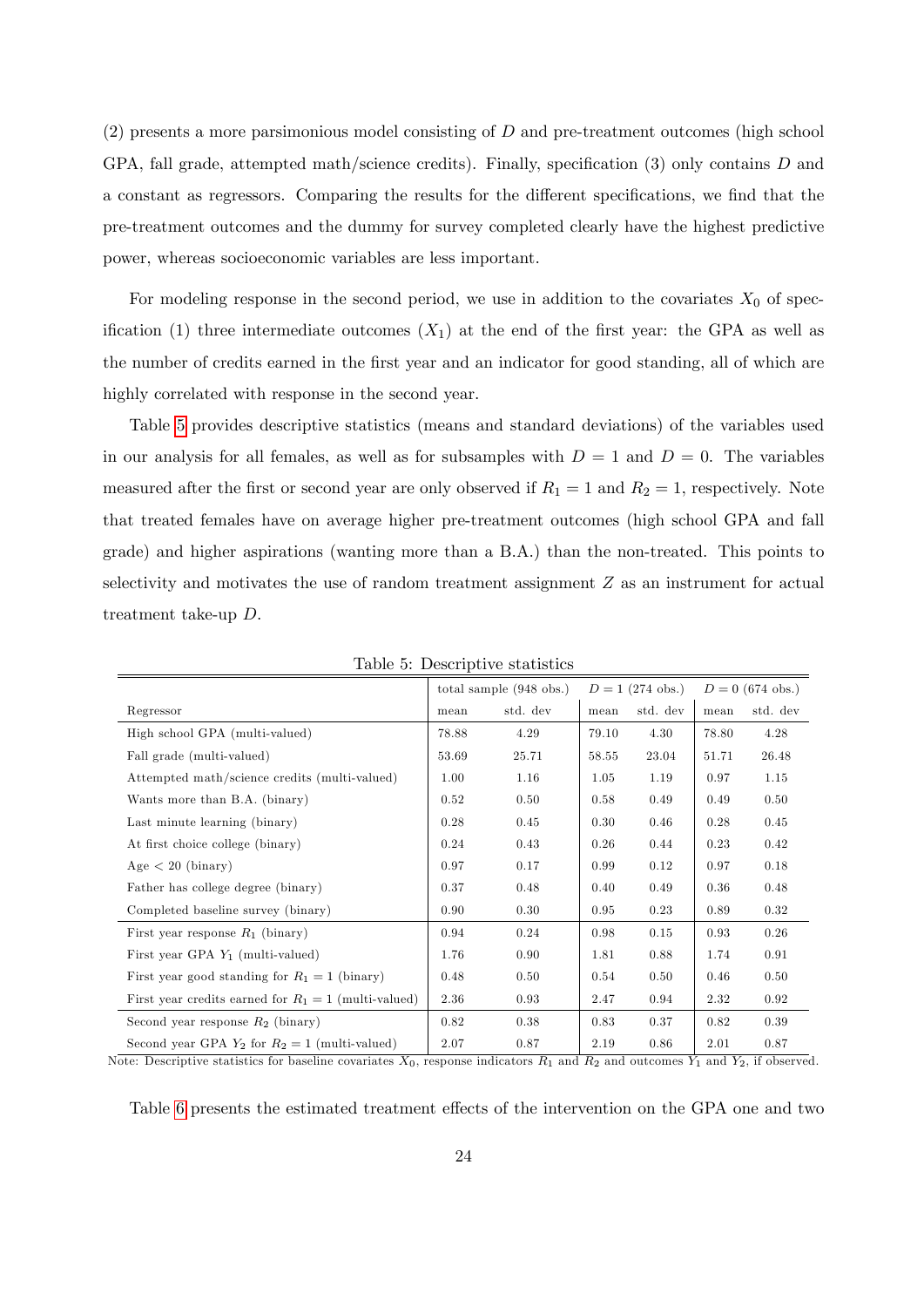years later. The top panel provides the estimates for the full sample. The subsequent panels show the results for various subsamples defined by age and parental background. In each panel, the first line gives the CACE estimates, the second line the bootstrap standard errors, and the third line the bootstrap p-values based on the quantiles of the resampled distribution of the CACE estimates, see equation (6) in MacKinnon (2006). We provide the quantile-based p-values (rather than those based on the t-statistic) to account for the problem that in Önite samples the moments of instrumental variable estimators may not exist such that t-statistics may be misleading, which might even be aggravated by attrition. The first and sixth columns labelled "Wald" show the Wald estimates, i.e. the instrumental variable estimator without any covariates. The estimates based on Theorem 1 are denoted by  $\hat{\theta}$  and  $\hat{\theta}_{\text{trim}}$ , where the latter represents the trimmed version. The estimates based on Theorem 2 are denoted by  $\hat{\phi}$  and  $\hat{\phi}_{\text{trim}}$ . We find that large weights rarely occur such that the trimmed and untrimmed point estimates are always very similar, if not the same. Note, however, that trimming reduces the standard errors of the estimates based on Theorem 1 by disciplining outliers in the bootstrap samples.

Both  $\hat{\theta}$  and  $\hat{\theta}_{\text{trim}}$  are nevertheless less precise than  $\hat{\phi}$  and  $\hat{\phi}_{\text{trim}}$ . We would generally (and specifically in moderate samples) expect this to be the case at least if both theorems are (closely) satisfied, because Theorem 1 contains more conditional probabilities to be estimated, e.g.  $P'_0 - \pi$ and  $P'_1 - \pi$  in the denominator, which may potentially decrease precision in small samples. In particular, if the latter differences are small (which likely occurs if  $Z$  only weakly shifts  $D$  so that few compliers exist) the variance might be large. Furthermore, in the current application,  $\hat{\phi}$  and  $\hat{\phi}_{\text{trim}}$  appear to rest on stronger assumptions than  $\hat{\theta}$  and  $\hat{\theta}_{\text{trim}}$ , which again suggests lower standard errors of the former: Whereas we argued in Section 2 that Assumption 2' is generally weaker than Assumption 2, they are, however, very similar in the application at hand. This is because Assumption 2 only restricts the response process in time period 1, where we have in fact very little non-response. (Non-response is larger in time period 2, but this does not enter Assumption 2.) On the other hand, Assumption 1' is clearly much stronger than Assumption 1. The former imposes independence within each stratum defined by  $Z$  and  $D$  (and other predetermined observables), whereas the latter additionally requires conditioning on the (unobserved) type. Therefore, estimators based on Assumption 1' exploit more restrictions and can (figuratively speaking) use coarser strata with more information than methods relying on Assumption 1, which have to operate within finer strata additionally defined upon the type. Therefore,  $\hat{\phi}$  and  $\hat{\phi}_{\text{trim}}$  can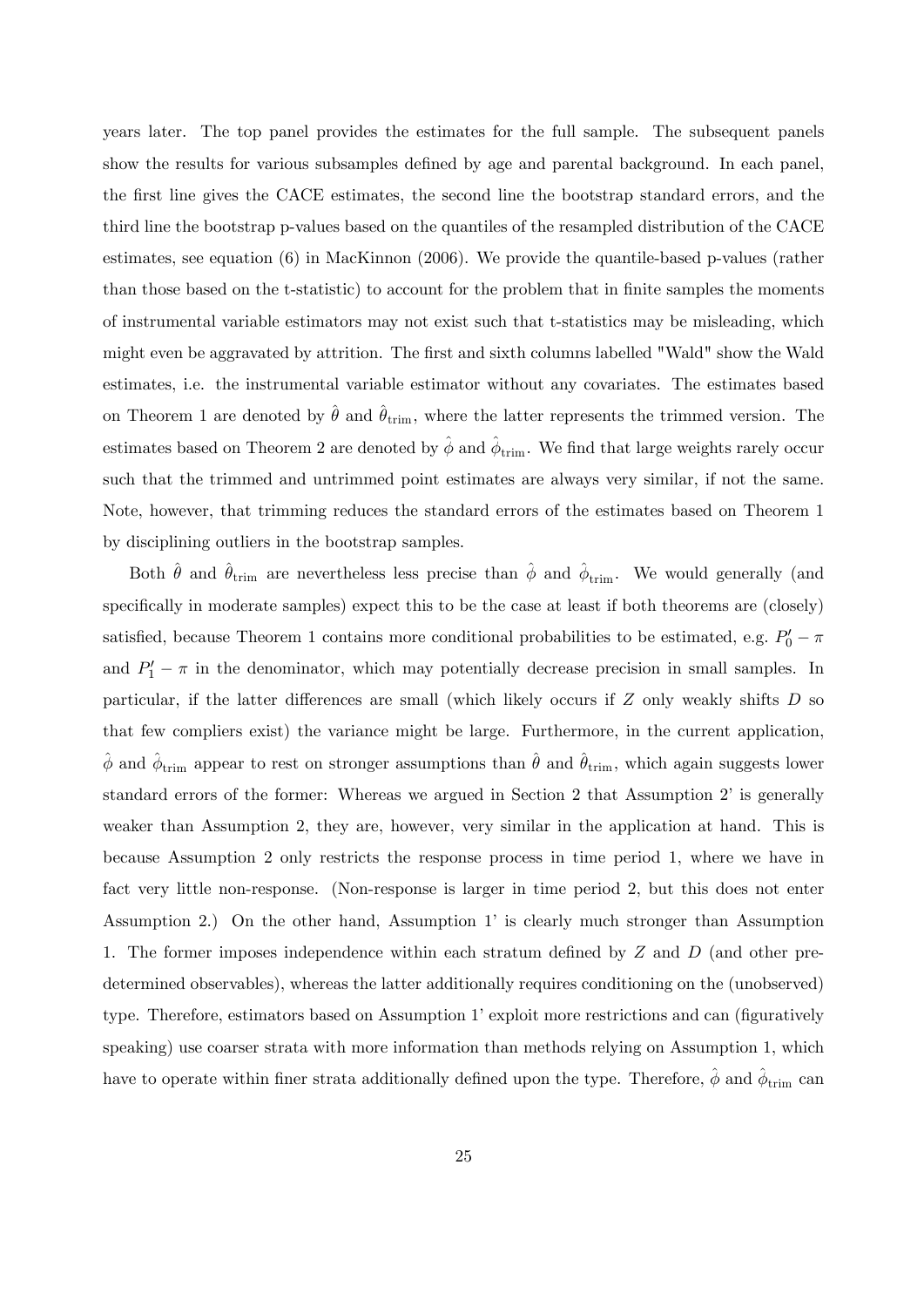exploit more information.

Examining first the estimates for the whole population, we do not find any significant effects in the first year. In contrast, the simple Wald estimates for the second year are significant (at the 5% level) and suggest that the GPA of compliers increases by 0.164 points. However, when using the attrition corrected estimators, the effect shrinks considerably to  $0.077$  or  $0.071$ , respectively, and becomes insignificant. Therefore, our results suggest that attrition, if ignored, may lead to an overestimation of the effects in education experiments.

In the remainder of Table [6,](#page-29-0) we investigate effect heterogeneity for subsamples stratified by age, prior academic achievement and parental background. E.g., we separately consider students in the lower and the upper half of the high school GPA distribution (median: 78.5 points) to see whether high or low achievers particularly benefit from the intervention. Indeed, the Wald estimate for the second year GPA of low achievers amounts to 0.225 points, indicating that the less capable students benefit most when taking advantage of the services and incentives. However, after controlling for attrition, the effect becomes much smaller and insignificant, irrespective of trimming. When we split the sample by age groups  $(17 \& 18 \text{ years}$  versus older than 18), we also cannot draw reliable conclusions as the estimates are generally rather noisy.

Finally, we examine whether the effects differ by parents' education, which might be regarded as a proxy for family background. Interestingly, the second year Wald estimate in the subsample with mothers that have a college degree is negative and large. When controlling for attrition, the estimate shrinks in magnitude (in the case of  $\hat{\theta}$ ,  $\hat{\theta}_{\text{trim}}$  quite considerably) and becomes even less significant. In contrast, for those students whose mother has no degree, the Wald estimate is significantly positive (at the  $5\%$  level) in both periods. Furthermore, correcting for attrition does not substantially reduce the estimate in the second year, even though the precision decreases. The estimates  $\hat{\phi}$  and  $\hat{\phi}_{\text{trim}}$  remain significant at the 5% level. A similar pattern appears when stratifying on the father's degree status. While the Wald estimate in the second year is insignificant in the subpopulation with fathers having a degree, it is large and significant in the subsample without college degree. Furthermore, the effect is almost the same when using  $\hat{\theta}$ , albeit less precisely estimated, and  $\hat{\theta}_{\text{trim}}, \hat{\phi}, \hat{\phi}_{\text{trim}}$  are significant at the 10% and 5% levels, respectively.

In summary, our findings suggest that the empirical evidence about the effectiveness of the intervention considered by Angrist, Lang, and Oreopoulos (2009) is much weaker once attrition is acknowledged. Nevertheless, female students with a less favorable family background seem to gain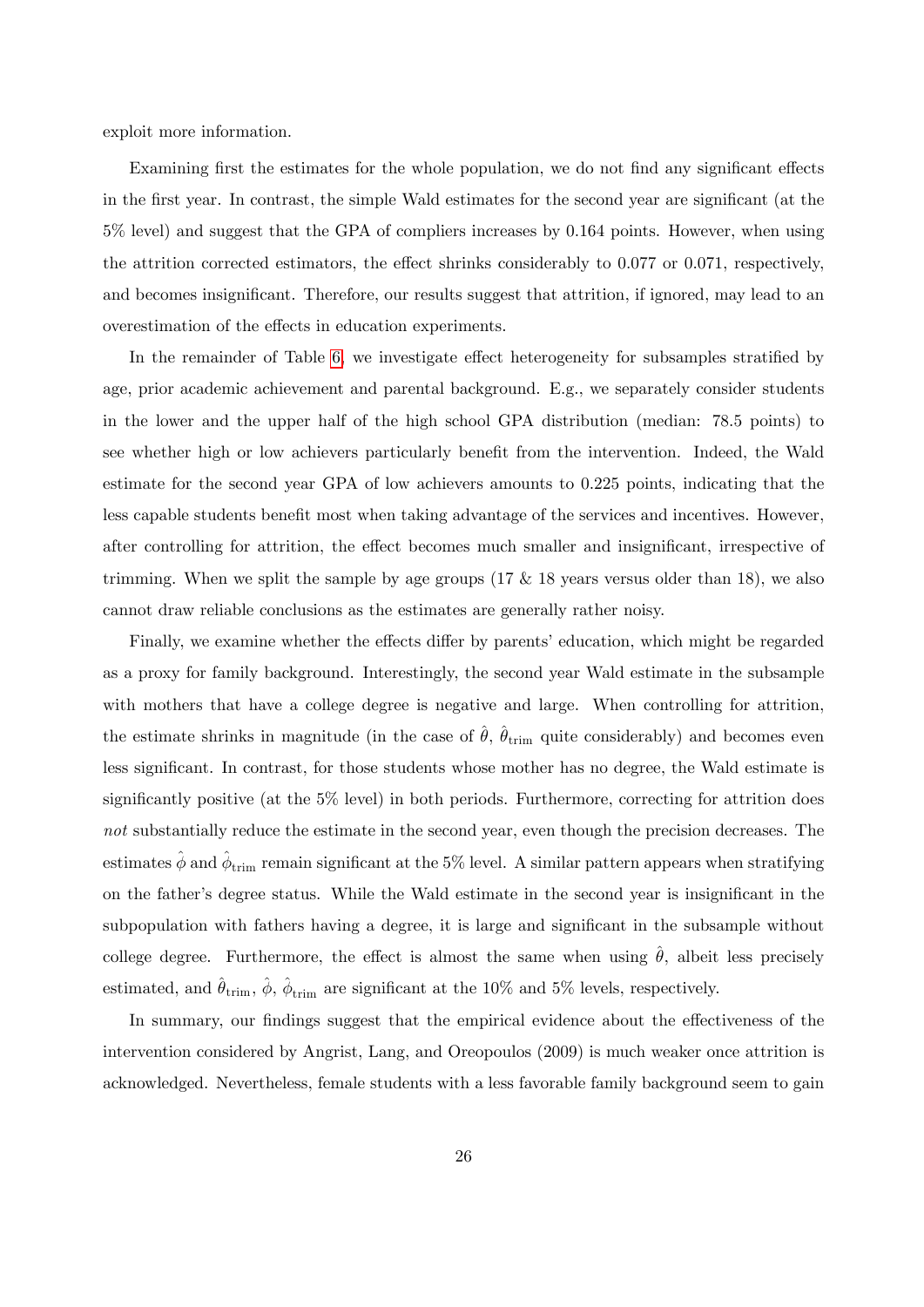|                  | 1st year effect of intervention on GPA                                                                                   |                |                           |              |                            | 2nd year effect of intervention on GPA                       |                |                           |              |                         |
|------------------|--------------------------------------------------------------------------------------------------------------------------|----------------|---------------------------|--------------|----------------------------|--------------------------------------------------------------|----------------|---------------------------|--------------|-------------------------|
|                  | Wald estimate                                                                                                            | $\hat{\theta}$ | $\hat{\theta}_{\rm trim}$ | $\hat{\phi}$ | $\hat{\phi}_{\text{trim}}$ | Wald estimate                                                | $\hat{\theta}$ | $\hat{\theta}_{\rm trim}$ | $\hat{\phi}$ | $\hat{\phi}_{\rm trim}$ |
|                  | (no covariates)                                                                                                          | (Theorem 1)    |                           |              | (Theorem 2)                | (no covariates)                                              | (Theorem 1)    |                           |              | (Theorem 2)             |
|                  | Full sample: all females (948 obs.)                                                                                      |                |                           |              |                            |                                                              |                |                           |              |                         |
| effect           | 0.074                                                                                                                    | 0.022          | 0.022                     | $-0.047$     | $-0.047$                   | 0.164                                                        | 0.077          | 0.077                     | 0.071        | 0.071                   |
| s.e.             | 0.079                                                                                                                    | 0.291          | 0.129                     | 0.075        | 0.076                      | 0.083                                                        | 8.694          | 0.214                     | 0.090        | 0.093                   |
| p-val            | 0.399                                                                                                                    | 0.709          | 0.679                     | 0.517        | 0.577                      | 0.040                                                        | 0.817          | 0.770                     | 0.419        | 0.340                   |
|                  |                                                                                                                          |                |                           |              |                            | Subsample: high school GPA $\leq$ 78.5 (467 obs.)            |                |                           |              |                         |
| effect           | 0.156                                                                                                                    | 0.107          | 0.107                     | 0.057        | 0.057                      | 0.225                                                        | 0.143          | 0.143                     | 0.043        | 0.043                   |
| s.e.             | 0.110                                                                                                                    | 2.340          | 0.274                     | 0.112        | 0.112                      | 0.128                                                        | 10.937         | 0.378                     | 0.130        | 0.131                   |
| p-val            | 0.149                                                                                                                    | 0.502          | 0.456                     | 0.595        | 0.565                      | 0.069                                                        | 0.451          | 0.382                     | 0.698        | 0.669                   |
|                  |                                                                                                                          |                |                           |              |                            | Subsample: high school GPA > 78.5 (481 obs.)                 |                |                           |              |                         |
| effect           | 0.023                                                                                                                    | $-0.093$       | $-0.093$                  | $-0.170$     | $-0.170$                   | 0.099                                                        | 0.036          | $-0.066$                  | $-0.001$     | $-0.122$                |
| s.e.             | 0.106                                                                                                                    | 36.995         | 0.382                     | 0.135        | 0.128                      | 0.098                                                        | 24.073         | 0.968                     | 0.180        | 0.156                   |
| p-val            | 0.812                                                                                                                    | 0.668          | 0.712                     | 0.220        | 0.382                      | 0.300                                                        | 0.941          | 0.670                     | 0.816        | 0.456                   |
|                  |                                                                                                                          |                |                           |              |                            | Subsample: 17 and 18 years old $(741$ obs.)                  |                |                           |              |                         |
| $_{\rm{effect}}$ | 0.042                                                                                                                    | $-0.024$       | $-0.024$                  | $-0.050$     | $-0.050$                   | 0.132                                                        | 0.093          | 0.093                     | 0.043        | 0.043                   |
| s.e.             | 0.090                                                                                                                    | 2.472          | 0.310                     | 0.089        | 0.088                      | 0.092                                                        | 28.780         | 0.322                     | 0.103        | 0.103                   |
| p-val            | 0.632                                                                                                                    | 0.816          | 0.848                     | 0.547        | 0.556                      | 0.145                                                        | 0.573          | 0.469                     | 0.680        | 0.668                   |
|                  |                                                                                                                          |                |                           |              |                            | Subsample: $19-23$ years old $(207$ obs.)                    |                |                           |              |                         |
| effect           | 0.131                                                                                                                    | 0.064          | 0.002                     | $-0.051$     | $-0.059$                   | 0.226                                                        | 0.275          | 0.171                     | 0.125        | $-0.021$                |
| s.e.             | 0.192                                                                                                                    | 1530.530       | 0.627                     | 0.194        | 0.195                      | 0.218                                                        | 733.224        | 0.889                     | 0.379        | 0.306                   |
| p-val            | 0.484                                                                                                                    | 0.822          | 0.776                     | 0.772        | 0.939                      | 0.259                                                        | 0.615          | 0.448                     | 0.656        | $0.703\,$               |
|                  |                                                                                                                          |                |                           |              |                            | Subsample: mother has college degree $(304 \text{ obs.})$    |                |                           |              |                         |
| effect           | $-0.178$                                                                                                                 | $-0.171$       | $-0.249$                  | $-0.201$     | $-0.201$                   | $-0.253$                                                     | $-0.085$       | $-0.197$                  | $-0.211$     | $-0.211$                |
| s.e.             | 0.143                                                                                                                    | 2.745          | 0.329                     | 0.167        | 0.135                      | 0.155                                                        | 64.916         | 0.481                     | 0.193        | 0.157                   |
| p-val            | 0.212                                                                                                                    | 0.388          | 0.148                     | 0.157        | 0.224                      | 0.105                                                        | 0.936          | 0.675                     | 0.208        | 0.281                   |
|                  |                                                                                                                          |                |                           |              |                            | Subsample: mother has no college degree $(644 \text{ obs.})$ |                |                           |              |                         |
| effect           | 0.197                                                                                                                    | 0.135          | 0.135                     | 0.080        | 0.080                      | 0.383                                                        | 0.345          | 0.345                     | 0.259        | 0.259                   |
| s.e.             | 0.097                                                                                                                    | 5.960          | 0.098                     | 0.111        | 0.098                      | 0.099                                                        | 5.095          | 0.271                     | 0.155        | 0.131                   |
| p-val            | 0.034                                                                                                                    | 0.130          | 0.117                     | 0.366        | 0.290                      | 0.000                                                        | 0.147          | 0.096                     | 0.050        | 0.018                   |
|                  |                                                                                                                          |                |                           |              |                            | Subsample: father has college degree (355 obs.)              |                |                           |              |                         |
| $_{\rm{effect}}$ | 0.035                                                                                                                    | $-0.029$       | $-0.029$                  | $-0.038$     | $-0.038$                   | $-0.078$                                                     | 0.065          | 0.065                     | $-0.127$     | $-0.127$                |
| s.e.             | 0.133                                                                                                                    | 58.422         | 0.216                     | 0.187        | 0.123                      | 0.141                                                        | 37.131         | 0.406                     | 0.206        | 0.134                   |
| p-val            | 0.827                                                                                                                    | 0.839          | 0.886                     | 0.717        | 0.833                      | 0.566                                                        | 0.457          | 0.212                     | 0.342        | 0.443                   |
|                  |                                                                                                                          |                |                           |              |                            | Subsample: father has no college degree (593 obs.)           |                |                           |              |                         |
| effect           | 0.092                                                                                                                    | 0.066          | 0.066                     | $-0.008$     | $-0.008$                   | 0.317                                                        | 0.307          | 0.307                     | 0.250        | 0.250                   |
| s.e.             | 0.101                                                                                                                    | 8.636          | 0.133                     | 0.099        | 0.101                      | 0.108                                                        | 6.418          | 0.225                     | 0.140        | 0.143                   |
| p-val            | 0.371                                                                                                                    | 0.491          | 0.479                     | 0.979        | 0.904                      | $\rm 0.002$                                                  | 0.150          | 0.085                     | 0.063        | 0.029                   |
|                  | Note: Treatment effects of the intervention (support and/or financial services) on GPA outcomes one and two years later, |                |                           |              |                            |                                                              |                |                           |              |                         |

<span id="page-29-0"></span>Table 6: Effectiveness of the school intervention on GPA: all females and subsamples

respectively. The top panel displays the results for the full sample (on the left, the effect after one year; on the right, the effect after two years). The subsequent panels show estimates for subpopulations stratified by age, parental background, and prior academic achievement. P-values are given in brackets and are based on 1999 bootstrap replications. Trimming in  $\hat{\theta}_{\text{trim}}$ and  $\hat{\phi}_{\text{trim}}$  is based on dropping observation $\mathcal{Q}\bar{\theta}$  at have a relative weight larger than 10%.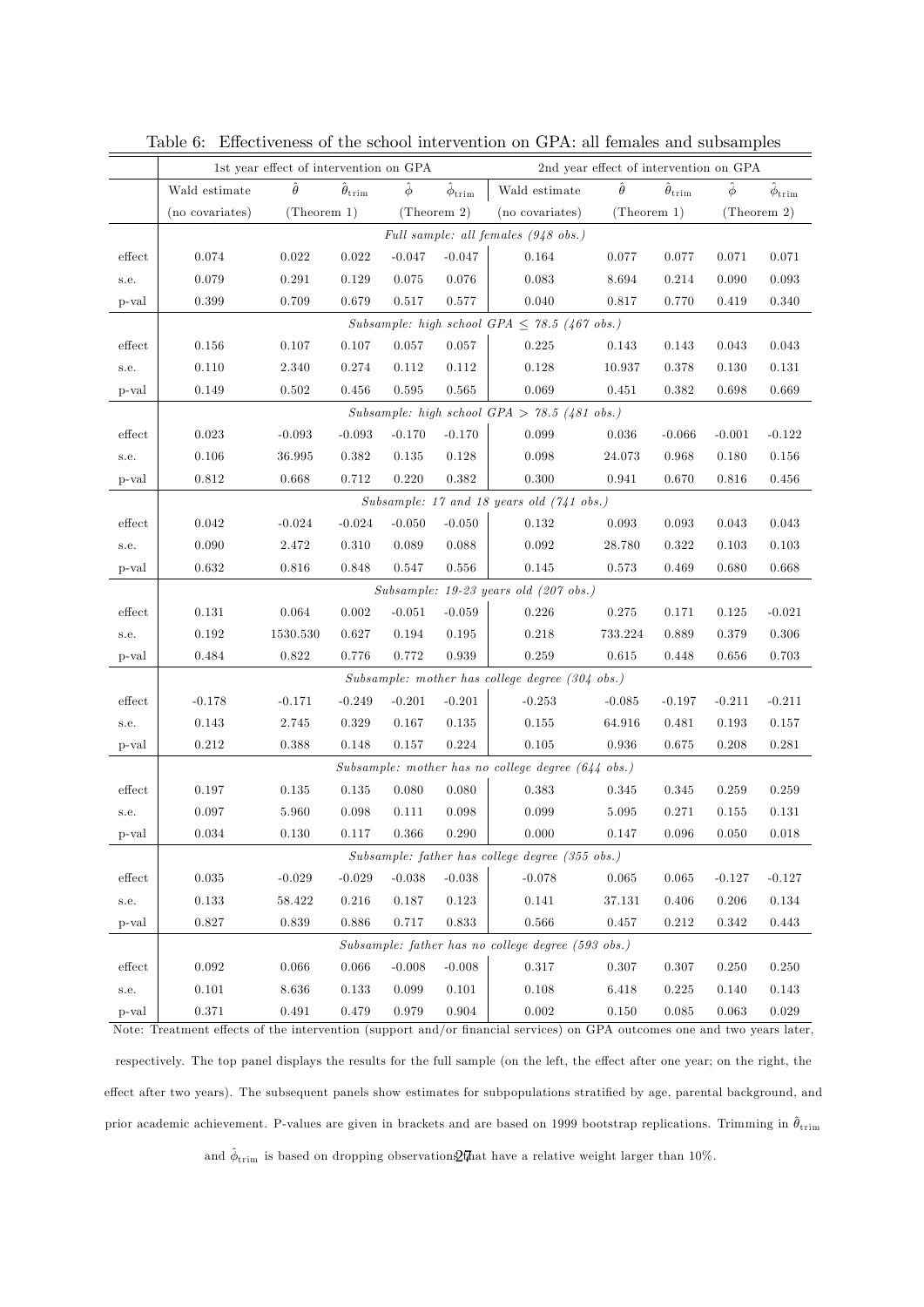from the services and financial incentives.

# <span id="page-30-0"></span>5 Conclusions

In this paper, we proposed a novel approach for the identification and estimation of local average treatment effects in multiple outcome periods which controls for both treatment endogeneity and outcome attrition. We showed how pre-treatment information can be combined with intermediate outcomes in order to correct more plausibly for non-response bias in later periods, while an instrument was used to tackle endogenous treatment selection. Two sets of identifying assumptions were presented. The first one, which we call conditional latent ignorability, permits attrition to depend on observables and the latent treatment compliance type, which may be related to unobservables. The second one imposes randomness given observed variables only, which amounts to a dynamic missing at random assumption. The proposed methods were applied to a policy intervention aimed at increasing academic performance in college, where ignoring attrition was found to lead to upwardly biased estimates.

### References

- ABADIE, A. (2003): "Semiparametric instrumental Variable estimation of treatment response models," Journal of Econometrics, 113, 231-263.
- ABOWD, J., B. CREPON, AND F. KRAMARZ (2001): "Moment Estimation With Attrition: An Application to Economic Models," Journal of the American Statistical Association, 96, 1223-1230.
- ANGRIST, J., E. BETTINGER, AND M. KREMER (2006): "Long-Term Educational Consequences of Secondary School Vouchers: Evidence from Administrative Records in Colombia," American Economic Review,  $96(3)$ , 847–862.
- ANGRIST, J., G. IMBENS, AND D. RUBIN (1996): "Identification of Causal Effects using Instrumental Variables," Journal of American Statistical Association, 91, 444-472 (with discussion).
- ANGRIST, J., D. LANG, AND P. OREOPOULOS (2009): "Incentives and Services for College Achievement: Evidence from a Randomized Trial," American Economic Journal: Applied Eco $nonics, 1, 136–163.$
- BARNARD, J., C. FRANGAKIS, J. HILL, AND D. RUBIN (2003): "A Principal Stratification Approach to Broken Randomized Experiments: A Case Study of School Choice Vouchers in New York City," Journal of the American Statistical Association, 98, 299-323.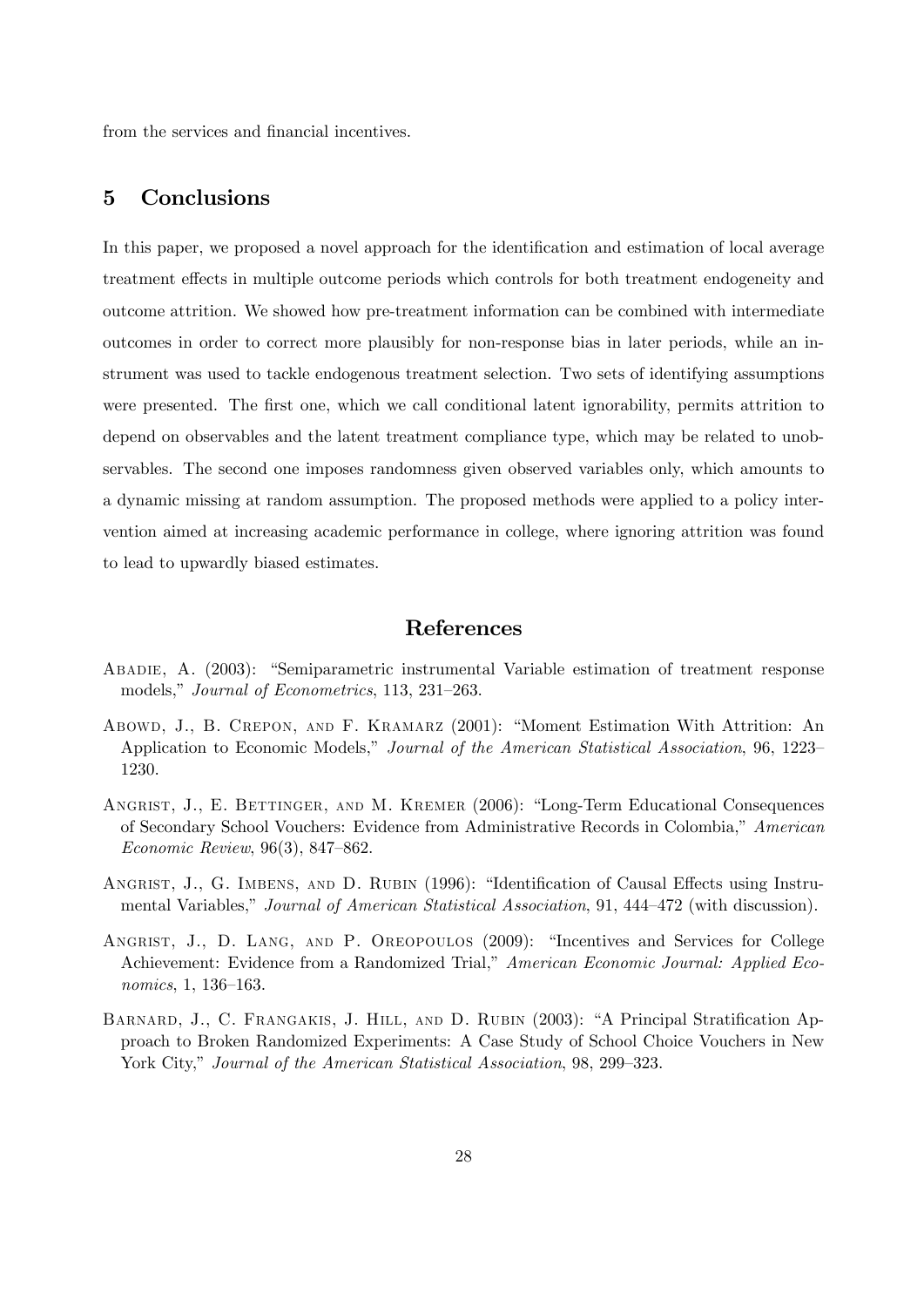- BERTRAND, M., AND S. MULLAINATHAN (2004): "Are Emily and Greg More Employable than Lakisha and Jamal? A Field Experiment on Labor Market Discrimination," The American  $Economic Review, 94, 991-1013.$
- BOLLINGER, C., AND M. DAVID (2001): "Estimation With Response Error and Nonresponse: Food-Stamp Participation in the SIPP," Journal of Business and Economic Statistics, 19, 129– 141.
- BUSSO, M., J. DINARDO, AND J. MCCRARY (2009): "Finite Sample Properties of Semiparametric Estimators of Average Treatment Effects,<sup>n</sup> mimeo.
- Carroll, R., D. Ruppert, and L. Stefanski (1995): Measurement Error in Nonlinear Models. Chapman and Hall, London.
- CHEN, P., E. WONG, R. DOMINIK, AND M. STEINER (2000): "A transitional model of barrier methods compliance with unbalanced loss to follow-up," Statistics in Medicine, 19, 71-82.
- CRUMP, R., J. HOTZ, G. IMBENS, AND O. MITNIK  $(2009)$ : "Dealing with limited overlap in estimation of average treatment effects,"  $Biometrika$ , 96, 187–199.
- DAS, M., W. NEWEY, AND F. VELLA (2003): "Nonparametric Estimation of Sample Selection Models," Review of Economic Studies, 70, 33-58.
- DEHEJIA, R., AND S. WAHBA (1999): "Causal Effects in Non-experimental Studies: Reevaluating the Evaluation of Training Programmes," Journal of American Statistical Association, 94, 1053– 1062.
- DINARDO, J., J. MCCRARY, AND L. SANBONMATSU (2006): "Constructive Proposals for Dealing with Attrition: An Empirical Example," Working paper, University of Michigan.
- DING, W., AND S. LEHRER (2010): "Estimating Treatment Effects from Contaminated Multiperiod Education Experiments: The Dynamic Impacts of Class Size Reductions," Review of Economics and Statistics, 92, 31-42.
- FITZGERALD, J., P. GOTTSCHALK, AND R. MOFFITT (1998): "An Analysis of Sample Attrition in Panel Data: The Michigan Panel Study of Income Dynamics," Journal of Human Resources, 33, 251-299.
- Frangakis, C., R. Brookmeyer, R. Varadhan, M. Safaeian, D. Vlahov, and S. STRATHDEE (2004): "Methodology for Evaluating a Partially Controlled Longitudinal Treatment Using Principal Stratification, With Application to a Needle Exchange Program," Journal of the American Statistical Association, 99, 239–249.
- FRANGAKIS, C., AND D. RUBIN (1999): "Addressing complications of intention-to-treat analysis in the combined presence of all-or-none treatment-noncompliance and subsequent missing outcomes,"  $Biometrika$ , 86, 365–379.
- FRUMENTO, P., F. MEALLI, B. PACINI, AND D. B. RUBIN (2012): "Evaluating the Effect of Training on Wages in the Presence of Noncompliance, Nonemployment, and Missing Outcome Data," Journal of the American Statistical Association, 107, 450–466.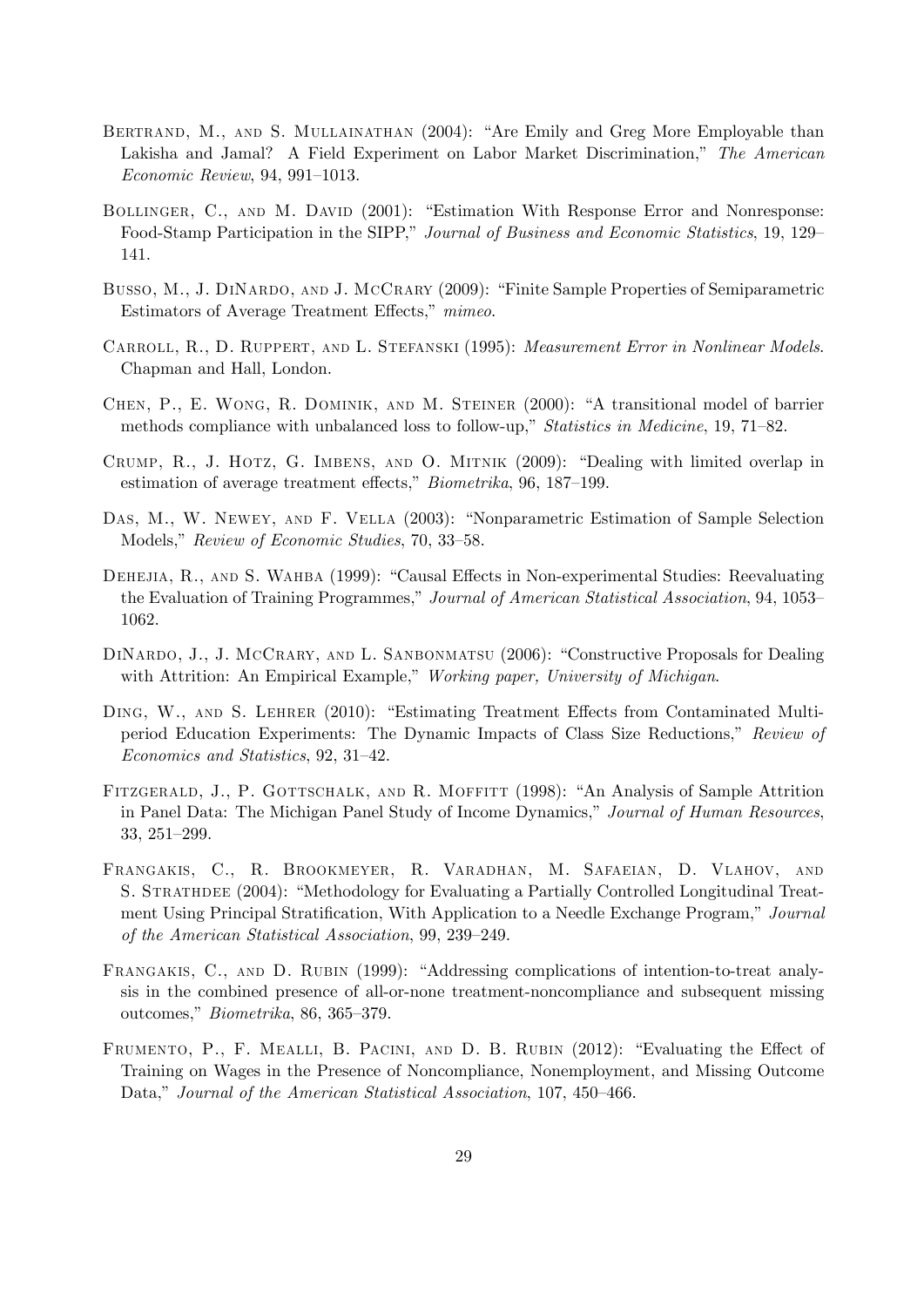- FRÖLICH, M. (2004): "Finite Sample Properties of Propensity-Score Matching and Weighting Estimators," Review of Economics and Statistics, 86, 77-90.
	- (2007): "Nonparametric IV Estimation of Local Average Treatment Effects with Covariates," Journal of Econometrics, 139, 35–75.

(2008): "Parametric and Nonparametric Regression in the Presence of Endogenous Control Variables," International Statistical Review, 76, 214-227.

- HAUSMAN, J., AND D. WISE (1979): "Attrition Bias In Experimental and Panel Data: The Gary Income Maintenance Experiment,"  $Econometrica$ , 47(2), 455-473.
- HECKMAN, J. (1976): "The Common Structure of Statistical Models of Truncation, Sample Selection, and Limited Dependent Variables, and a Simple Estimator for such Models," Annals of Economic and Social Measurement, 5, 475–492.
- HECKMAN, J., H. ICHIMURA, AND P. TODD (1997): "Matching as an Econometric Evaluation Estimator: Evidence from Evaluating a Job Training Programme," Review of Economic Studies, 64, 605-654.
- HEITJAN, D., AND S. BASU (1996): "Distinguishing Missing at Random and Missing Completely at Random," The American Statistician, 50, 207-213.
- HERZOG, S. (2005): "Measuring Determinants of Student Return vs. Dropout/Stopout vs. Transfer: A First-to-Second Year Analysis of New Freshmen," Research in Higher Education, 46, 883-928.
- HIRANO, K., G. IMBENS, AND G. RIDDER (2003): "Efficient Estimation of Average Treatment Effects Using the Estimated Propensity Score," Econometrica, 71, 1161–1189.
- HIRANO, K., G. W. IMBENS, G. RIDDER, AND D. B. RUBIN (2001): "Combining Panel Data Sets with Attrition and Refreshment Samples," Econometrica, 69, 1645–1659.
- HORVITZ, D., AND D. THOMPSON (1952): "A Generalization of Sampling without Replacement from a Finite Population," Journal of American Statistical Association, 47, 663–685.
- HUBER, M. (2012): "Identification of average treatment effects in social experiments under alternative forms of attrition," Journal of Educational and Behavioral Statistics, 37, 443–474.
- $-$  (2013): "Treatment evaluation in the presence of sample selection," forthcoming in Econometric Reviews.
- HUBER, M., M. LECHNER, AND C. WUNSCH (2013): "The performance of estimators based on the propensity score," Journal of Econometrics, 175, 1–21.
- HUBER, M., AND G. MELLACE (2013): "Testing instrument validity for LATE identification based on inequality moment constraints," forthcoming in the Review of Economics and Statistics.
- IMAI, K. (2008): "Sharp bounds on the causal effects in randomized experiments with 'truncationby-death'," Statistics & Probability Letters, 78, 144–149.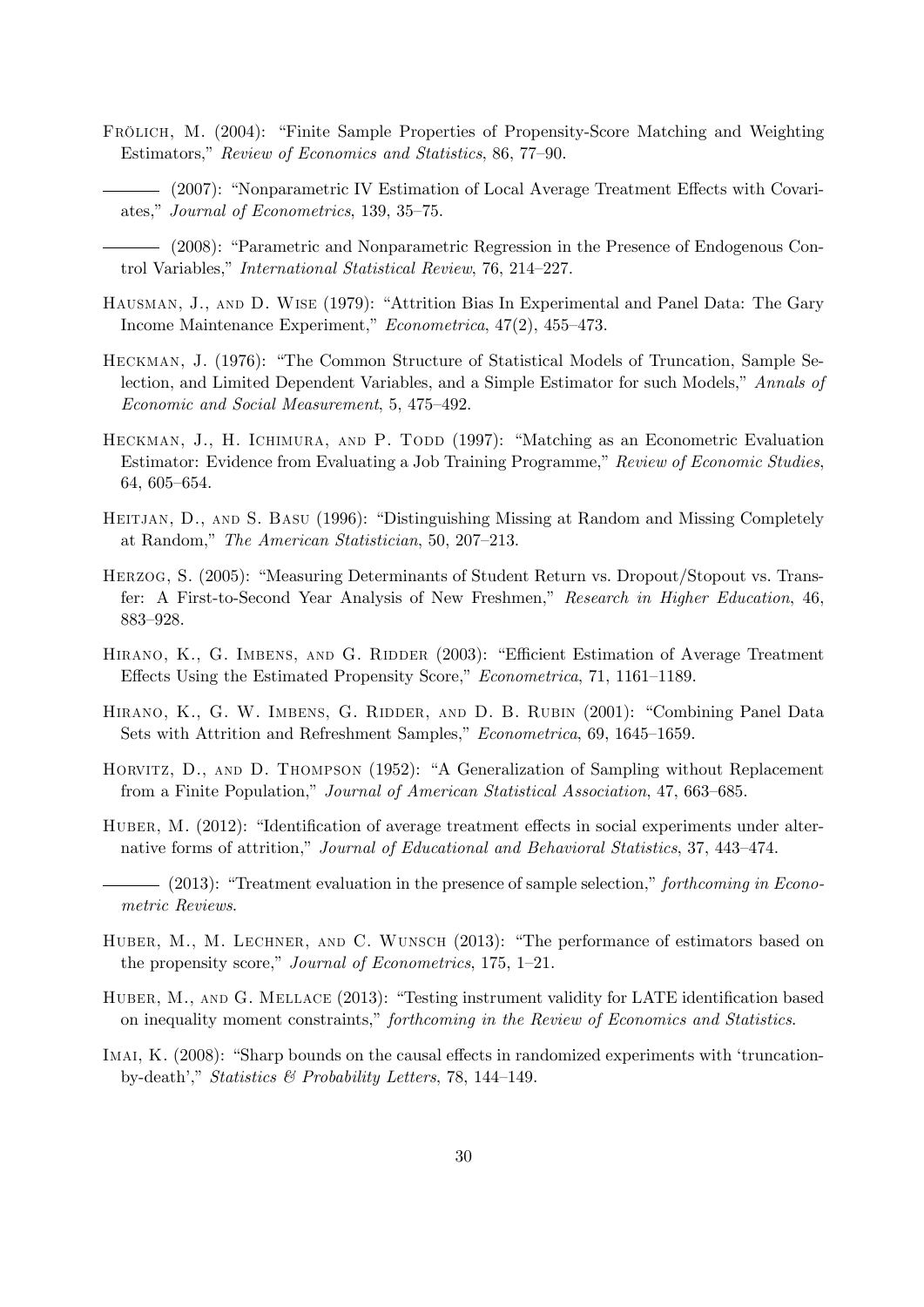- IMBENS, G. (2004): "Nonparametric Estimation of Average Treatment Effects under Exogeneity: A Review," Review of Economics and Statistics, 86, 4–29.
- IMBENS, G., AND J. ANGRIST (1994): "Identification and Estimation of Local Average Treatment Effects,"  $Econometrica$ , 62, 467–475.
- KITAGAWA, T. (2013): "A Bootstrap Test for Instrument Validity in the Heterogeneous Treatment Effect Model," UCL working paper.
- KYRIAZIDOU, E. (1997): "Estimation of a Panel Data Sample Selection Model," Econometrica, 65, 1335-1364.
- (2001): "Estimation of Dynamic Panel Data Sample Selection Models," The Review of  $Economic Studies, 68, 543–572.$
- LECHNER, M. (1999): "Earnings and Employment Effects of Continuous Off-the-Job Training in East Germany after Unification," Journal of Business and Economic Statistics, 17, 74–90.
- LECHNER, M., R. MIQUEL, AND C. WUNSCH (2011): "Long-Run Effects of Public Sector Sponsored Training in West Germany," Journal of the European Economic Association, 9, 742–784.
- LEE, D. (2009): "Training, Wages, and Sample Selection: Estimating Sharp Bounds on Treatment Effects," Review of Economic Studies, 76, 1071–1102.
- LEPPEL, K.  $(2002)$ : "Similarities and differences in the college persistence of men and women,"  $Review of Higher Education, 25, 433–450.$
- LITTLE, R., AND D. RUBIN (1987): Statistical Analysis with Missing Data. Wiley, New York.
- LITTLE, R. J. A. (1995): "Modeling the Drop-Out Mechanism in Repeated-Measures Studies," Journal of the American Statistical Association, 90, 1112-1121.
- LOK, J., R. GILL, A. VAN DER VAART, AND J. ROBINS (2004): "Estimating the causal effect of a time-varying treatment on time-to-event using structural nested failure time models," Statistica  $Neerlandica$ , 58, 271-295.
- MACKINNON, J. G. (2006): "Bootstrap Methods in Econometrics," The Economic Record, 82,  $S2-S18.$
- MANSKI, C. (1989): "Anatomy of the Selection Problem," Journal of Human Resources, 24, 343– 360.
	- $-$  (1990): "Nonparametric Bounds on Treatment Effects," American Economic Review, Papers and Proceedings, 80, 319–323.
- MATTEI, A., AND F. MEALLI (2007): "Application of the Principal Stratification Approach to the Faenza Randomized Experiment on Breast Self-Examination," Biometrics, 63, 437-446.
- MEALLI, F., G. IMBENS, S. FERRO, AND A. BIGGERI  $(2004)$ : "Analyzing a randomized trial on breast self-examination with noncompliance and missing outcomes," *Biostatistics*, 5, 207–222.
- MURPHY, S., M. VAN DER LAAN, AND J. ROBINS (2001): "Marginal mean models for dynamic regimes," Journal of the American Statistical Association, 96, 1410–1423.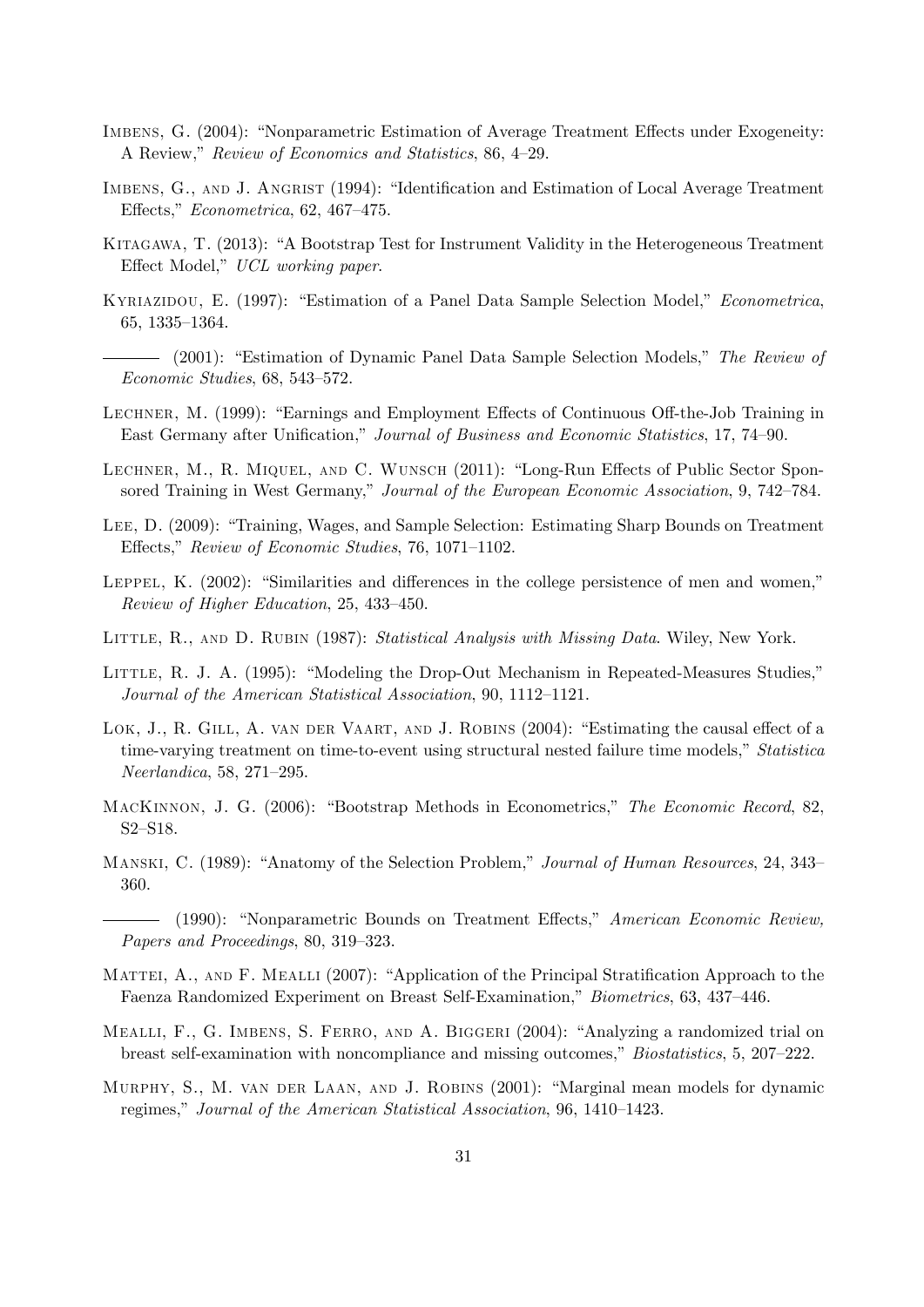- NEWEY, W. (1994): "The Asymptotic Variance of Semiparametric Estimators," Econometrica, 62, 1349-1382.
- PENG, Y., R. J. A. LITTLE, AND T. E. RAGHUNATHAN (2004): "An Extended General Location Model for Causal Inferences from Data Subject to Noncompliance and Missing Values,"  $Biometrics, 60, 598–607.$
- POWELL, J., J. STOCK, AND T. STOKER (1989): "Semiparametric Estimation of Index Coefficients,"  $Econometrica$ , 57, 1403-1430.
- PREISSER, J. S., A. T. GALECKI, K. K. LOHMAN, AND L. E. WAGENKNECHT (2000): "Analysis of Smoking Trends with Incomplete Longitudinal Binary Responses," Journal of the American  $Statistical Association, 95, 1021-1031.$
- RACINE, J., AND Q. LI (2004): "Nonparametric Estimation of Regression Functions with Both Categorical and Continuous Data," Journal of Econometrics, 119, 99–130.
- ROBINS, J. (1989): "The Analysis of Randomized and Non-Randomized AIDS Treatment Trials Using a New Approach to Causal Inference in Longitudinal Studies," in Health Service Research *Methodology: A Focus on AIDS*, ed. by L. Sechrest, H. Freeman, and A. Mulley, pp. 113–159. U.S. Public Health Service, Washington, DC.
- ROBINS, J., S. GREENLAND, AND F.-C. HU (1999): "Estimation of the causal effect of a timevarying exposure on the marginal mean of a repeated binary outcome," Journal of the American Statistical Association, 94, 687-700.
- ROBINS, J., A. ROTNITZKY, AND L. ZHAO (1995): "Analysis of Semiparametric Regression Models for Repeated Outcomes in the Presence of Missing Data," Journal of American Statistical Association, 90, 106–121.
- ROBINS, J. M. (1986): "A new approach to causal inference in mortality studies with a sustained exposure period application to control of the healthy worker survivor effect," Mathematical  $Modelling, 7, 1393–1512.$
- ROBINS, J. M., A. ROTNITZKY, AND L. ZHAO (1994): "Estimation of Regression Coefficients When Some Regressors Are not Always Observed," Journal of the American Statistical Associ- $ation, 90, 846 - 866.$
- ROSENBAUM, P., AND D. RUBIN (1983): "The Central Role of the Propensity Score in Observational Studies for Causal Effects,"  $Biometrika$ , 70, 41–55.
- ROTNITZKY, A., J. ROBINS, AND D. SCHARFSTEIN (1998): "Semiparametric Regression for Repeated Outcomes With Nonignorable Nonresponse," Journal of the American Statistical Asso $ciation, 93, 1321 - 1339.$
- RUBIN, D.  $(1976)$ : "Inference and Missing Data," *Biometrika*, 63, 581–592.
- (1977): "Formalizing Subjective Notions About the Effect of Nonrespondents in Sample Surveys," Journal of the American Statistical Association, 72, 538–543.